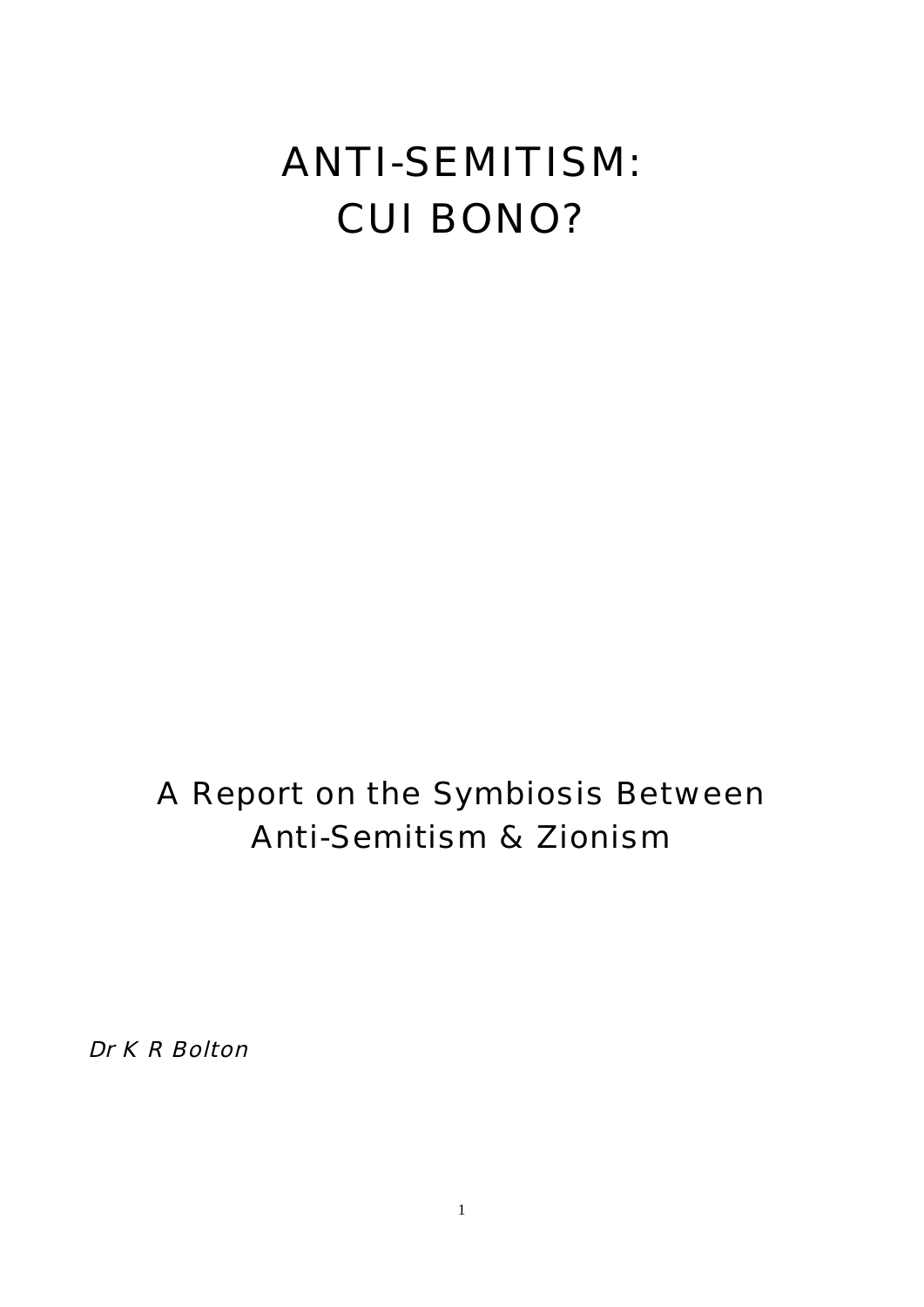ANTI-SEMITISM: CUI BONO? A Report on the Symbiosis Between Anti-Semitism & Zionism Dr K R Bolton

© 2006 **Renaissance Press**  P. O. Box 1627 Paraparaumu Beach Kapiti 5252 New Zealand

Note: a hard-copy illustrated version of this publication is available from the publisher for \$15.00.

> This PDF edition by AAARGH < aaarghinternational@hotmail.com > April 2010

http://aaargh.com.mx http://aaargh.codoh.info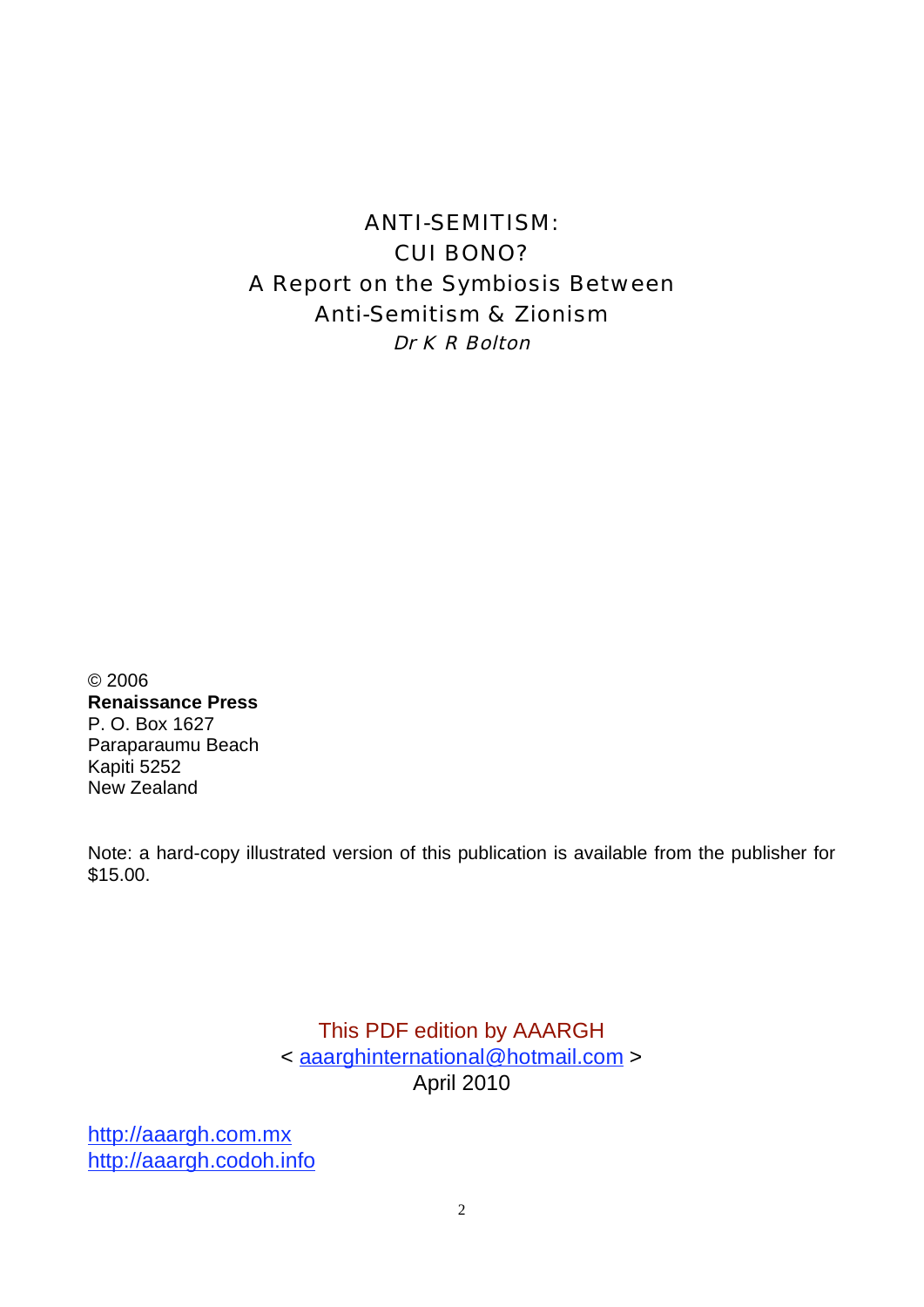## CONTENTS

Foreword Assimilation Dreyfus Affair – Herzl aligns with anti-Semites

Zionism Provokes anti-Semitism Zionist/Anti-Semitic Axis Herzl & Drumont Herzl & Von Plehve Zionism & Nazi Germany Irgun Gang offers to fight with Nazi Germany Zionists obstructed efforts to evacuate Jews

Zionist Attitudes towards anti-Semitism Rabbi sees anti-Semitism as positive

Zionist strategy in practise Jews of Iraq by N Giladi Bombings of 1950-1951

The contrived Neo-Nazi revival, Germany 1959-61 East Berlin officials staged neo-Nazism in West Germany Swastika daubings

Neo-Nazis receive Zionist backing National Renaissance Party Canadian Nazi Party

Desecration of Graves in NZ – 2004 Helen Clark – Anti-Semite? Something a bit dodgy Wanganui desecrations Far reaching ramifications Keeping NZ Jews in the Zionist fold

Zionist Dual strategy Zionists promote pluralist and melting pot doctrines

Bogus anti-Semitic incidents Anti-Semitism in France? But which anti-Semitism? Leading French Zionist fakes anti-Semitism Fake incidents in USA, France, Italy.

Further reading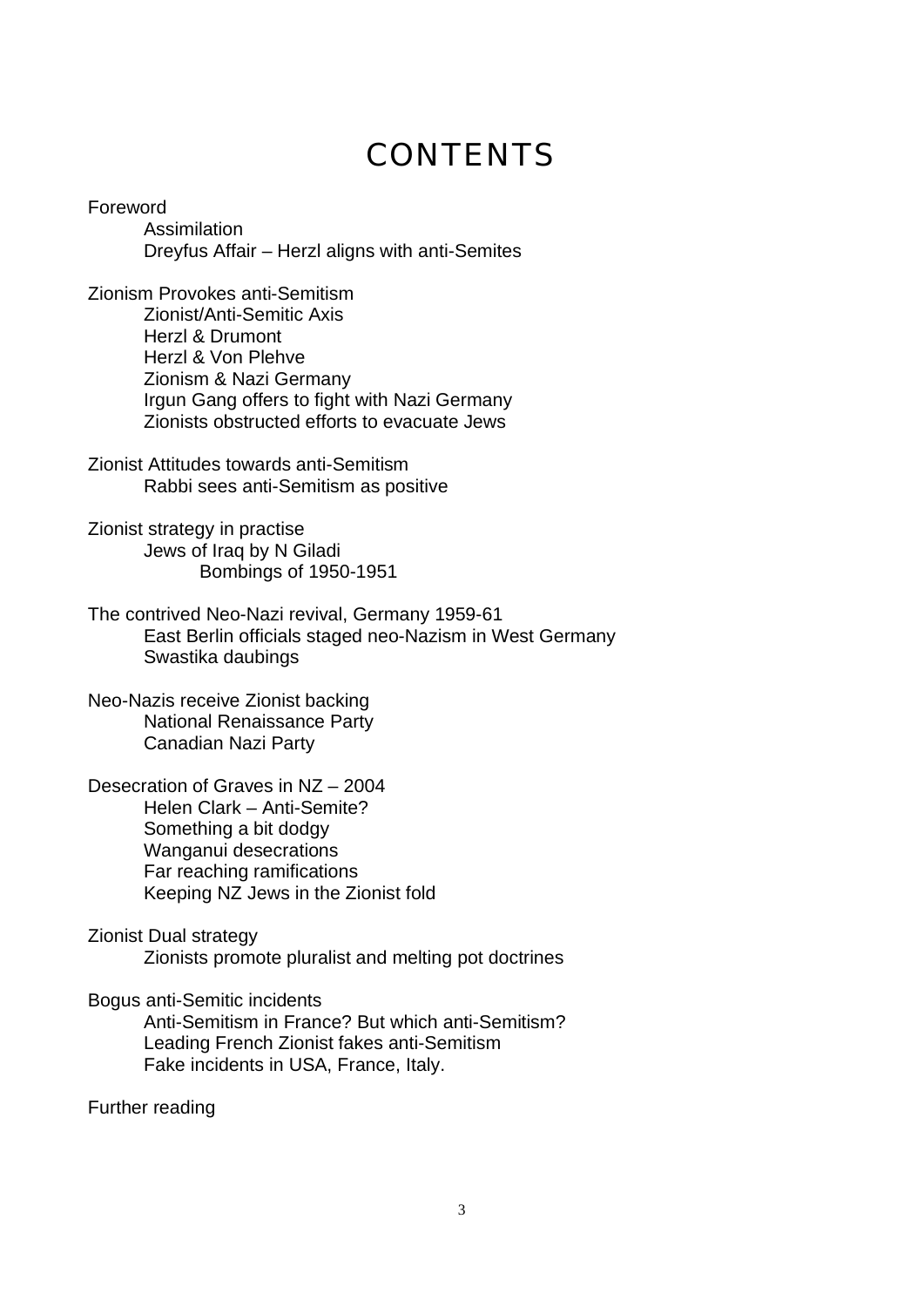## FOREWORD

 Zionism is predicated on the dogma that anti-Semitism is a pervasive and untreatable condition among Gentiles. When anti-Semitism is not overt and violent, it is latent and awaiting the right conditions to manifest as pogroms, according to Zionist dogma. Therefore the only way Jews can escape this inherent anti-Semitism is by establishing a Jewish homeland. Zionist dogma further states that assimilation of Jews does not work; that ultimately even assimilated Jews will become victims of Gentile anti-Semitism.

### ASSIMILATION

1

The doctrine arose during the latter part of the  $19<sup>th</sup>$  Century in response to the widespread assimilation of Jews into Gentile society. It was feared by some that assimilation would destroy the Jewish identity. Whereas in past centuries, prior to the "emancipation" wrought by the French Revolution and the destruction of the old order of Europe and the supremacy of the Church, Jews had been separated by the ghetto, modern society was breaking down the barriers.

 Yet even during the Middle Ages, when anti-Semitism was the most widespread, *"Jewish blood was intermingling with Christian blood. Cases of wholesale conversions were exceedingly numerously…",* wrote the prominent French Jewish writer and onetime Zionist, Bernard Lazare.<sup>1</sup>

Whereas once the Czar had confined the Jews of Russia for e.g. in the *Pale of Settlement*, the Soviet Union had brought Jews into top positions of Government. Moreover, Jews were turning increasingly to socialism, which often implied the repudiation of their religious and cultural roots in favour of a secular socialist society. Hence, Zionism and socialism were often in rivalry for the adherence of Jews, while some such as *Paol Zion* (Labour Zionism) advocated a specifically Jewish socialism within the new Zionist context.

### DREYFUS AFFAIR – HERZL ALIGNS WITH ANTI-SEMITES

 At this time a young Jewish journalist Theodor Herzl was in France observing the consequences of the "Deryfus Affair", the accusation of treason against a Jewish officer, falsely accused of working for Germany. The "Affair" brought France to the verge of civil war. Herzl used the "Affair" as justification for his separatism, claiming that if anti-Semitism could ignite so quickly in a nation as liberal and egalitarian as France, then assimilation was a myth, anti-Semitism a constant that could not be eradicated. The only option was a return to Jewish separatism, the self-ghettoisation of the pre-Emancipation era.

 However, it is unlikely that Dreyfus was the real cause of Herzl's own separatism. If Dreyfus became a cause celebre for French anti-Semites, it was also a cause celebre for many more Frenchmen who came to the defence of the Jews, and Dreyfus was ultimately pardoned.

The anti-Zionist rabbi Elmer Berger, who founded the American Council for Judaism, wrote:

*"Where in all the world a century before would more than half a nation have come to the defence of a Jew? Had Herzl possessed a knowledge of history, he* 

<sup>&</sup>lt;sup>1</sup> Lazare, Anti-Semitism: its history & causes, Paris, 1894. Britons, London, 1967.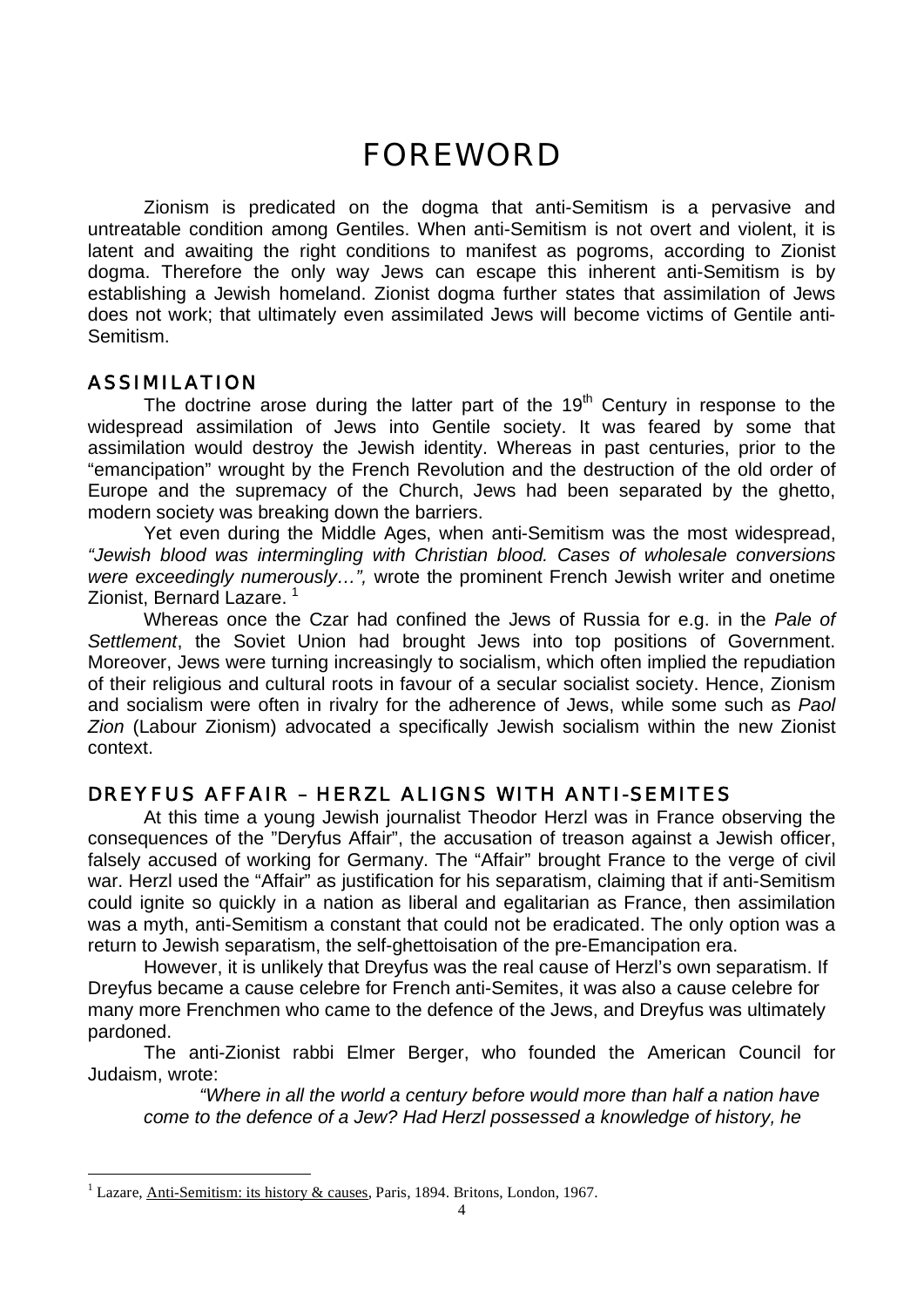*would have seen in the Dreyfus case a brilliant, heartening proof of the success of emancipation."2*

Conversely, Herzl aligned himself to the anti-Semites, and found an ally in the leading French anti-Semite and campaigner against Dreyfus, M Drumont.

 Herzl, while not the first Zionist, was the first to establish Zionism as an enduring and successful political movement. In response to the Dreyfus Affair he wrote the modern Zionist manifesto, The Jewish State: An Attempt at a modern solution tom the Jewish Question.

 Many Jews, including the most influential, had assimilated and were suspicious of any movement that would again make Jews conspicuous as a separate people. The American statesman Henry Morgenthau Snr. for e.g. said: *"I refuse to allow myself to be a Zionist. I am an American."*

Therefore, if this assimilationist attitude was to be replaced by a revival of Jewish separatism, anti-Semitism would have to be welcomed, even promoted, by Zionism as confirming its dogma and reversing the process of assimilation.

 Zionists from the beginning welcomed anti-Semitism as a means of undermining what Zionists believed was the sense of false security of Jews in western, liberal societies, and as the means by which Jews would be kept in a permanent state of neurosis.

 Large and powerful organisations such as the US-based Anti-Defamation League of B'Nai B'rith exist mainly for the purpose of exaggerating the extent of anti-Semitism in order to keep Jews under the Zionist heel and keep the coffers for Israeli causes filled.

 This publication looks at the exploitation and the manufacturing of "anti-Semitism" by Zionism, and the way anti-Semites are manipulated by Zionists.

## ZIONISM PROMOTES ANTI-SEMITISM

Many Jews – remarkably – have continued to resist the Zionist onslaught. Among these are the *Torah True Jews* who regard Zionism and the establishment of a Jewish state prior to the advent of a Jewish messiah as "blasphemy. The *Torah True Jews* explain the Zionist exploitation of anti-Semitism thus:

*Theodor Herzl (1860-1904), the founder of modern Zionism, recognised that anti-Semitism would further his cause, the creation of a separate state for Jews. To solve the Jewish Question, he maintained "we must, above all, make it an international political issue."* 

*Herzl wrote that Zionism offered the world a welcome "final solution of the Jewish question." In his "Diaries", page 19, Herzl stated:* 

**"Anti-Semites will become our surest friends, anti-Semitic countries our allies."** 

*Zionist reliance on Anti-Semitism to further their goals continues to this day. Studies of immigration records reflect increased immigration to the Zionist state during times of increased anti-Semitism. Without a continued inflow of Jewish immigrants to the state of "Israel", it is estimated that within a decade the Jewish population of the Zionist state will become the minority.* 

1

<sup>&</sup>lt;sup>2</sup> D Stewart Theodore Herzl - artist and politician p164, London 1974.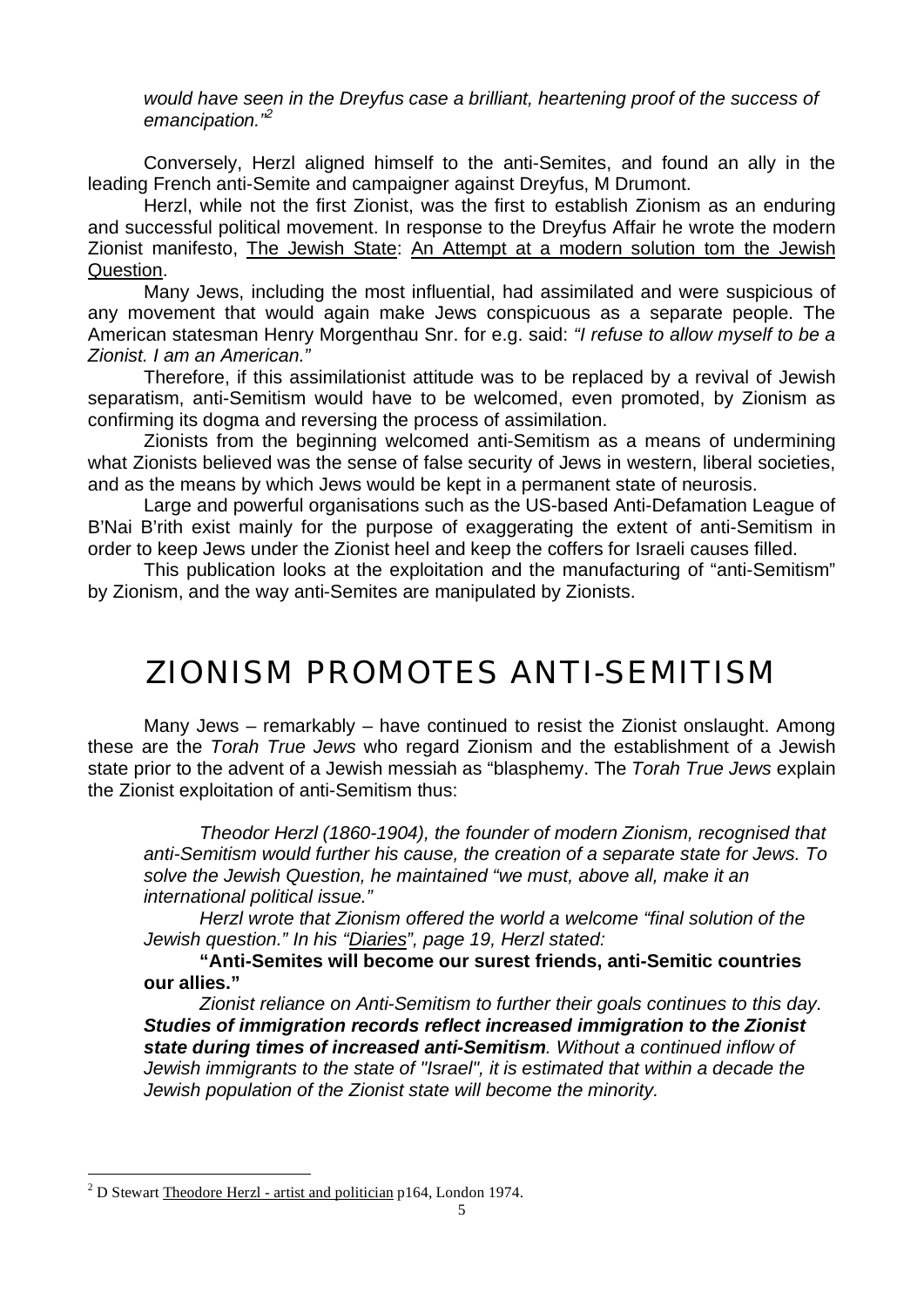*In order to maintain a Jewish majority in the state of "Israel", its leaders promote anti-Semitism throughout the world to "encourage" Jews to leave their homelands and seek "refuge".* 

*Over the recent years there has been a dramatic rise in hate rhetoric and hate crimes targeted toward Jews…* 

*On November 17, 2003 Zionist leader, Ariel Sharon, the Israeli prime minister, told Jews in Italy the best way to escape "a great wave of anti-Semitism" is to move and settle in the state of Israel. This has been the Zionist ideology from the beginning to the present time.* **"The best solution to anti-Semitism is immigration to Israel. It is the only place on Earth where Jews can live as Jews,"** *he said.* 

*July 28, 2004: 200 French Jews emigrated to Israel following a wave of Anti-Semitism. They were personally greeted by Israeli Prime Minister Ariel Sharon, who recently urged French Jews to flee to Israel to escape rising anti-Semitism.* 

*On July 18, 2004, Israeli Prime Minister Ariel Sharon urged all French Jews to move to Israel immediately to escape anti-Semitism. He told a meeting of the American Jewish Association in Jerusalem that Jews around the world should relocate to Israel as early as possible. But for those living in France, he added, moving was a "must" because of rising violence against Jews there. "* [End Quote, *Torah True Jews.* Emphasis added].

## ZIONIST/ANTI-SEMITIC AXIS

Benny Morris, professor of history at Israel's Ben-Gurion University, states in Righteous Victims: A History of the Zionist-Arab Conflict, 1881-1999**<sup>3</sup>**

*"Herzl regarded Zionism's triumph as inevitable, not only because life in Europe was ever more untenable for Jews, but also because it was in Europe's interests to rid the Jews and be relieved of anti-Semitism: The European political establishment would eventually be persuaded to promote Zionism. Herzl recognized that anti-Semitism would be HARNESSED to his own--Zionist-purposes."*

 Herzl's most fervent supporters were anti-Semites. Both Zionists and anti-Semites concur with their regard of the Jews as an unassimilable minority which needs to be removed from Gentile society. Hence, Zionists have historically aligned themselves with anti-Semites ranging from those in Czarist Russia to those in Nazi Germany.

 Where the supposed latent anti-Semitism of Gentiles fails to manifest dramatically, and at times when Jews are in the process of assimilating into Gentile society (as they were in pre-Hitler Germany) Zionists provoke, encourage and even directly create anti-Semitic movements and incidents.

 In the wake of the *Dreyfus Affair* Herzl used the opportunity as an opening for his separatism, writing his Zionist manifesto, The Jewish State, *Der Judenstaat*, in 1895.

 Anti-Semites welcomed The Jewish State from the start. Of his publishers, Herzl noted in his Diary:

*"Was at the printing office and talked with the managers ... both are presumably anti-Semites. They greeted me with genuine cordiality. They liked my pamphlet." 4*

<u>.</u>

<sup>&</sup>lt;sup>3</sup> Publisher: Knopf; 1st edition (September 21, 1999)

<sup>&</sup>lt;sup>4</sup> The Diaries of Theodor Herzl, New York, 1962, p. 91.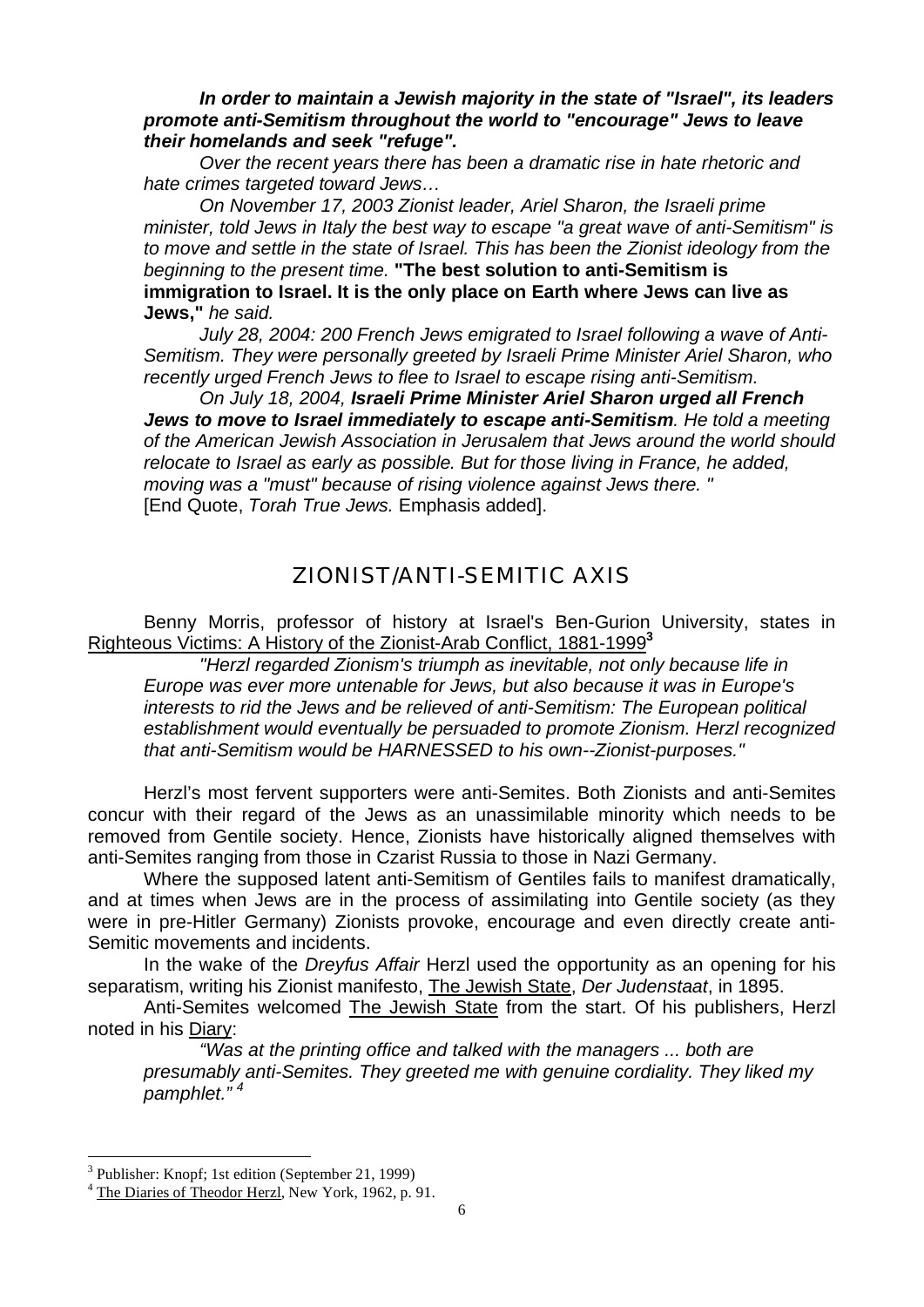#### HERZL & DRUMONT

 Herzl formed an early alliance with France's leading anti-Semite, Eduard Drumont, who had been the head of the anti-Dreyfus agitation. Drumont had written the influential anti-Semitic book La France Juive (1886) and was editor of La Libre Parole. Herzl wrote of Drumont:

*"But I owe to Drumont a great deal of the present freedom of my concepts, because he is an artist."5*

Herzl persuaded Drumont to review his manifesto in La Libre Parole, which he did favourably on January 15 1897.

*[Drumont] "praises the Zionists of Herzl's persuasion for not seeing in us fanatics … but citizens who exercise the right of self-defence."6*

Herzl was to write of the Paris experience:

*"In Paris ... I achieved a freer attitude towards anti-Semitism, which I now began to understand historically and to pardon. Above all I recognise the emptiness and futility of trying to 'combat' anti-Semitism."7*

 In his Austrian homeland it was among the anti-Semites that Herzl also found the most immediate support. Herzl's biographer Desmond Stewart, writes:

*"… Already in 1896 Austrian anti-Semites were finding ammunition in Herzl's arguments, as would the followers of Drumont …"8*

Max Nordau, Herzl's deputy, expressed the affinity between the Zionists and Drumont in an interview with Raphael Marchant, correspondent for Drumon'ts La Libre Parole**,** stating that Zionism *"is not a question of religion, but exclusively of race, and there is no one with whom I am in greater agreement on this position than M Drumont."<sup>9</sup>*

#### HERZL & VON PLEHVE

 In Russia also support among anti-Semites was effusive. Herzl's chief ally was the Russian interior minister Von Plehve, whom Herzl met in August 1903. Just four months previously Von Plehve had been organising pogroms at Kishinev. As Herzl was explaining his Zionist project, Von Plehve interrupted, according to Herzl's own account:

*"You don't have to justify the movement to me. Vous prêchez un converti" (You are preaching to a convert).10*

 As in Nazi Germany from 1933, Zionism was given favourable governmental recognition in Czarist Russia. Von Plehve wrote a letter pledging *"moral and material assistance",* which became *"Herzl's most cherished asset."11*

Due to Herzl's efforts in Russia, *"there was no prohibition on Zionist activities and an official permit was even given for the holding of the second conference of Russian Zionists at Minsk (September 1902)."12*

1

<sup>10</sup> R Patai (ed) The complete diaries of Theodore Herzl, Vol 1, London 1960<br><sup>11</sup> M Menhuin <u>Decadence of Judaism in our time</u>, New York, 1969, p46.<br><sup>12</sup> Chaim Weizmann Letters and papers Vol 2, Oxford 1971, p284. Weizman was instrumental in obtaining the "Balfour Declaration" in 1917, the founding document of Israel, from Lord Balfour,

 $<sup>5</sup>$  D Stewart op. cit. p25.</sup>

 $<sup>6</sup>$  Ibid p. 251, fn</sup>

 $<sup>7</sup>$  Ibid p. 6.</sup>

 $8$  Ibid. p25.

 $<sup>9</sup>$  Ibid p322.</sup>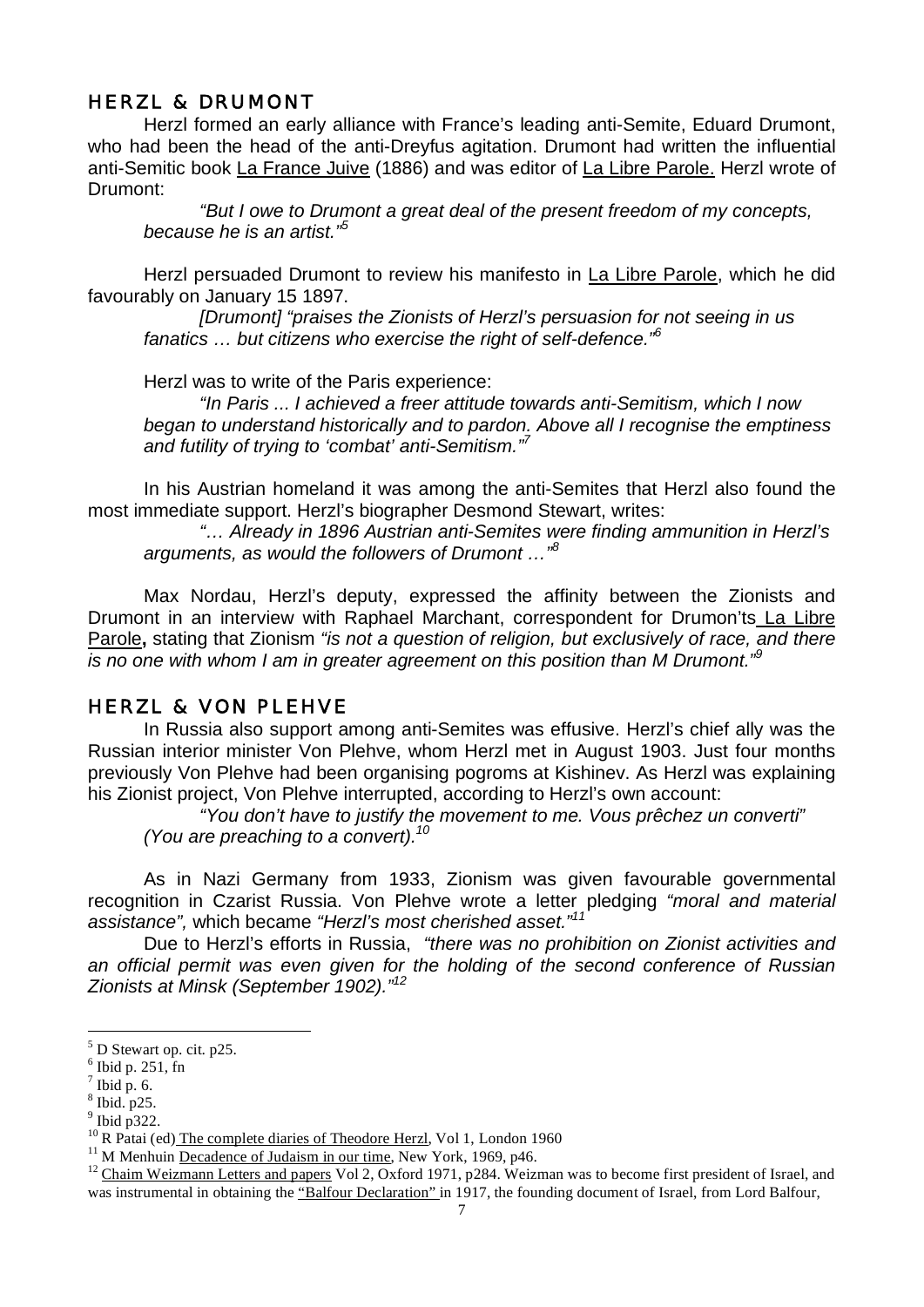## ZIONISTS & NAZI GERMANY

 Without Nazism Zionism might not have succeeded beyond being a fringe movement among Jewry. Germany itself was the most unlikely source for Zionist support among German Jews. Such was the assimilation of German Jewry and its full identification with the German nation that Herzl's original aim of having the First Zionist Congress held in Germany had to be changed to Switzerland due to the opposition of German Jews.

 Prior to Hitler Zionism represented a minor faction within German Jewry. Whilst some Jews were conspicuous in their leadership of Marxism, communism and various anti-national movements not only in politics but in culture, there was also a large and significant movement of German nationalism among Jews who regarded themselves as 'Germans of Jewish descent.'

 If some Jews had been involved in revolutionary movements designed to undermine the war effort, many more gave a disproportionate sacrifice fighting for Germany during World War I. 100,000 Jews had fought for the Kaiser, of whom 10,000 were volunteers. A massive 35,000 Jews were decorated.

 The prominent businessman and statesman Walther Rathenau, German Foreign Minister after World War I expressed the widespread sentiment:

*"I am a German of Jewish stock. My nation is the German nation, my fatherland is the German fatherland, and my faith is the German faith, which transcends the various confessions."13*

After the war these German-Jewish veterans formed the nucleus of a nationalist movement that was not only anti-Communist but also anti-Zionist.

The *League of Nationalist German Jews* declared:

*"Our way is not the way of the Zionists… of people who clearly hesitate between Germany and Jewry… of internationalist fanatics… We reject a Jewish united front, the only united front we care for is a German one…"* 

 The highly respected Lt. Col. Theodor Duesterberg, descended from a line of rabbis, led the nationalist war veterans' association, *Stahlhelm*. In 1932 he contested the presidency of Germany for the National People's Party.

 The *National Association of Jewish Combat Veterans* was also opposed to both Zionism and the Left, and advocated the "volk community".

 But it was the Zionists to which the Nazis looked as representatives of German Jewry, as both Nazism and Zionism shared a common aim: opposition to Jewish assimilation.

 The anti-Zionist Jewish author Leni Brenner states in his Zionism in the Age of the Dictators<sup>14</sup>:

*"…Believing that the ideological similarities between the two movements – their contempt for liberalism, their common volkish racism and, of course, their mutual conviction that Germany could never be the homeland of its Jews – could induce the Nazis to support them, the ZVfD15 solicited the patronage of Adolf Hitler, not once but repeatedly, after 1933.* 

another anti-Semite. As Home Secretary in 1905, Arthur Balfour had introduced the Aliens Act to keep out Jewish refugees fleeing the pogroms. The Zionist HQ in Britain is **still** called *Balfour House* in the anti-Semite's honour. 13 Rathenau was assassinated by a right-wing militant.

<sup>&</sup>lt;sup>14</sup> Leni Brenner, <u>Zionism in the Age of Dictators, Connecticut, 1983.</u><br><sup>15</sup> German Zionist Federation.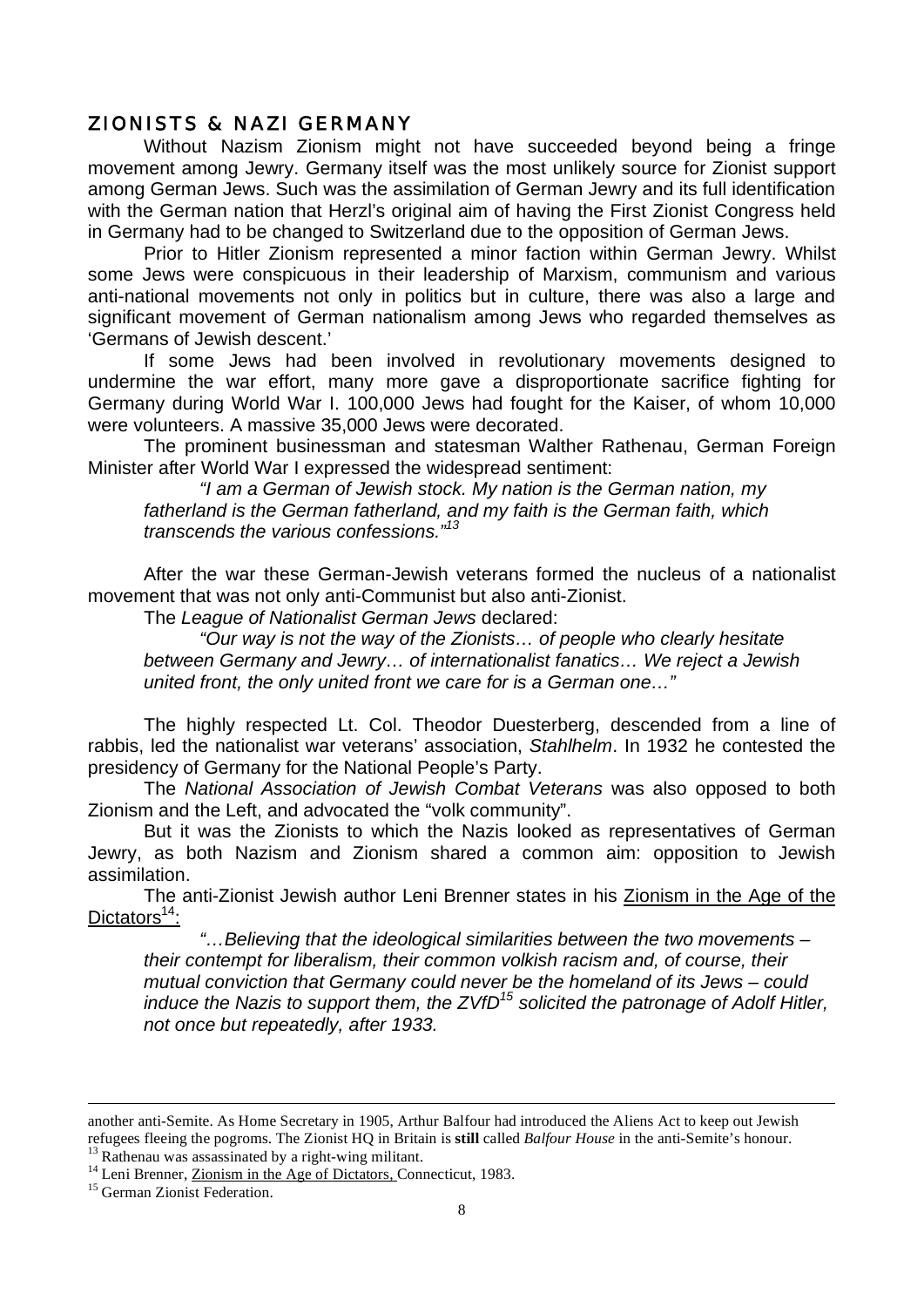Brenner cites Rabbi Joachim Prinz, a leading Zionist in Germany who was to become president of the American Jewish Congress, in regard to the German Zionist Federation welcoming the advent of Nazi Germany as a repudiation of German-Jewish assimilation:

*"In 1937, after leaving Berlin for America, Rabbi Joachim Prinz wrote of his experiences in Germany and alluded to a memorandum which, it is now known, was sent to the Nazi Party by the ZVfD on 21 June 1933. Prinz's article candidly describes the Zionist mood in the first months of 1933:* 

*'Everyone in Germany knew that only the Zionists could responsibly represent the Jews in dealings with the Nazi government. We all felt sure that one day the government would arrange a round table conference with the Jews, at which – after the riots and atrocities of the revolution had passed – the new status of German Jewry could be considered. The government announced very solemnly that there was no country in the world which tried to solve the Jewish problem as seriously as did Germany. Solution of the Jewish question? It was our Zionist dream! We never denied the existence of the Jewish question! Dissimilation? It was our own appeal! ... In a statement notable for its pride and dignity, we called for a conference.'" 16*

The memorandum sent by the German Zionist Federation to the Nazi Government emphasised the kinship between the two ideologies:

*"... An answer to the Jewish question truly satisfying to the national state can be brought about only with the collaboration of the Jewish movement that aims at a social, cultural, and moral renewal of Jewry ... a rebirth of national life, such as is occurring in German life through adhesion to Christian and national values, must also take place in the Jewish national group. For the Jew, too, origin, religion, community of fate and group consciousness must be of decisive significance in the shaping of his life ...* 

*On the foundation of the new state, which has established the principle of*  race, we wish so to fit our community into the total structure so that for us too, in the *sphere assigned to us, fruitful activity for the Fatherland is possible ... Our acknowledgement of Jewish nationality provides for a clear and sincere relationship to the German people and its national and racial realities. Precisely because we do not wish to falsify these fundamentals, because we, too, are against mixed marriage and are for maintaining the purity of the Jewish group ..."* [Emphasis added].

#### **IRGUN GANG OFFERS TO FIGHT WITH NAZI GERMANY**

1

 Zionist efforts to court the Nazis continued through to 1941, when the *Irgun*, one of the most militant of the Zionist terrorist squads operating in Palestine against the British authorities, offered the Nazis a military alliance. This movement included two future Israeli Prime Ministers, Yitszak Shamir and Menachem Begin. The Nazis rejected the proposal.

## "Proposal of the National Military Organization in Palestine (Irgun Zvai Leumi) Concerning the Solution of the Jewish Question

<sup>16</sup> Joachim Prinz, Zionism under the Nazi Government, *Young Zionist* (London, November 1937), p.18. Rabbi Prinz was to return to Germany in 1960 to lecture the Germans about a revival of Nazism after some Soviet orchestrated anti-Semitic incidents. See below.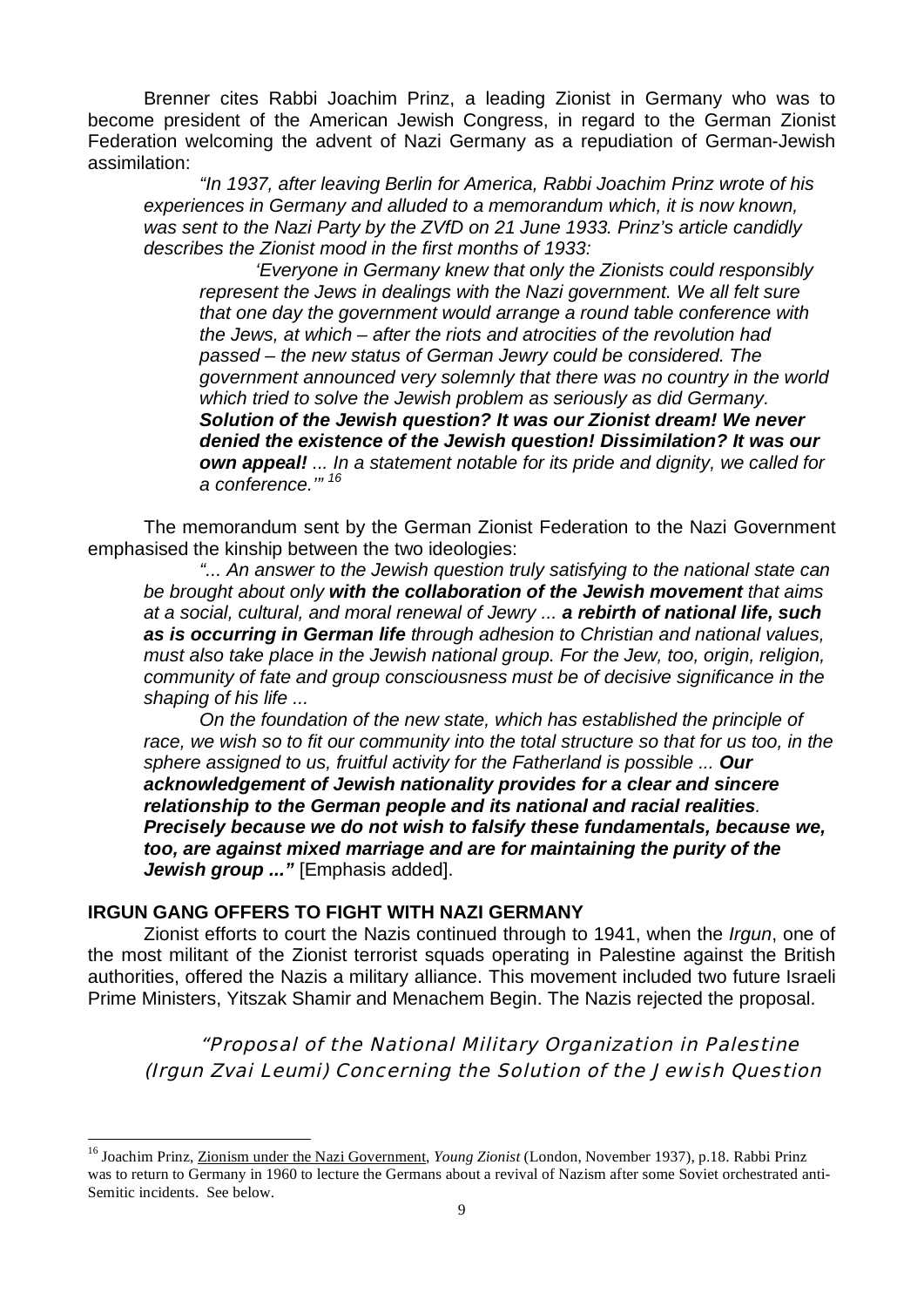in Europe and the Participation of the NMO in the War on the Side of Germany (1941)

*It is often stated in the speeches and utterances of the leading statesmen of National Socialist Germany that a prerequisite of the New Order in Europe requires the radical solution of the Jewish question through evacuation ("Jew-free Europe").* 

*The evacuation of the Jewish masses from Europe is a precondition for solving the Jewish question; but this can only be made possible and complete through the settlement of these masses in the home of the Jewish people, Palestine, and through the establishment of a Jewish state in its historic boundaries.* 

*The solving in this manner of the Jewish problem, thus bringing with it once and for all the liberation of the Jewish people, is the objective of the political activity and the years-long struggle of the Israeli freedom movement, the National Military Organization (Irgun Zvai Leumi) in Palestine.* 

*The NMO, which is well-acquainted with the goodwill of the German Reich government and its authorities towards Zionist activity inside Germany and towards Zionist emigration plans, is of the opinion that:* 

 *1. Common interests could exist between the establishment of a new order in Europe in conformity with the German concept, and the true national aspirations of the Jewish people as they are embodied by the NMO.* 

 *2. Cooperation between the new Germany and a renewed folkish-national Hebraium would be possible and,* 

 *3. The establishment of the historic Jewish state on a national and totalitarian basis, bound by a treaty with the German Reich, would be in the interest of a maintained and strengthened future German position of power in the Near East.* 

*Proceeding from these considerations, the NMO in Palestine, under the condition the above-mentioned national aspirations of the Israeli freedom movement are recognized on the side of the German Reich, offers to actively lake part in the war on Germany's side.* 

*This offer by the NMO, covering activity in the military, political and information fields, in Palestine and, according to our determined preparations, outside Palestine, would be connected to the military training and organizing of Jewish manpower in Europe, under the leadership and command of the NMO. These military units would take part in the fight to conquer Palestine, should such a front be decided upon.* 

*The indirect participation of the Israeli freedom movement in the New Order in Europe, already in the preparatory stage, would be linked with a positive-radical solution of the European Jewish problem in conformity with the above-mentioned national aspirations of the Jewish people. This would extraordinarily strengthen the moral basis of the New Order in the eyes of all humanity.* 

*The cooperation of the Israeli freedom movement would also be along the lines of one of the last speeches of the German Reich Chancellor, in which Herr Hitler emphasized that he would utilize every combination and coalition in order to isolate and defeat England."*

#### **ZIONISTS OBSTRUCTED EFFORTS TO EVACUATE JEWS**

 Several efforts were made to evacuate Jews from Europe before the situation became dire as a consequence of war. The German Government itself was willing to assist in the facilitation of Jews emigrants to the USA and European countries or colonies. The Zionists rejected all such efforts as detracting from the aim of herding the Jews to Palestine, even if it meant fewer Jews would be evacuated.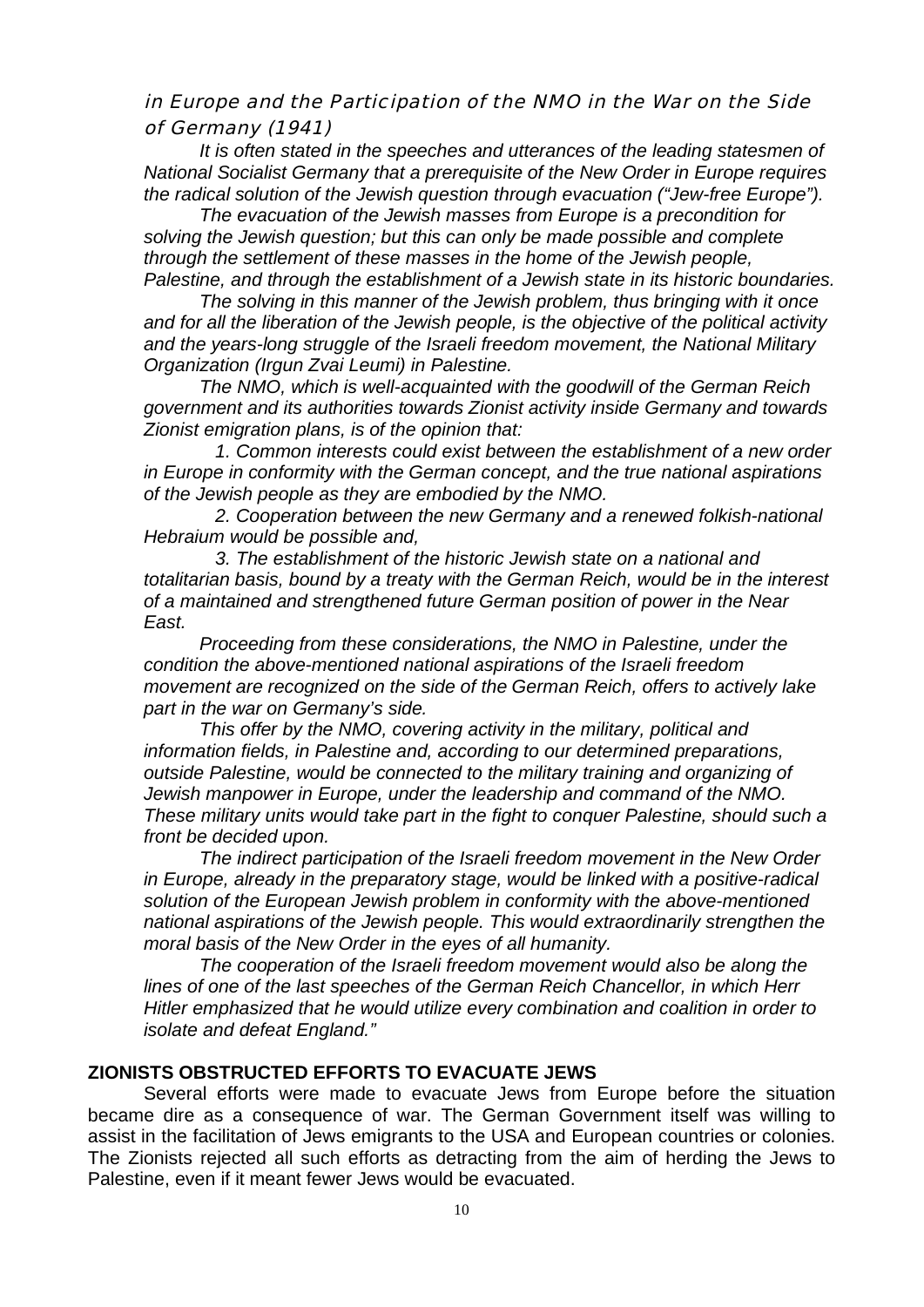Israeli author Tom Segev quotes Zionist leader David Ben Gurion, first Prime Minister of Israel, as stating:

*"I was not well versed on matters of saving the Jews of Nazi-occupied Europe, even though I was chairman of the Jewish Agency. The heart of my activity was enlisting Jewry in the demand to establish a Jewish state."17*

Ben Gurion's attitude towards Hitler was that : *"We want Hitler to be destroyed, but as long as he exists, we are interested in exploiting that for the good of Palestine."18* Segev states:

*"Consequently the Zionists took action to ensure that Europe's Jewish refugees would come to Palestine rather than go elsewhere. On one occasion Ben Gurion told the [British] high commissioner that he would support the transfer of Poland's Jews to America or Argentina' despite our Zionist ideology', if such a step were possible. Nonetheless he saw other endeavours to help European Jews as harmful competition. Among the targets of his anger was the Joint Distribution Committee, the world-wide Jewish aid organisation that functioned independently of the Zionist movement."* (Segev, 393-94).

When an international conference was convened in Evian, France, to discuss the problem of Jewish refugees, Ben Gurion warned that opening up other countries to Jewish refugees would weaken Zionist demands that they be evacuated to Palestine. (Segev, 394).

Citing Ben Gurion's Memoirs<sup>19</sup>, Segev quotes him as stating:

*"If I knew that it was possible to save all the [Jewish] children in Germany by transporting them to England, but only half of them by transporting them to Palestine, I would choose the second – because we face not only the reckoning of those children, but the historical reckoning of the*  Jewish people." (Segev, 394).

 This was in December 1938, just after the so-called *Crystal Night* anti-Jewish riots in Germany. Ben Gurion explained: *"Like every Jew, I am interested in saving every Jew wherever possible, but nothing takes precedence over saving the Hebrew nation in its land."20*

 Segev states that the tendency of the Zionists was to see Jewish immigration as the means of establishing the Jewish state rather than as a means of rescuing Jews. Ben Gurion said that he would prefer young workers rather than old people or children; he wanted the children to be born in Palestine. Hence, during the 1930s most immigration permits were issued to young unmarried male 'pioneers'. While a small number of permits were allocated to children, the Jewish Agency stipulated that these should exclude retarded children. 21

 In 1936 a special fund was established in Palestine for the RETURN of incurably ill Jews to Europe, because they had become a 'burden' on the community and its social institutions.

 However Europe's Jews were not enthusiastic about going to Palestine to establish a Jewish state. Even in Poland there were few takers for permits from the Jewish Agency.

1

<sup>&</sup>lt;sup>17</sup> Tom Segev, <u>One complete Palestine</u>, p 461, London, Abacus Books, 2002. <sup>18</sup> Quoted by Segev, p. 393.

<sup>&</sup>lt;sup>18</sup> Quoted by Segev, p. 393.<br><sup>19</sup> Ben Gurion <u>Memoirs</u>, Vol. 5, p. 398.<br><sup>20</sup> Ibid. p. 402.

 $21$  Segev, p. 395, citing Report of the Immigration Dept. of the Jewish Agency 1937-39, Immigration of Unfit People.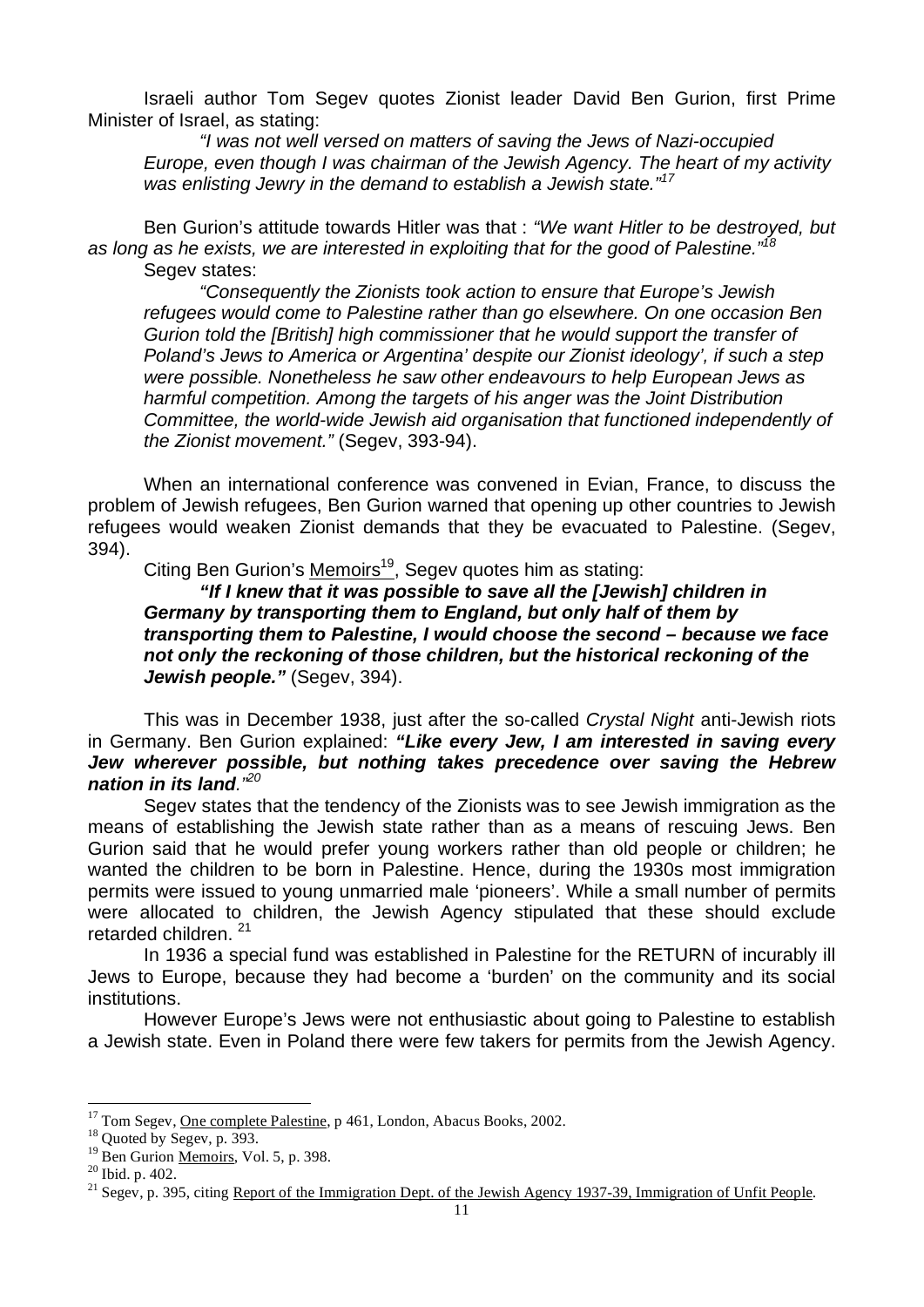Moshe Shertok of the Jewish Agency suggested creating a panic in Poland to encourage Jews to leave for Palestine. (Segev, 395).

 Such an attitude would also explain why few Jews were accepted even into the USA even though Roosevelt was surrounded by powerful Zionist advisers such as Henry Morgenthau Jnr.<sup>22</sup>, Bernard Baruch and Felix Frankfurter, who suggested and shaped policy.

## ZIONIST ATTITUDES TOWARDS ANTI-SEMITISM

Jacob Klatzkin, leading Zionist ideologue, editor of the official Zionist organ Die Welt, and co-editor of the Encyclopaedia Judaica**,** speaking of Russian anti-Semitism and the *Pale of Settlement*<sup>23</sup>, stated:

*"The contribution of our enemies is in the continuance of Jewry in eastern Europe. One ought to appreciate the national service which the Pale of Settlement performed for us ... we ought to be thankful to our oppressors that they closed the gates of assimilation to us and took care that our people were concentrated and not dispersed."24*

*"Instead of establishing societies for defence against the anti-Semites who want to reduce our rights, we should establish societies for defence against our friends who desire to defend our rights."* 

At a meeting against anti-Semitism, called by the German Jewish communal body *Centralverein*, *"Zionist and anti-Semitic hecklers took the same ground."25*

## RABBI SEES ANTI-SEMITISM AS POSITIVE

*"Dan Cohn-Sherbok, a Reform rabbi, professor of Jewish Theology at the University of Wales ... has done something that many people will regard as extraordinary and others as downright irresponsible. He has written a book which claims that anti- Semitism has had positive effects. According to Cohn- Sherbok, this prejudice has "frequently led to the enrichment of the Jewish heritage", because by turning in on itself the community has reaffirmed its traditions. But then he goes further. Without it, he says, "Jews may not be able to withstand the pressures of the modern world." The "paradox of anti- Semitism" which forms the title of Cohn-Sherbok's book is that "Jews need enemies in order to survive ... in the absence of Jew-hatred, Judaism is undergoing a slow death."26*

 And here's a gem from Jay Lefkowitz, Deputy Assistant to the President for Domestic Policy:

*"Deep down, I believe that a little anti-Semitism is a good thing for the Jews - reminds us who we are." <sup>27</sup>*

<u>.</u>

 $^{22}$  Not to be confused with his father, who was avidly anti-Zionist, as quoted above.

<sup>&</sup>lt;sup>23</sup> The Czarist prohibition against Jews from moving beyond a certain region of Russia

<sup>&</sup>lt;sup>24</sup> 48. J Klatzkin <u>Krisis und Entscheidung in Judentum</u>, Berlin 1921, p118.<br><sup>25</sup> DL Niewyk <u>The Jews in Weimar Germany</u>, Louisiana, p139, fn 68; citing *Israelitisches Familienblatt* June 3, 1920.<br><sup>26</sup> The Independent (

White House Press Release**,** : Office of the Press Secretary, January 31, 2002:

*President Appoints Deputy Assistant to the President for Domestic Policy* 

*President George W. Bush today announced that Jay Lefkowitz has been named Deputy Assistant to the President for Domestic Policy*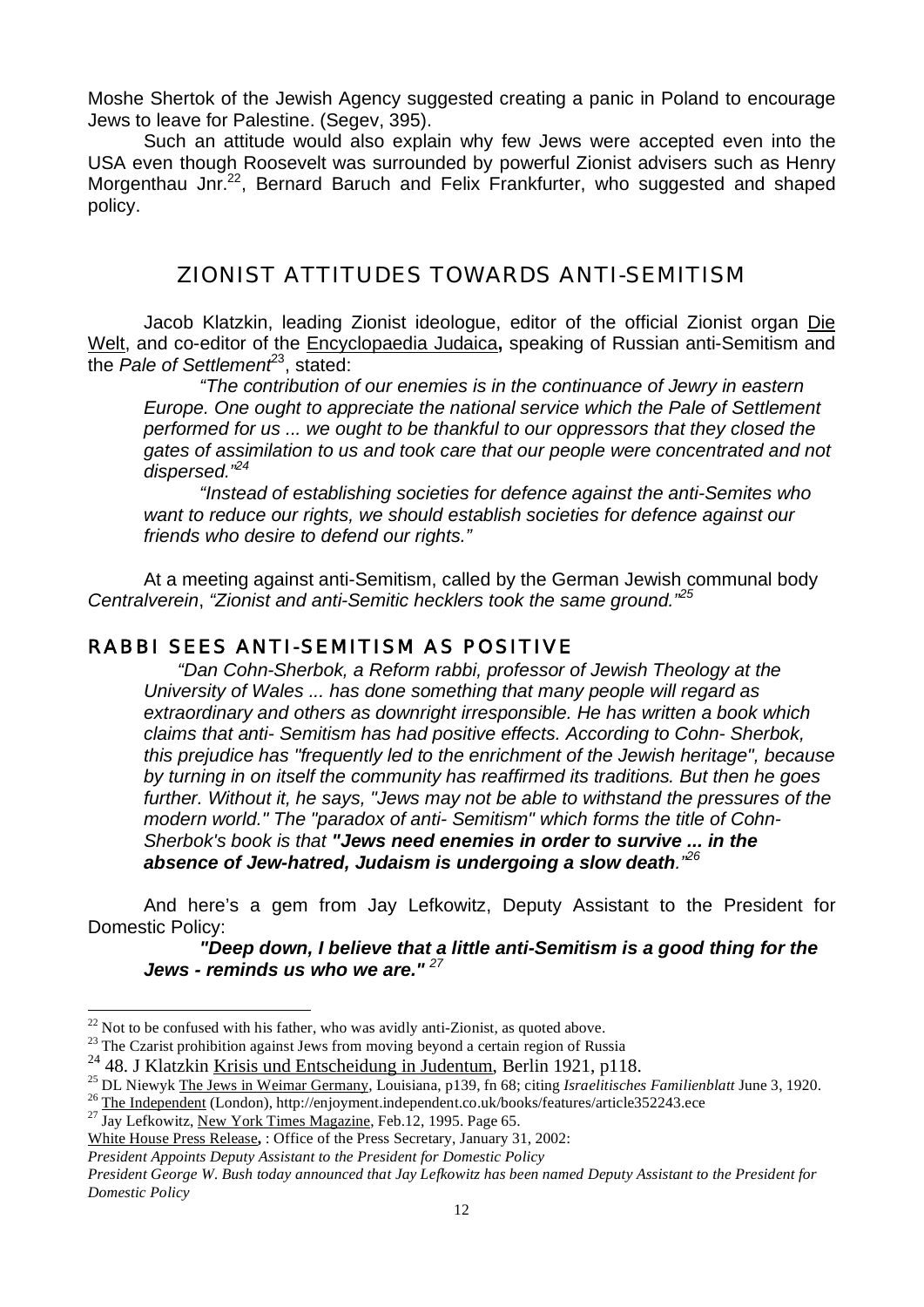## ZIONIST STRATEGY IN PRACTISE

The following account by Zionist veteran Naeim Giladi should become widely known. It is a complete expose of the Zionist modus operandi in regards to anti-Semitism. [Emphasis added].

## The Jews of Iraq **by Naeim Giladi**

 The Link interviewed Naeim Giladi, a Jew from Iraq, for three hours on March 16, 1998, two days prior to his 69th birthday. For nearly two other delightful hours, we were treated to a multi-course Arabic meal prepared by his wife Rachael, who is also Iraqi. "It's our Arab culture," he said proudly.

In our previous Link, Israeli historian Ilan Pappe looked at the hundreds of thousands of indigenous Palestinians whose lives were uprooted to make room for foreigners who would come to populate confiscated land. Most were Ashkenazi Jews from Eastern Europe. But over half a million other Jews came from Islamic lands. Zionist propagandists claim that Israel "rescued" these Jews from their anti-Jewish, Muslim neighbors. One of those "rescued" Jews-Naeim Giladi-knows otherwise.

In his book, Ben Gurion's Scandals: How the Haganah & the Mossad Eliminated Jews, Giladi discusses the crimes committed by Zionists in their frenzy to import raw Jewish labor. Newly-vacated farmlands had to be plowed to provide food for the immigrants and the military ranks had to be filled with conscripts to defend the stolen lands. Mr. Giladi couldn't get his book published in Israel, and **even in the U.S. he discovered he could do so only if he used his own money.**

The Giladis, now U.S. citizens, live in New York City. By choice, they no longer hold Israeli citizenship. "I am Iraqi," he told us, "born in Iraq, my culture still Iraqi Arabic, my religion Jewish, my citizenship American."

John F. Mahoney

1

Executive Director, AMEU

## THE JEWS OF IRAQ By Naeim Giladi

I write this article for the same reason I wrote my book: to tell the American people, and especially American Jews, **that Jews from Islamic lands did not emigrate willingly to Israel; that, to force them to leave, Jews killed Jews; and that, to buy time to confiscate ever more Arab lands, Jews on numerous occasions rejected genuine** 

*Mr. Lefkowitz will advise the President on a wide range of domestic policy issues and advise the domestic policy council, the Cabinet Council charged with developing policy initiatives and presenting them to the President. Mr. Lefkowitz has served as General Counsel at the Office of Management and Budget since March 2001. Before joining the Bush Administration, Mr. Lefkowitz was a partner in the Washington, D.C. office of the Kirkland & Ellis law firm, where he specialized in trial and appellate litigation. From 1991 to 1993, he served in the White House under former President Bush as Deputy Executive Secretary of the Domestic Policy Council and then as Director of Cabinet Affairs. In 1990, he was a public member of the U.S. Delegation to the United Nations Human Rights Commission in Geneva, Switzerland….*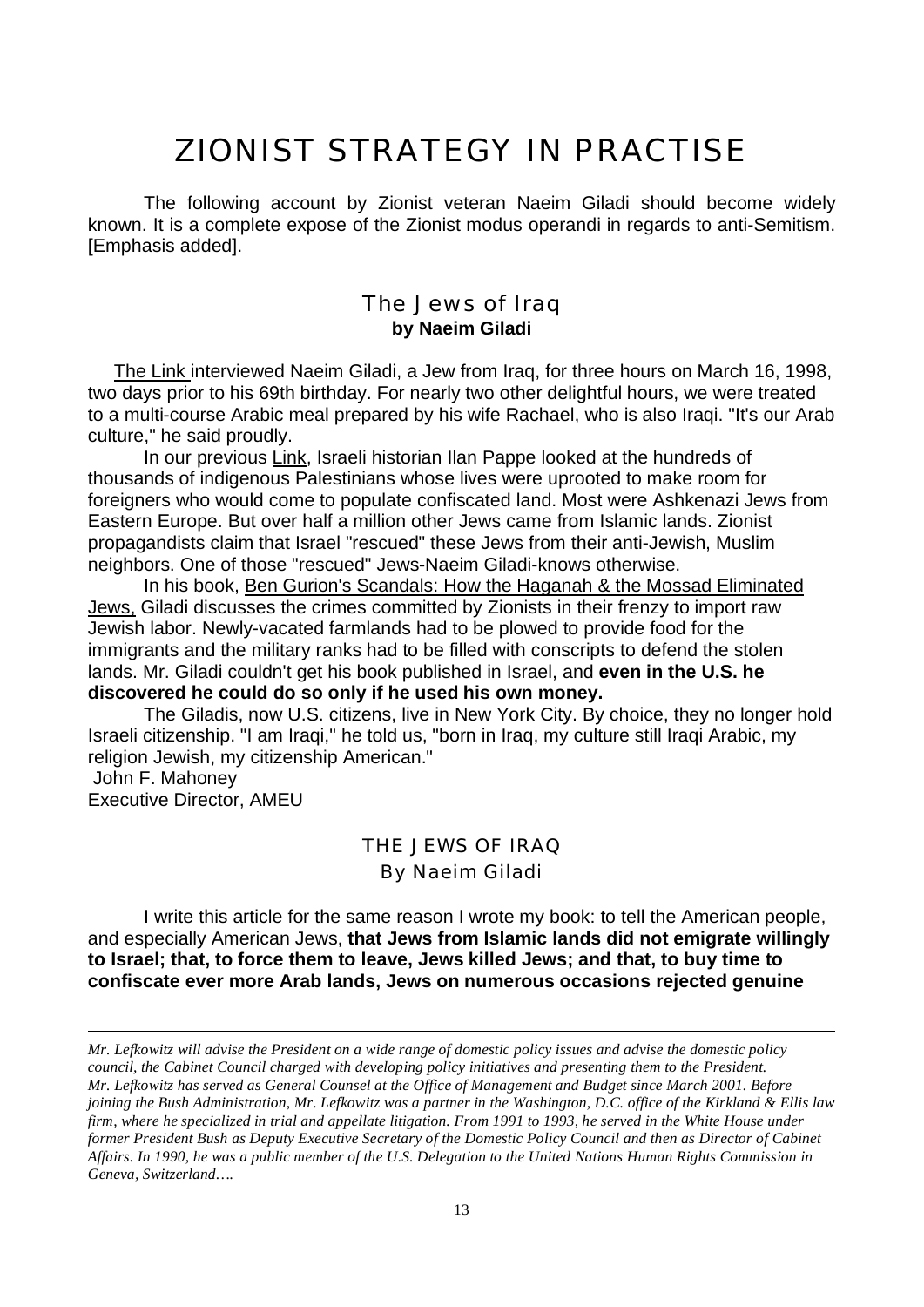**peace initiatives from their Arab neighbors**. I write about what the first prime minister of Israel called "cruel Zionism." **I write about it because I was part of it**.

#### My Story

 Of course I thought I knew it all back then. I was young, idealistic, and more than willing to put my life at risk for my convictions. It was 1947 and I wasn't quite 18 when the Iraqi authorities caught me for smuggling young Iragi Jews like myself out of Irag, into Iran, and then on to the Promised Land of the soon-to-be established Israel.

I was an Iraqi Jew in the Zionist underground. My Iraqi jailers did everything they could to extract the names of my co-conspirators. Fifty years later, pain still throbs in my right toe-a reminder of the day my captors used pliers to remove my toenails. On another occasion, they hauled me to the flat roof of the prison, stripped me bare on a frigid January day, then threw a bucket of cold water over me. I was left there, chained to the railing, for hours. But I never once considered giving them the information they wanted. I was a true believer.

My preoccupation during what I refer to as my "two years in hell" was with survival and escape. I had no interest then in the broad sweep of Jewish history in Iraq even though my family had been part of it right from the beginning. We were originally Haroons, a large and important family of the "Babylonian Diaspora." My ancestors had settled in Iraq more than 2,600 years ago-600 years before Christianity, and 1,200 years before Islam. I am descended from Jews who built the tomb of Yehezkel, a Jewish prophet of pre-biblical times. My town, where I was born in 1929, is Hillah, not far from the ancient site of Babylon.

The original Jews found Babylon, with its nourishing Tigris and Euphrates rivers, to be truly a land of milk, honey, abundance-and opportunity. Although Jews, like other minorities in what became Iraq, experienced periods of oppression and discrimination depending on the rulers of the period, their general trajectory over two and one-half millennia was upward. **Under the late Ottoman rule, for example, Jewish social and religious institutions, schools, and medical facilities flourished without outside interference, and Jews were prominent in government and business.**

**As I sat there in my cell, unaware that a death sentence soon would be handed down against me, I could not have recounted any personal grievances that my family members would have lodged against the government or the Muslim majority. Our family had been treated well and had prospered,** first as farmers with some 50,000 acres devoted to rice, dates and Arab horses. Then, with the Ottomans, we bought and purified gold that was shipped to Istanbul and turned into coinage. The Turks were responsible in fact for changing our name to reflect our occupation-we became Khalaschi, meaning "Makers of Pure."

I did not volunteer the information to my father that I had joined the Zionist underground. He found out several months before I was arrested when he saw me writing Hebrew and using words and expressions unfamiliar to him. He was even more surprised to learn that, yes, I had decided I would soon move to Israel myself. He was scornful. "You'll come back with your tail between your legs," he predicted.

**About 125,000 Jews left Iraq for Israel in the late 1940s and into 1952, most because they had been lied to and put into a panic by what I came to learn were Zionist bombs**. But my mother and father were among the 6,000 who did not go to Israel. Although physically I never did return to Iraq-that bridge had been burned in any event-my heart has made the journey there many, many times. My father had it right.

I was imprisoned at the military camp of Abu-Greib, about 7 miles from Baghdad. When the military court handed down my sentence of death by hanging, I had nothing to lose by attempting the escape I had been planning for many months…..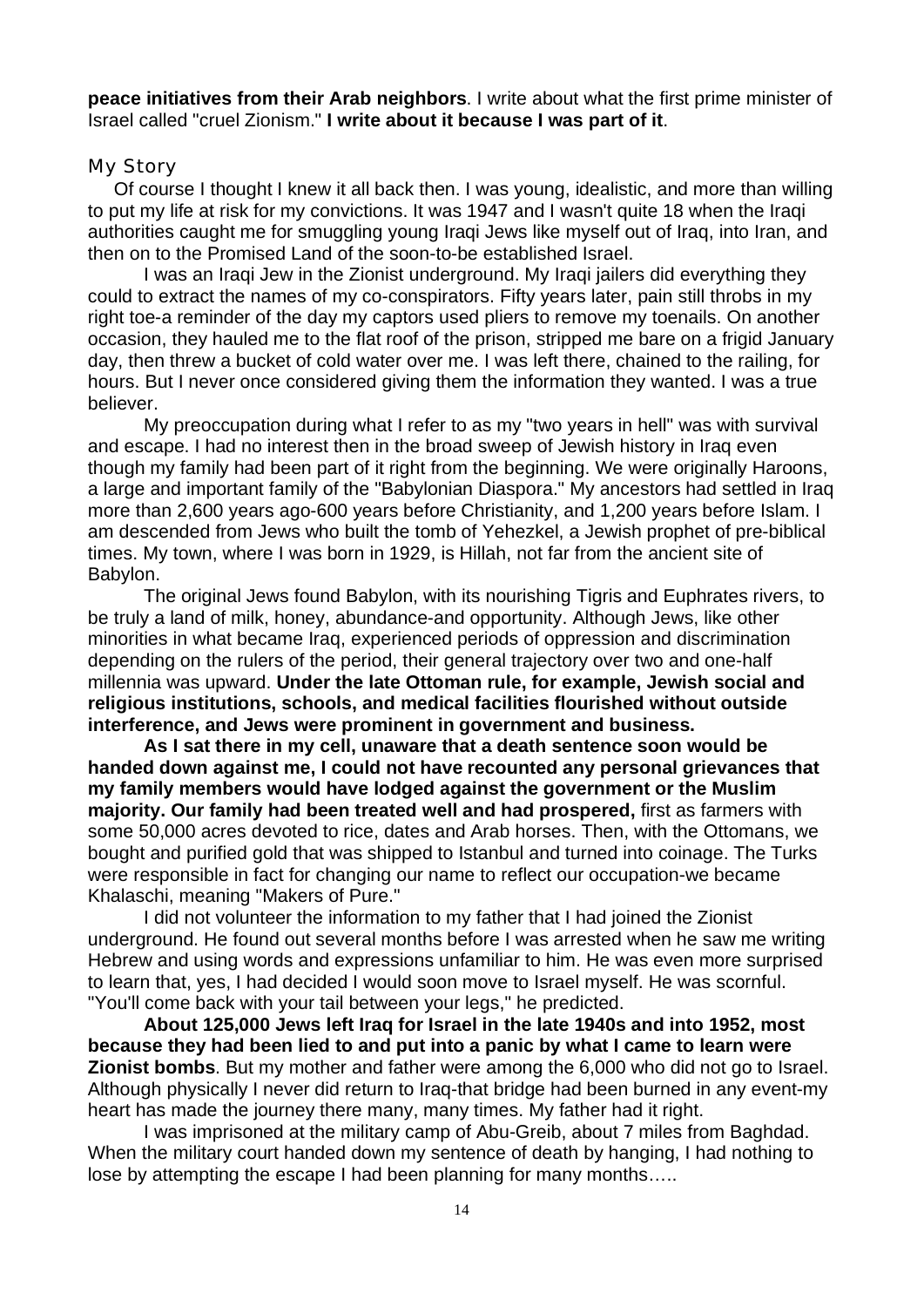…. Later I made my way to the new state of Israel, arriving in May, 1950. ….

… Then, through the Jewish Agency, I was advised to go to al-Majdal (later renamed Ashkelon), an Arab town about 9 miles from Gaza, very close to the Mediterranean. The Israeli government planned to turn it into a farmers' city, so my farm background would be an asset there.

When I reported to the Labor Office in al-Maidal, they saw that I could read and write Arabic and Hebrew and they said that I could find a good-paying job with the Military Governor's office. The Arabs were under the authority of these Israeli Military Governors. A clerk handed me a bunch of forms in Arabic and Hebrew. **Now it dawned on me. Before Israel could establish its farmers' city, it had to rid al-Majdal of its indigenous Palestinians**. The forms were petitions to the United Nations Inspectors asking for transfer out of Israel to Gaza, which was under Egyptian control.

**I read over the petition. In signing, the Palestinian would be saying that he was of sound mind and body and was making the request for transfer free of pressure or duress. Of course, there was no way that they would leave without being pressured to do so. These families had been there hundreds of years, as farmers, primitive artisans, weavers. The Military Governor prohibited them from pursuing their livelihoods, just penned them up until they lost hope of resuming their normal lives. That's when they signed to leave.** 

I was there and heard their grief. "Our hearts are in pain when we look at the orange trees that we planted with our own hands. Please let us go, let us give water to those trees. God will not be pleased with us if we leave His trees untended." I asked the Military Governor to give them relief, but he said, "No, we want them to leave."

I could no longer be part of this oppression and I left. **Those Palestinians who didn't sign up for transfers were taken by force-just put in trucks and dumped in Gaza.** About four thousand people were driven from al-Majdal in one way or another. The few who remained were collaborators with the Israeli authorities.....

I was disillusioned at what I found in the Promised Land, disillusioned personally, disillusioned at the institutionalized racism, disillusioned at what I was beginning to learn about Zionism's cruelties. **The principal interest Israel had in Jews from Islamic countries was as a supply of cheap labor, especially for the farm work that was beneath the urbanized Eastern European Jews. Ben Gurion needed the "Oriental" Jews to farm the thousands of acres of land left by Palestinians who were driven out by Israeli forces in 1948.**

And I began to find out about the barbaric methods used to rid the fledgling state of as many Palestinians as possible. The world recoils today at the thought of bacteriological warfare, but Israel was probably the first to actually use it in the Middle East. **In the 1948 war, Jewish forces would empty Arab villages of their populations, often by threats, sometimes by just gunning down a half-dozen unarmed Arabs as examples to the rest. To make sure the Arabs couldn't return to make a fresh life for themselves in these villages, the Israelis put typhus and dysentery bacteria into the water wells.**

Uri Mileshtin, an official historian for the Israeli Defense Force, has written and spoken about the use of bacteriological agents. **According to Mileshtin, Moshe Dayan, a division commander at the time, gave orders in 1948 to remove Arabs from their villages, bulldoze their homes, and render water wells unusable with typhus and dysentery bacteria**.

**Acre was so situated that it could practically defend itself with one big gun, so the Haganah put bacteria into the spring that fed the town. The spring was called Capri and it ran from the north near a kibbutz. The Haganah put typhus bacteria into the water going to Acre, the people got sick, and the Jewish forces occupied Acre. This worked so well that they sent a Haganah division dressed as Arabs into Gaza,**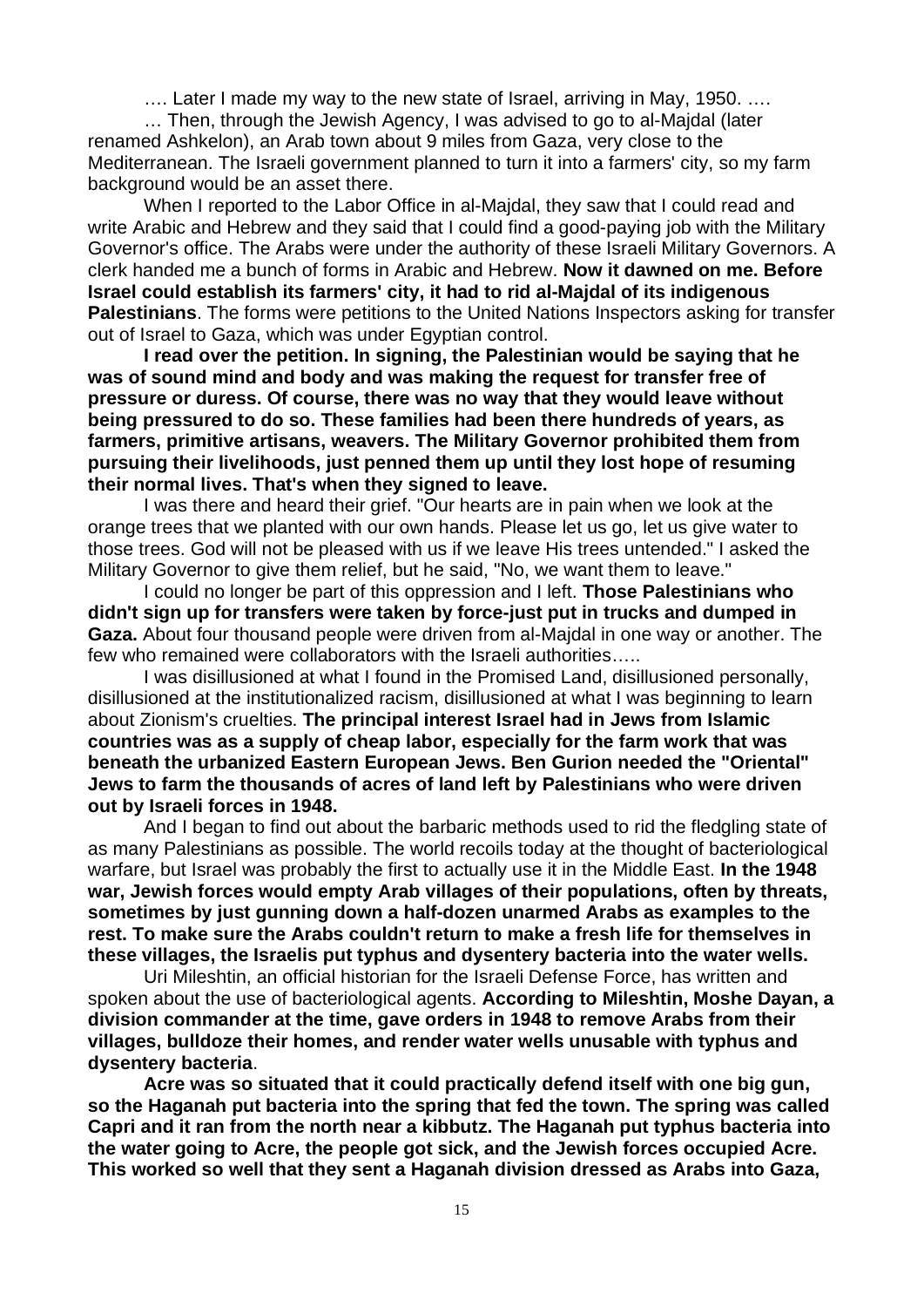#### **where there were Egyptian forces, and the Egyptians caught them putting two cans of bacteria, typhus and dysentery, into the water supply in wanton disregard of the civilian population. "In war, there is no sentiment," one of the captured Haganah men was quoted as saying.**

My activism in Israel began shortly after I received a letter from the Socialist/Zionist Party asking me to help with their Arabic newspaper. When I showed up at their offices at Central House in Tel Aviv, I asked around to see just where I should report. I showed the letter to a couple of people there and, without even looking at it, they would motion me away with the words, "Room No. 8." When I saw that they weren't even reading the letter, I inquired of several others. But the response was the same, "Room No. 8," with not a glance at the paper I put in front of them.

So I went to Room 8 and saw that it was the Department of Jews from Islamic Countries. I was disgusted and angry. Either I am a member of the party or I'm not. Do I have a different ideology or different politics because I am an Arab Jew? It's segregation, I thought, just like a Negroes' Department. I turned around and walked out. That was the start of my open protests. That same year I organized a demonstration in Ashkelon against Ben Gurion's racist policies and 10,000 people turned out.

There wasn't much opportunity for those of us who were second class citizens to do much about it when Israel was on a war footing with outside enemies. After the 1967 war, I was in the Army myself and served in the Sinai when there was continued fighting along the Suez Canal. But the cease-fire with Egypt in 1970 gave us our opening. We took to the streets and organized politically to demand equal rights. If it's our country, if we were expected to risk our lives in a border war, then we expected equal treatment….

With the Israeli invasion of Lebanon and the Israeli-condoned Sabra and Shatilla massacres, I had had enough of Israel. I became a United States citizen and made certain to revoke my Israeli citizenship. I could never have written and published my book in Israel, not with the censorship they would impose.

#### **Even in America, I had great difficulty finding a publisher because many are subject to pressures of one kind or another from Israel and its friends. I ended up paying \$60,000 from my own pocket to publish Ben Gurion's Scandals: How the Haganah & the Mossad Eliminated Jews, virtually the entire proceeds from having sold my house in Israel.**

I still was afraid that the printer would back out or that legal proceedings would be initiated to stop its publication, like the Israeli government did in an attempt to prevent former Mossad case officer Victor Ostrovsky from publishing his first book. Ben Gurion's Scandals had to be translated into English from two languages. I wrote in Hebrew when I was in Israel and hoped to publish the book there, and I wrote in Arabic when I was completing the book after coming to the U.S. But I was so worried that something would stop publication that I told the printer not to wait for the translations to be thoroughly checked and proofread. Now I realize that the publicity of a lawsuit would just have created a controversial interest in the book.

I am using bank vault storage for the valuable documents that back up what I have written. These documents, including some that I illegally copied from the archives at *Yad Vashem*, confirm what I saw myself, what I was told by other witnesses, and what reputable historians and others have written concerning the **Zionist bombings in Iraq, Arab peace overtures that were rebuffed, and incidents of violence and death inflicted by Jews on Jews in the cause of creating Israel.**

The Bombings of 1950-1951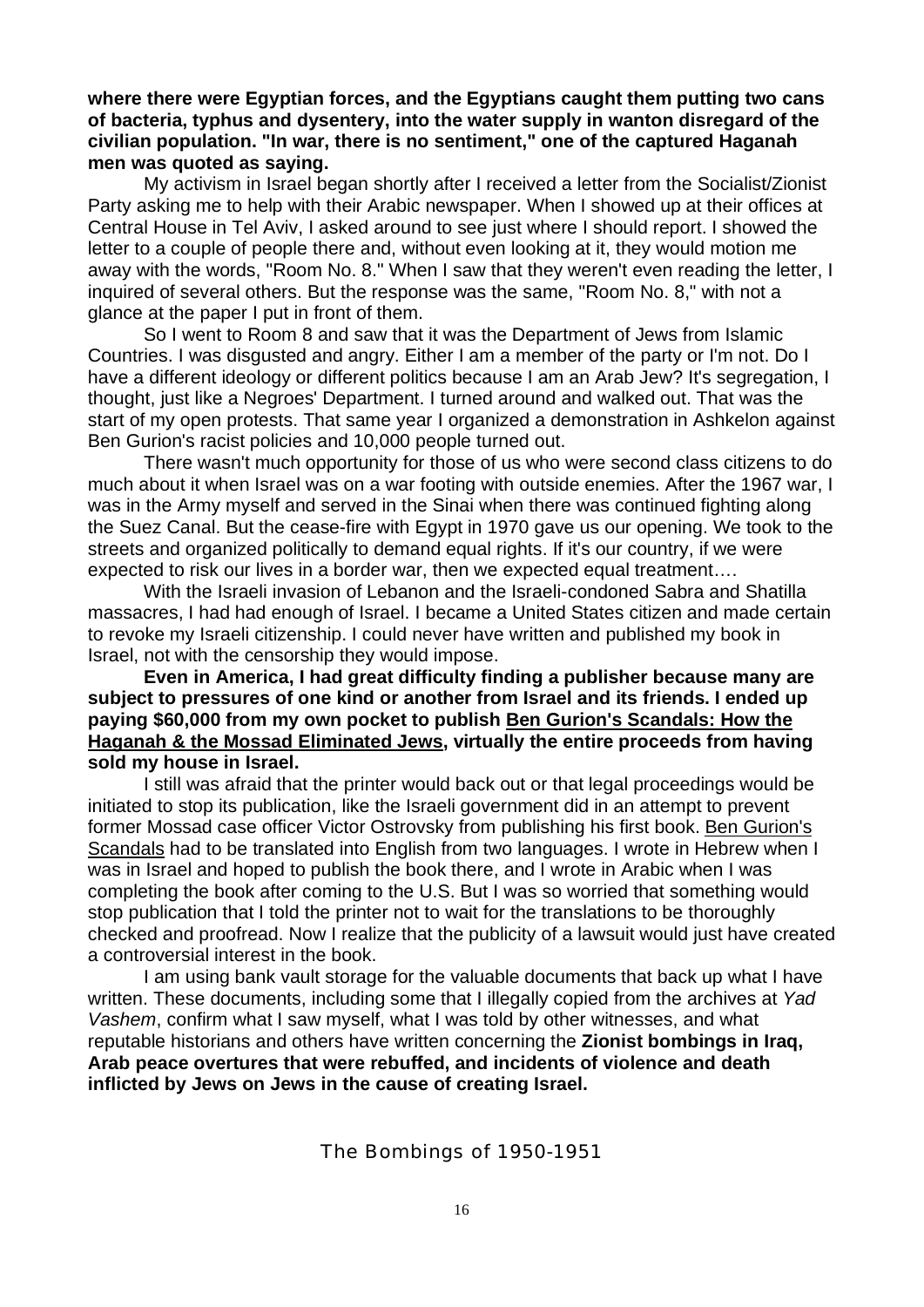…Following WW II, a succession of governments held brief power in Iraq. Zionist conquests in Palestine, particularly the massacre of Palestinians in the village of Deir Yassin, emboldened the anti-British movement in Iraq. When the Iraqi government signed a new treaty of friendship with London in January 1948, riots broke out all over the country. The treaty was quickly abandoned and Baghdad demanded removal of the British military mission that had run Iraq's army for 27 years.

Later in 1948, Baghdad sent an army detachment to Palestine to fight the Zionists, and when Israel declared independence in May, Iraq closed the pipeline that fed its oil to Haifa's refinery. Abd al-Ilah, however, was still regent and the British quisling, Nouri el-Said, was back as prime minister. I was in the Abu-Greib prison in 1948, where I would remain until my escape to Iran in September 1949.

Six months later-the exact date was March 19, 1950-a bomb went off at the **American Cultural Center and Library** in Baghdad, causing property damage and injuring a number of people. **The center was a favorite meeting place for young Jews**.

The first bomb thrown directly at Jews occurred on April 8, 1950, at 9:15 p.m. A car with three young passengers **hurled the grenade at Baghdad's El-Dar El-Bida Café, where Jews were celebrating Passover**. Four people were seriously injured. **That night leaflets were distributed calling on Jews to leave Iraq immediately**.

**The next day, many Jews, most of them poor with nothing to lose, jammed emigration offices to renounce their citizenship and to apply for permission to leave for Israel**. So many applied, in fact, that the police had to open registration offices in Jewish schools and synagogues.

On May 10, at 3 a.m., a **grenade was tossed in the direction of the display window of the Jewish-owned Beit-Lawi Automobile Company,** destroying part of the building. No casualties were reported.

On June 3, 1950, another **grenade was tossed from a speeding car in the El-Batawin area of Baghdad where most rich Jews** and middle class Iraqis lived. No one was hurt, but following the explosion Zionist activists sent telegrams to Israel requesting that the quota for immigration from Iraq be increased.

On June 5, at 2:30 a.m., a **bomb exploded next to the Jewish-owned Stanley Shashua** building on El-Rashid street, resulting in property damage but no casualties.

On January 14, 1951, at 7 p.m., a **grenade was thrown at a group of Jews outside the Masouda Shem-Tov Synagogue**. The explosive struck a high-voltage cable, electrocuting three Jews, one a young boy, Itzhak Elmacher, and wounding over 30 others**. Following the attack, the exodus of Jews jumped to between 600-700 per day.** 

**Zionist propagandists still maintain that the bombs in Iraq were set off by anti-Jewish Iraqis who wanted Jews out of their country. The terrible truth is that the grenades that killed and maimed Iraqi Jews and damaged their property were thrown by Zionist Jews.** 

Among the most important documents in my book, I believe, are copies of two leaflets published by the Zionist underground calling on Jews to leave Iraq. One is dated March 16, 1950, the other April 8, 1950.

The difference between these two is critical. Both indicate the date of publication, but only the April 8th leaflet notes the time of day: 4 p.m. Why the time of day? Such a specification was unprecedented. Even the investigating judge, Salaman El-Beit, found it suspicious. Did the 4 p.m. writers want an alibi for a bombing they knew would occur five hours later? If so, how did they know about the bombing? **The judge concluded they knew because a connection existed between the Zionist underground and the bomb throwers.**

**This, too, was the conclusion of Wilbur Crane Eveland, a former senior officer in the Central Intelligence Agency (CIA),** whom I had the opportunity to meet in New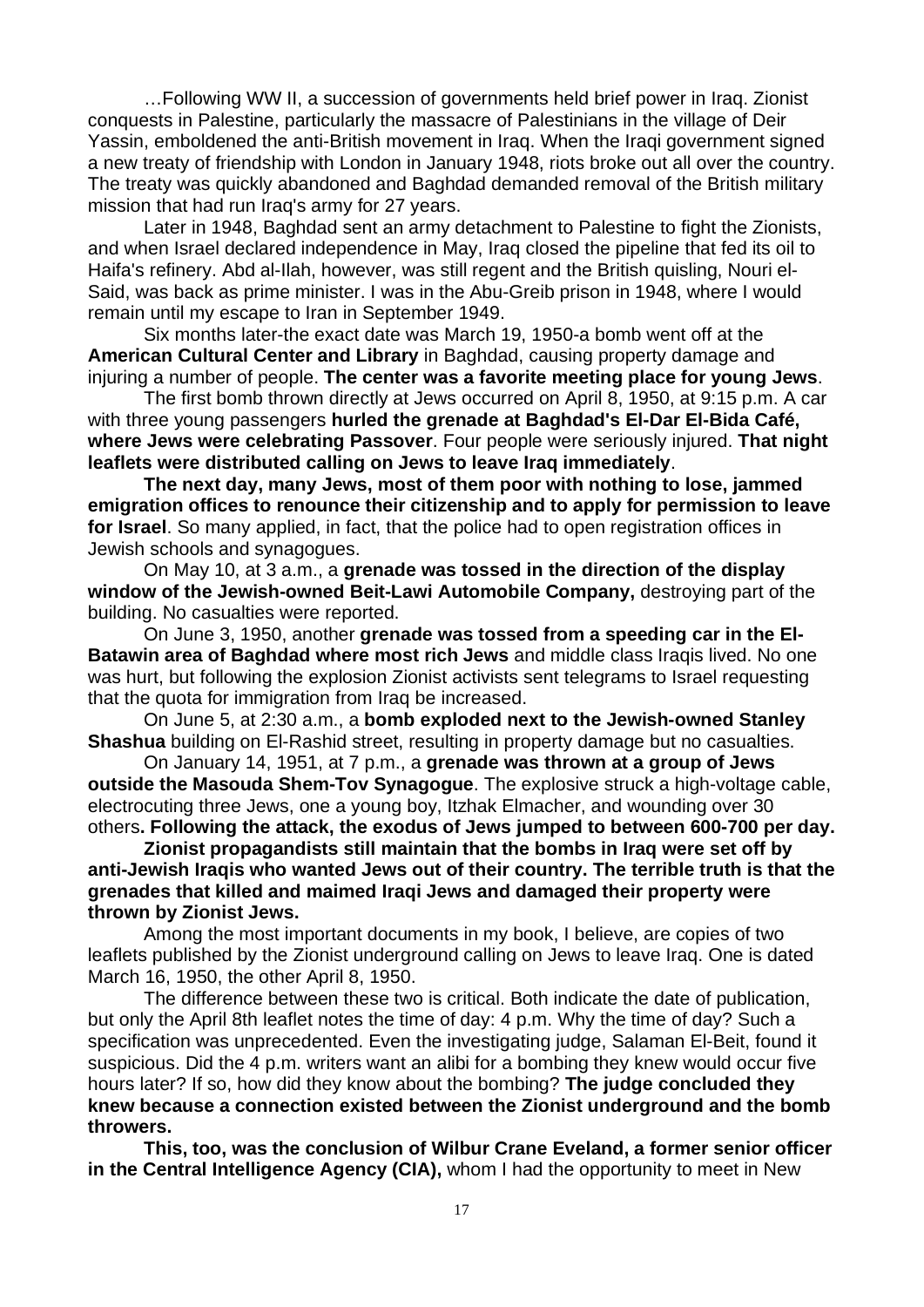York in 1988. In his book, Ropes of Sand, whose publication the CIA opposed, Eveland writes:

*"In attempts to portray the Iraqis as anti-American and to terrorize the Jews, the Zionists planted bombs in the U.S. Information Service library and in synagogues. Soon leaflets began to appear urging Jews to flee to Israel. . . Although the Iraqi police later provided our embassy with evidence to show that the synagogue and library bombings, as well as the anti-Jewish and anti-American leaflet campaigns, had been the work of an underground Zionist organization, most of the world believed reports that Arab terrorism had motivated the flight of the Iraqi Jews whom the Zionists had "rescued" really just in order to increase Israel's Jewish population."* 

Eveland doesn't detail the evidence linking the Zionists to the attacks, but in my book I do. In 1955, for example, I organized in Israel a panel of Jewish attorneys of Iraqi origin to handle claims of Iraqi Jews who still had property in Iraq. **One well known attorney, who asked that I not give his name, confided in me that the laboratory tests in Iraq had confirmed that the anti-American leaflets found at the American Cultural Center bombing were typed on the same typewriter and duplicated on the same stenciling machine as the leaflets distributed by the Zionist movement just before the April 8th bombing.**

**Tests also showed that the type of explosive used in the Beit-Lawi attack matched traces of explosives found in the suitcase of an Iraqi Jew by the name of Yosef Basri. Basri, a lawyer, together with Shalom Salih, a shoemaker, would be put on trial for the attacks in December 1951 and executed the following month. Both men were members of Hashura, the military arm of the Zionist underground**. **Salih ultimately confessed that he, Basri and a third man, Yosef Habaza, carried out the attacks.**

By the time of the executions in January 1952, all but 6,000 of an estimated 125,000 Iraqi Jews had fled to Israel. Moreover, the pro-British, pro-Zionist puppet el-Said saw to it that all of their possessions were frozen, including their cash assets. (There were ways of getting Iraqi dinars out, but when the immigrants went to exchange them in Israel they found that the **Israeli government kept 50 percent of the value**.) Even those Iraqi Jews who had not registered to emigrate, but who happened to be abroad, faced loss of their nationality if they didn't return within a specified time. **An ancient, cultured, prosperous community had been uprooted and its people transplanted to a land dominated by East European Jews, whose culture was not only foreign but entirely hateful to them**.

#### The Ultimate Criminals

#### **Zionist Leaders**:

…In September 1949, Israel sent the spy Mordechai Ben-Porat, the one mentioned in Venom of the Zionist Viper, to Iraq. **One of the first things Ben-Porat did was to approach el-Said and promise him financial incentives to have a law enacted that would lift the citizenship of Iraqi Jews.**

**Soon after, Zionist and Iraqi representatives began formulating a rough draft of the bill, according to the model dictated by Israel through its agents in Baghdad. The bill was passed by the Iraqi parliament in March 1950. It empowered the government to issue one-time exit visas to Jews wishing to leave the country. In March, the bombings began.** 

**Sixteen years later, the Israeli magazine** *Haolam Hazeh***, published by Uri Avnery, then a Knesset member, accused Ben-Porat of the Baghdad bombings.**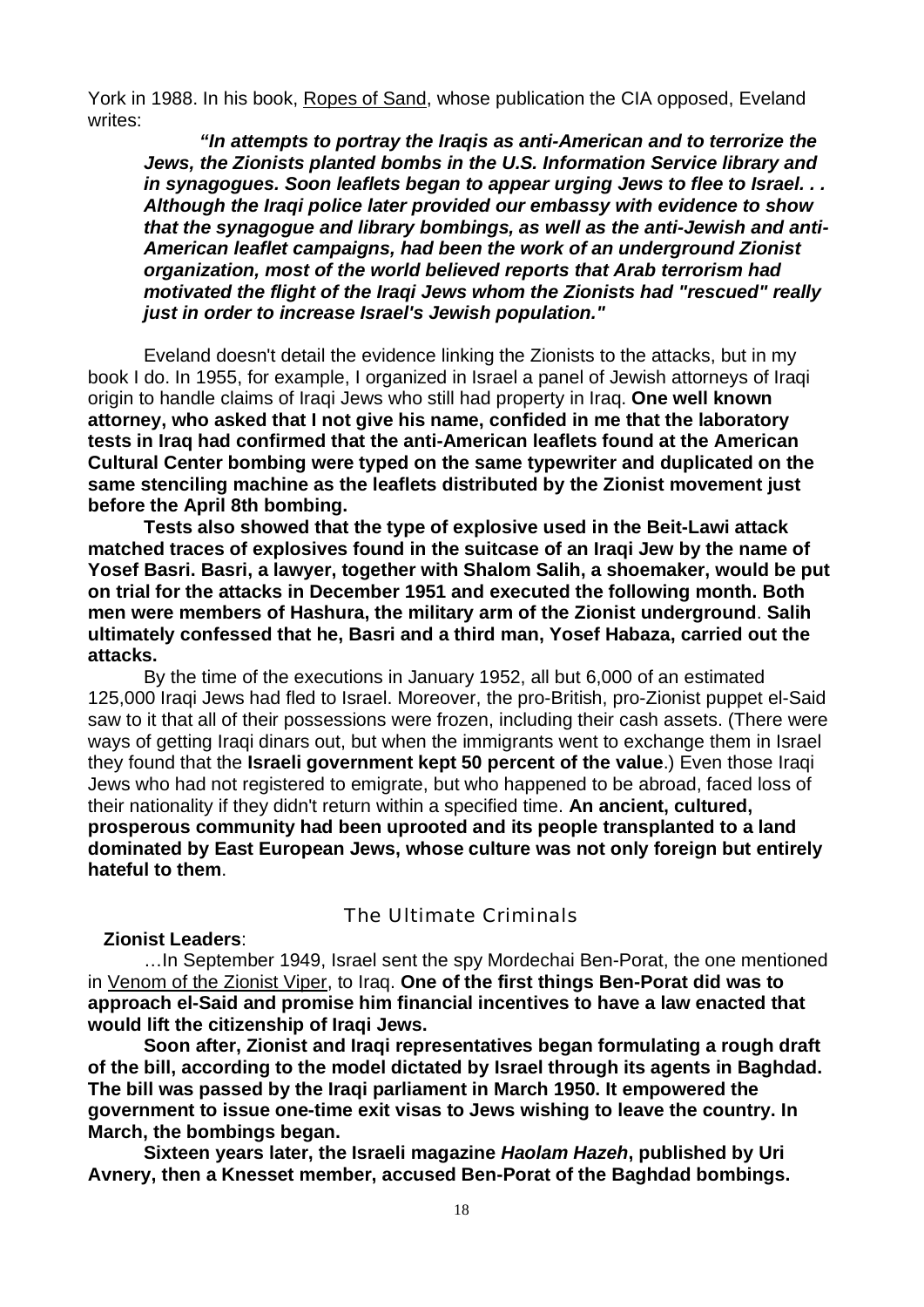#### **Ben-Porat, who would become a Knesset member himself, denied the charge, but never sued the magazine for libel. And Iraqi Jews in Israel still call him Morad Abu al-Knabel, Mordechai of the Bombs.**

As I said, all this went well beyond the comprehension of a teenager. I knew Jews were being killed and an organization existed that could lead us to the Promised Land. So I helped in the exodus to Israel. Later, on occasions, I would bump into some of these Iraqi Jews in Israel. Not infrequently they'd express the sentiment that they could kill me for what I had done.

#### **Opportunities for Peace**

…Ben Gurion told the world that Israel accepted the partition and the Arabs rejected it. Then Israel took half of the land that was promised to the Arab state. And still he was saying it was not enough. Israel needed more land. How can a country make peace with its neighbors if it wants to take their land? How can a country demand to be secure if it won't say what borders it will be satisfied with? For such a country, peace would be an inconvenience.

I know now that from the beginning many Arab leaders wanted to make peace with Israel, but Israel always refused. Ben Gurion covered this up with propaganda. He said that the Arabs wanted to drive Israel into the sea and he called Gamal Abdel Nasser the Hitler of the Middle East whose foremost intent was to destroy Israel. He wanted America and Great Britain to treat Nasser like a pariah.

**In 1954, it seemed that America was getting less critical of Nasser. Then during a three-week period in July, several terrorist bombs were set off: at the United States Information Agency offices in Cairo and Alexandria, a British-owned theater, and the central post office in Cairo. An attempt to firebomb a cinema in Alexandria failed when the bomb went off in the pocket of one of the perpetrators. That led to the discovery that the terrorists were not anti-Western Egyptians, but were instead Israeli spies bent on souring the warming relationship between Egypt and the United States in what came to be known as the** *Lavon Affair***….** 

#### **Conclusion**

 Alexis de Tocqueville once observed that it is easier for the world to accept a simple lie than a complex truth. Certainly it has been easier for the world to accept the Zionist lie that Jews were evicted from Muslim lands because of anti-Semitism, and that Israelis, never the Arabs, were the pursuers of peace. The truth is far more discerning: bigger players on the world stage were pulling the strings.

These players, I believe, should be held accountable for their crimes, particularly when they willfully terrorized, dispossessed and killed innocent people on the altar of some ideological imperative.

I believe, too, that the descendants of these leaders have a moral responsibility to compensate the victims and their descendants, and to do so not just with reparations, but by setting the historical record straight.

That is why I established a panel of inquiry in Israel to seek reparations for Iraqi Jews who had been forced to leave behind their property and possessions in Iraq. …

**We Jews from Islamic lands did not leave our ancestral homes because of any natural enmity between Jews and Muslims**. And we Arabs-I say Arab because that is the language my wife and I still speak at home-we Arabs on numerous occasions have sought peace with the State of the Jews. And finally, as a U.S. citizen and taxpayer, let me say that we Americans need to stop supporting racial discrimination in Israel and the cruel expropriation of lands in the West Bank, Gaza, South Lebanon and the Golan Heights.

[End of article].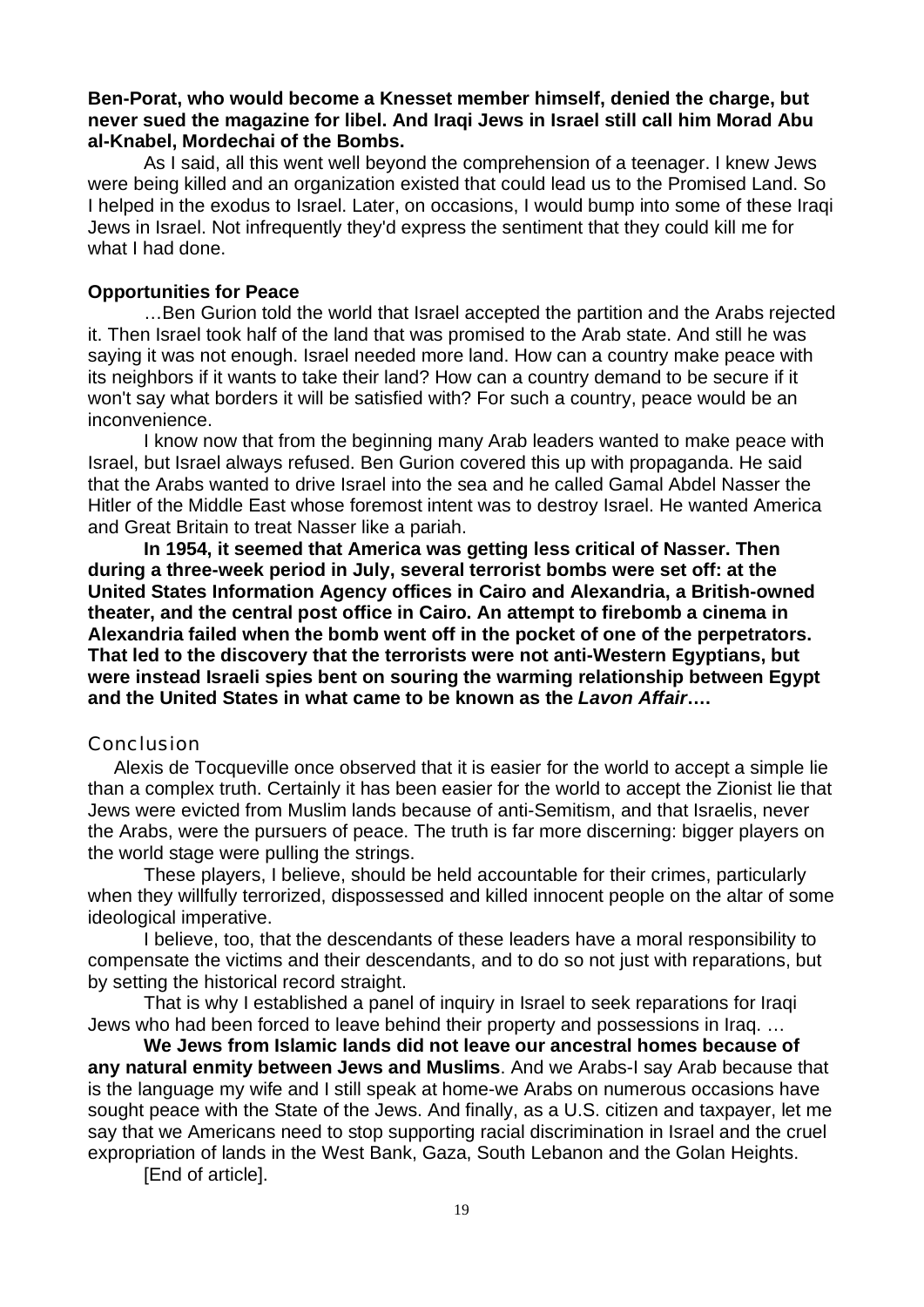The extent of Zionist audacity is indicated by the recently launched campaign to demand reparations from Iraq for the Jews who fled the Zionist contrived bombings. According to a "Jerusalem Report" appearing in the NZ Jewish Chronicle:

•

*"Former Iraqi Jews are contemplating a class action suit to recover the value of property, lost when they left their native land in the 1950s, from funds frozen by the USA. "The claim will be based on the estimation that over 100,000 Jews were forced out of Iraq…"28*

## THE CONTRIVED "NEO-NAZI REVIVAL" GERMANY 1959-1961

 Over the years 1959-1961 what appeared to be a revival of neo-nazi anti-Semitic vandalism hit Germany and prompted similar incidents throughout the world. It transpired that the initial incidents were orchestrated by the *Stasi*, the secret police of communist East Germany as part of the ideological offensive against the West during the Cold War.

 The East German orchestration was documented in a White Paper published by the Federal Republic of Germany following an investigation and arrest of the culprits. The White Paper was published in 1960.<sup>29</sup> That White Paper is available from this publisher. However, the following article appearing in 1995 provides a good summary and added insights. $30$ 

#### EAST BERLIN OFFICIALS STAGED 'NEO-NAZISM' IN WEST GERMANY

EVER-VIGILANT American television, newspapers and magazines take care to play up outbursts of "hate," especially incidents against Jews. Nowhere is the danger of anti-Semitism more alarming than in Germany, we are constantly told.

As part of the ceaseless Holocaust campaign, the media treats anti-Jewish incidents in Germany as especially ominous. Because of Hitler and the Third Reich experience, we are repeatedly reminded, Germans are never quite trustworthy, and - even after half a century -- they remain on parole. Jewish groups and their media allies closely "monitor" the country for any signs of resurgent "neo-Nazism." Anti-Jewish incidents in Germany, such as a wave of desecrations of Jewish cemeteries in the early 1960s, are highlighted, especially in the United States, as further proof that the Germans just can't be trusted.

**In fact, many West German neo-Nazi and anti-Jewish incidents were actually staged by agents of the former East Berlin Communist regime, as the records of former East German government agencies reveal.** 

**For decades, the long-hidden files show, East Berlin agencies organized "right wing extremist" and anti-Jewish actions in the West German federal republic**. Even more remarkable, the two German Communist officials most responsible for these anti-Jewish actions were themselves Jewish: Markus Wolf, son of Jewish-Communist writer Friedrich Wolf, was for 33 years chief of East Germany's Ministry for State Security,

<u>.</u>

<sup>&</sup>lt;sup>28</sup> Ex-Iraqi Jews plan massive class-action suit for lost assets, NZ Jewish Chronicle, July 2003, p. 6.

<sup>&</sup>lt;sup>29</sup> The Anti-Semitic & Nazi Incidents from 25 Dec. 1959 until 28 Jan. 1960, White Paper of the Government of the Federal Republic of Germany, Bonn, 1960.

 $\frac{30}{30}$  Originally appearing in The Journal of Historical Review, November-December 1995.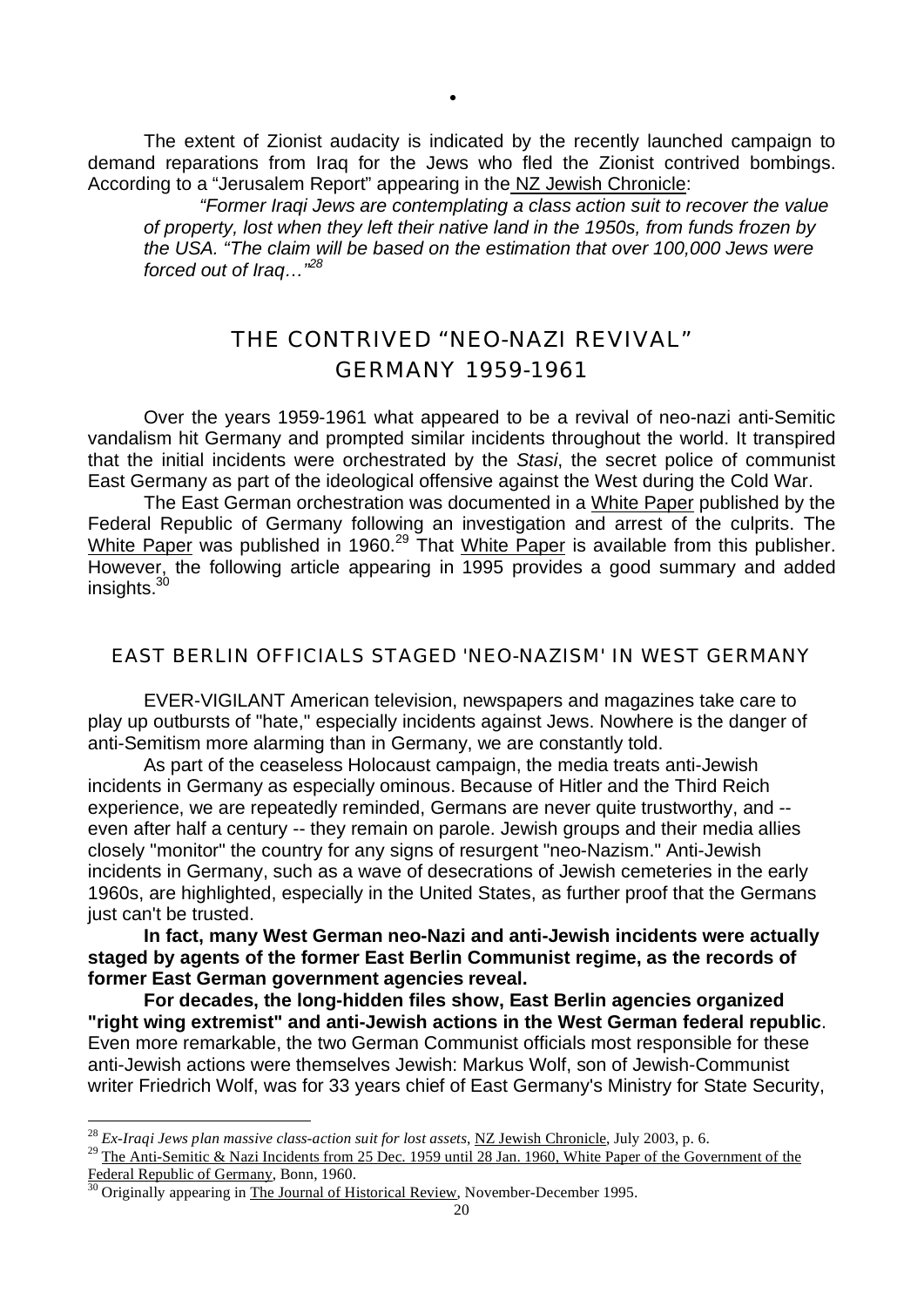the secret police agency known as the " Stasi ." He worked closely with Albert Norden, the chief of East Germany's propaganda machine and a member of the East Berlin Communist party Politburo. Norden was born in Upper Silesia, the son of a rabbi.

Details about how these Jewish Communist officials engineered "right wing" anti-Jewish incidents in western Germany are revealed by German-Jewish historian and university lecturer Dr. Michael Wolffsohn in his book Die Deutschland-Akte (*"The Germany File").* He writes:

*"The strategic head of the staged anti-Semitic actions was Albert Norden, a rabbi's son. This is documented in the records of the [East Berlin] Politburo."* 

**At Wolf's direction, Stasi bureau XX/4 launched its anti-Semitic campaign, code-named "Operation Forget Me Not," on May 3, 1961, to coincide with the trial in Jerusalem of wartime SS officer Adolf Eichmann**. **Stasi specialists produced anti-Jewish pamphlets that were seemingly printed and distributed in West Germany by "right wing extremists." One supposedly published by the German Reich Party (DRP) appealed for donations on behalf of Eichmann. Although the DRP emphatically denied responsibility for the publication, the media rejected these denials as lies. As a consequence, the DRP was discredited as a credible political factor**.

**Another Stasi publication supposedly put out by the "Comrades of the Waffen SS**" (and dated April 20, Hitler's birthday) declared: *"International Jewry with its plutocracy spreads horror tales. Through the Eichmann trial the Jewish underworld seeks to besmirch our honor, which is our loyalty. This must stop."* **Stickers issued by the "Comrades of the Waffen SS" appeared in downtown Munich, setting off a flurry of alarmed newspaper headlines.**

**As part of another Stasi effort, this one coded "Operation J," phoney anti-Semitic hate letters were mailed to Jewish community centers and individual Jews throughout West Germany.** One read: *"Obviously you Jews have not yet grasped that you must disappear from Germany. Apparently it wasn't enough that we gassed six million of you."* And: *"Your extermination has only been interrupted.* We know all of you." "We will avenge our comrade Eichmann. Germany awake!" **Other Stasi produced letters to German Jews read simply:** *"You Jewish pigs!"*

**"Operation J" Stasi agents also manufactured protest letters," supposedly written by German Jews, that were mailed to prominent political and media figures.**  *"Out of fear of the Nazis I must remain anonymous,"* **declared the supposed writers of these unsigned letters.** 

#### SWASTIKA DAUBINGS

**A wave of swastika daubings on buildings throughout West Germany in December 1959 and January 1960 was actually organized by the East German Stasi and its Soviet Russian counterpart, the KGB.** 

**These incidents received intense media coverage around the world, touching off an international storm** of anti-German propaganda and outraged cries about the supposed danger of "Neo-Nazism" in West Germany.

On this little-known chapter of history, the German-language Israeli daily paper Israel Nachrichten has reported:

*"To serve its own purposes, the State Security [Ministry] infiltrated the right-wing scene in the [West German] Federal Republic. In December 1959 it gave the order to paint West German synagogues with swastikas. This created a scandal: Bonn was brought into disrepute. Two years later the Stasi generals hatched 'Operation Forget Me Not." They manufactured anti-Jewish smear*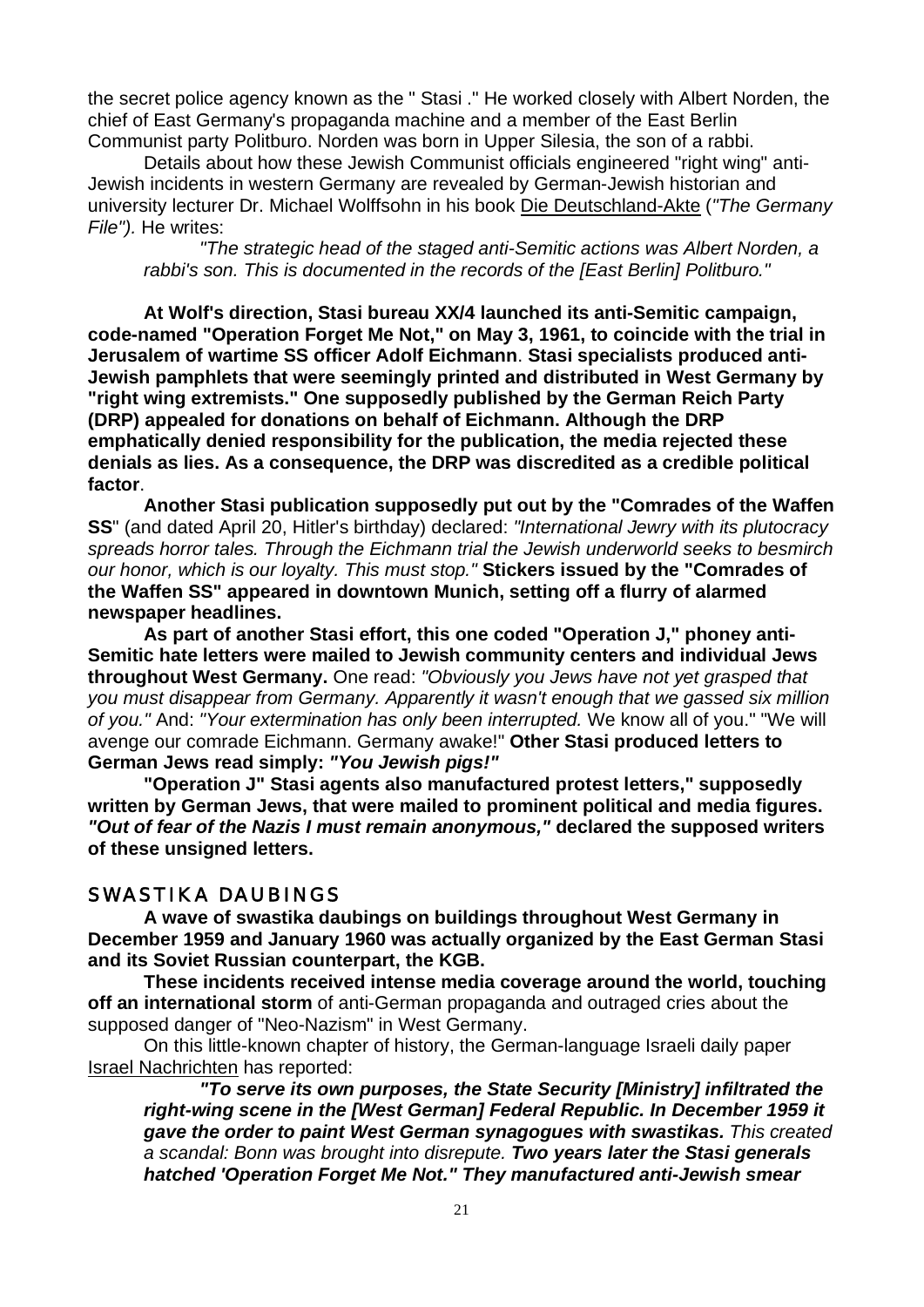*sheets for distribution in West Germany. Nothing was left to chance. Even thinking ahead to the panic-stricken Jewish reaction, they produced letters in which formerly persecuted persons announced their flight from West Germany. This would prove to the entire world that only the [East] German Democratic Republic had overcome fascism. Accordingly, Pankow [East Berlin] represented the democratic Germany, while Bonn represented a brown [fascist] monster."* 

**Jewish cemetery desecration incidents -- highlighted in newspapers and magazines around the world -- served to discredit the West German Federal Republic, and to bolster the "progressive" and "anti-fascist" image of the East Berlin regime.** 

**Stasi agents continued their work into the 1970s and 1980s, Bonn government officials confirmed in 1991, infiltrating West German "neo-Nazi" groups and staging "right wing attacks."** 

**The head of the "Federal Office for Constitutional Protection," Eckert Werthebach, confirmed in April 1991 that East Berlin agents had helped organize "neo-Nazi" activities during the 1960s and 1970s**. Several neo-Nazi activists, he confirmed, had actually been Stasi agents. This was a "perverse connection," he said, "but when it involved destabilizing the Federal Republic, any means were valid for the Stasi ."

#### **Sources**

M. Fisher, "E. Germany Ran Antisemitic Campaign in West in '60s," *The Washington Post*, Feb. 28, 1993; Dr. B. Steidle, Hsg., Verheimlichte Dokumente, *Band* 2 (Munich: 1995), pp. 371-372, 382, 383, 393; "Rabbinersohn steuerte Antisemitismus," *Deutsche National-Zeitung* (Munich), Dec. 8, 1995, p. 4; Dr. G. Frey, Hsg., Vorsicht Fälschung (Munich. 1994), pp. 434-435, 445.

•

[End of article].

Naturally the world's news media and sundry intellectuals went into a frenzy in their eagerness to parrot the Zionist and Communist party-lines. John Barron in his authoritative book The KGB – The World of the Soviet Secret Police states that the effect of anti-Semitic vandalism was tested when Gen. Ivan Agayants, head of the KGB's disinformation department, sent a team of KGB agent sot a village about fifty miles form Moscow.

*"One night they smeared swastikas, kicked over tombstones, and painted anti-Jewish slogans, then escaped undetected. KGB agents stationed in the village to gauge the public reaction reported that most people were disturbed or frightened by the swastikas… Some weeks after this trial run in the Soviet village, the KGB began the operation, relying upon East Germans in West Germany and its own agents in other parts of the world…"* 

Similar incidents then suddenly occurred from Copenhagen to London, from New York to Melbourne and Buenos Aires. Although John Barron published his book in 1974, and the German White Paper was published in 1960, not much has been said about the Soviet instigation of the incidents.

 Barron reports that the world-wide reaction was instant and uniformly disparaging of West Germany. American poet Carl Sandburg advocated the death penalty for anyone caught painting swastikas. British businessmen cancelled contracts for German products, German employees were fired, British newspaper expressed doubts as to whether West Germany should be a NATO partner. The New York Herald Tribune headlined an article: "Bonn unable to eliminate Nazi poison."…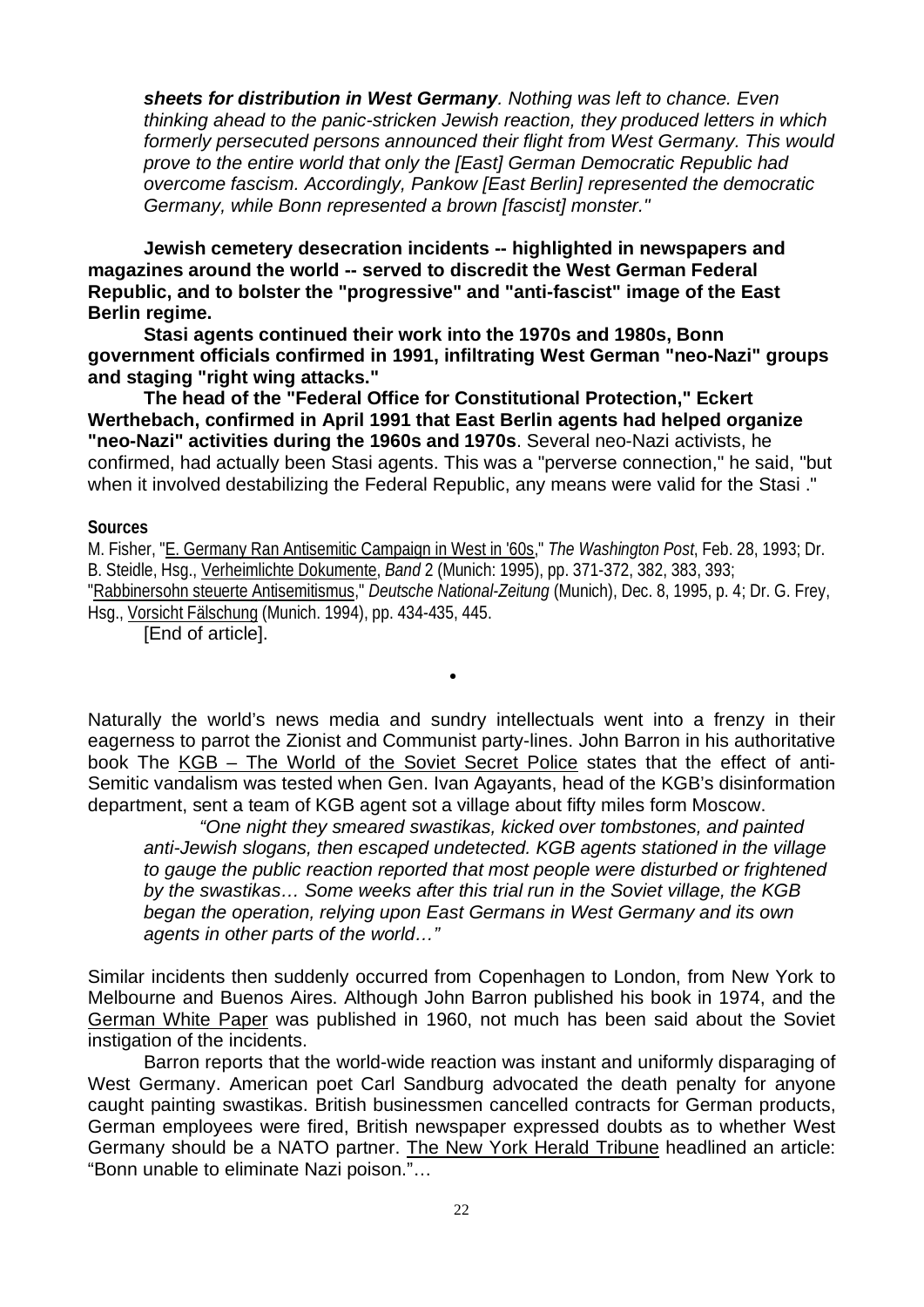## NEO-NAZIS RECEIVE ZIONIST BACKING

 Despite the rivalry that has historically existed between Zionism and Communism, the two movements have also often pursued the same strategies.

 As we have seen, anti-Semitism has served the purposes of both communists and Zionists. Communists and Zionists, as part of this strategy, have backed neo-nazi groups, and at times without such backing these groups would not have survived. Two groups that served the Communist-Zionist agendas were the National Renaissance Party in the USA and the Canadian Nazi Party.

## NATIONAL RENAISSANCE PARTY

<u>.</u>

 The NRP was one of the first 'neo-nazi' groups to emerge after World War II and one of the longest enduring (1949-1979). It ended with the death of James H Madole, its courageous, sincere but eccentric and naïve leader.

 In 1960 Joseph P Kamp, an American patriotic researcher and publisher, wrote Bigots Behind the Swastika Spree**<sup>31</sup>** in response to the world-wide anti-Semitic activities that broke out in 1959.

 Whilst the Soviets used the anti-Semitic incidents to undermine the West German Government as part of a Cold War strategy, the Zionists were pointing the finger not only at Germany, but at Egypt, claiming German Nazi veterans in the regime of Nasser's Egypt were the directors. Kamp cites a leading Danish newspaper Bertlingske Tidende as claiming that *"anti-Semitic activities through the world were being directed out of Cairo under the supervision of a German ex-Nazi on the staff of United Arab Republic President Nasser."*

 The New York Post claimed that *"Nasser had 200 'die-hard Nazis' on his payroll and the Scripps-Howard papers said 'Nasser employed some 6249 Nazis."*

 Israeli Justice Minister Pinchas Rosen stated that an "international organisation" possibly existing in Germany, was co-ordinating anti-Semitism throughout the world.

 Kamp states that in early 1960 British Intelligence reported they had intercepted written instructions from Moscow explaining how Soviet agents throughout the world can use anti-Semitism to smear West Germany and undermine the NATO alliance.

 Rabbi Prinz, president of the American Jewish Congress, a leading Zionist organisation, went to West Germany to lecture Government officials and present a report on anti-Semitism and "ultra-nationalism" in West Germany.

 Benjamin R Epstein, director of the influential US-based Zionist organisation, the Anti-Defamation League, went to Germany to discuss anti-Semitism with West German officials. He declared that the Germans need to be re-educated with a "long range education program…"

 Whilst there was this flurry of international activity among journalists, communists and Zionist organisations in response to the incidents in Germany, on 26 January 1960 three youths were jailed in New York after having allegedly shouted "Heil Hitler" at a rabbi, after the rabbi had approached the boys following a communist meeting protesting against anti-Semitism.

 Ten days earlier three other youths had been arrested in New York for organising a "neo-nazi club". They were charged with disorderedly conduct, amidst demands by the

 $31$  Jospeh P Kamp, Bigots Behind the Swastika Spree, NY, 1960. A copy is available from this publisher. Kamp was a well known authority on Left-wing subversion, having been active since the 1920s.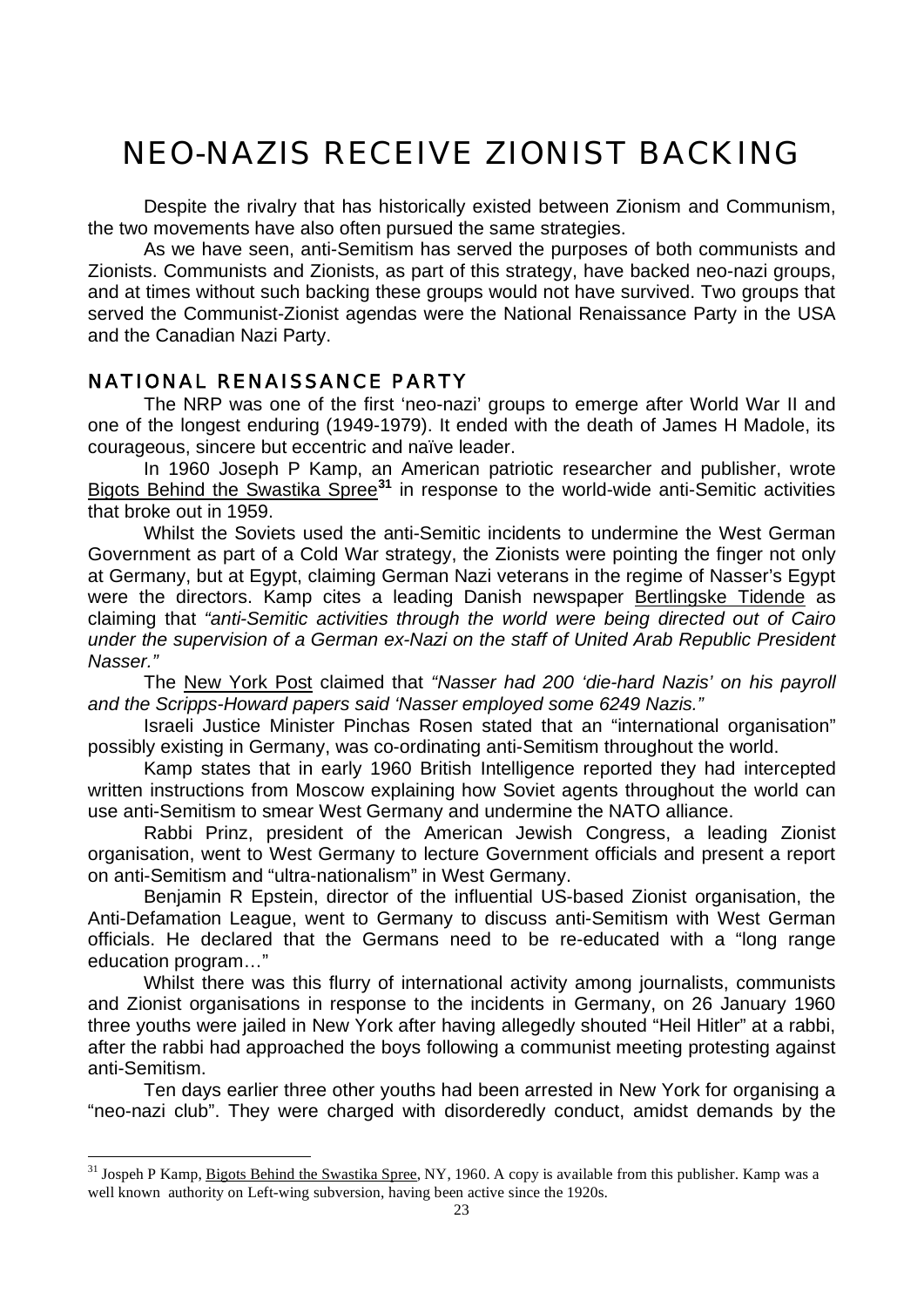prosecutor that they should be charged with "treason", with the possibility of a death penalty.

 The leader of the three was a member of the National Renaissance Party, as were all three of those arrested on the  $26<sup>th</sup>$ .

 The NRP had its origins in a one-man effort by James Madole, which he called the Animist Party. Madole was contacted by Vladimir Stepankowsky who offered to fund Madole. Stepankowsky put Madole in contact with others, and meetings were held in Stepankowsky's hotel in New York. Stepankowsky prepared Animist Party literature with an anti-Semitic emphasis.

 Stepankowsky then organised a conference between the Animist Party and other anti-Communists. Stepankowsky even gained contact with three anti-Communist Congressmen, who were duly implicated in a "fascist plot" when the convention was exposed by the Anti-Defamation League (ADL).

 **Stepankowsky, the real founder of the NRP, America's first and longest running "neo-nazi" group, was both a long-time communist agent and an agent for the Zionist Anti-Defamation League (ADL).** 

 Kamp reveals that Stepankowsky was a prominent veteran Marxist who had edited a communist newspaper in London in 1905. In 1917 he was jailed with communist revolutionary leader Trotsky in Russia. He was later deported from England for communist activities. In 1933 he was identified as a Soviet agent by the French Ministry of War and deported to Switzerland. Here he became the head of what the Swiss secret service called the "Bolshevik Information Bureau" and was deported to Italy. He entered the USA illegally in 1936.

 In the USA while writing for communist papers, he was employed by the ADL in 1937. In 1954 ex-Soviet spy Elizabeth Bentley exposed him as a Soviet agent. However, because he had influential friends via his association with the ADL, no action was taken.

 Working with Stepankowsky to set up Madole and the NRP and implicate the three anti-Communist congressmen<sup>32</sup> were Gordon Hall, aka Walker and Charles R Allen Jr.

 Hall worked for the Friends of Democracy, at the time a division of the ADL. A congressional committee described the Friends of Democracy as *"one of the most vicious communist organisations ever set up in this country."* It was led by Rex Stout, a former editor and co-owner of the US Communist Party publication New Masses.

 Allen was an agent for both *Friends* and the ADL. He had written for Jewish Life, an organ of the US Communist Party, and had written books smearing the anti-Communist Senator Joe McCarthy.

 **Hence all three leading instigators of the USA's first and most enduring nazi party were Left-wing agents for the powerful Zionist ADL. Without these it is doubtful that the NRP would have ever existed.** 

 When Madole broke with Stepankowsky in 1948, having discovered his communist background, the Animist Party became dormant. Madole renamed it the NRP in 1949. One of the earliest supporters of Madole's new NRP was Mana Truhill, who issued a crudely anti-Semitic bulletin without Madole's approval.

 Truhill, aka Emanuel Trujillo, was an agent for the Anti-Nazi League (ANL), another division of the ADL. Rabbi Stephen S Wise, the president of the American Jewish Congress, had founded the ANL in 1933. Truhill had studied communist strategy at the Communist Party's Jefferson School of Social Science. He was funded by ADL functionary Sanford Griffith.

 By 1954 Truhill was de facto head of the NRP. He was chief liaison with "nazis", "nationalists" and "anti-Semites" throughout the world, and wrote the NRP's anti-Semitic

<u>.</u>

<sup>&</sup>lt;sup>32</sup> The three congressmen were Cox; Wood, chairman of the House Committee on Un-American Activities, and Sen. W Lee O'Daniel.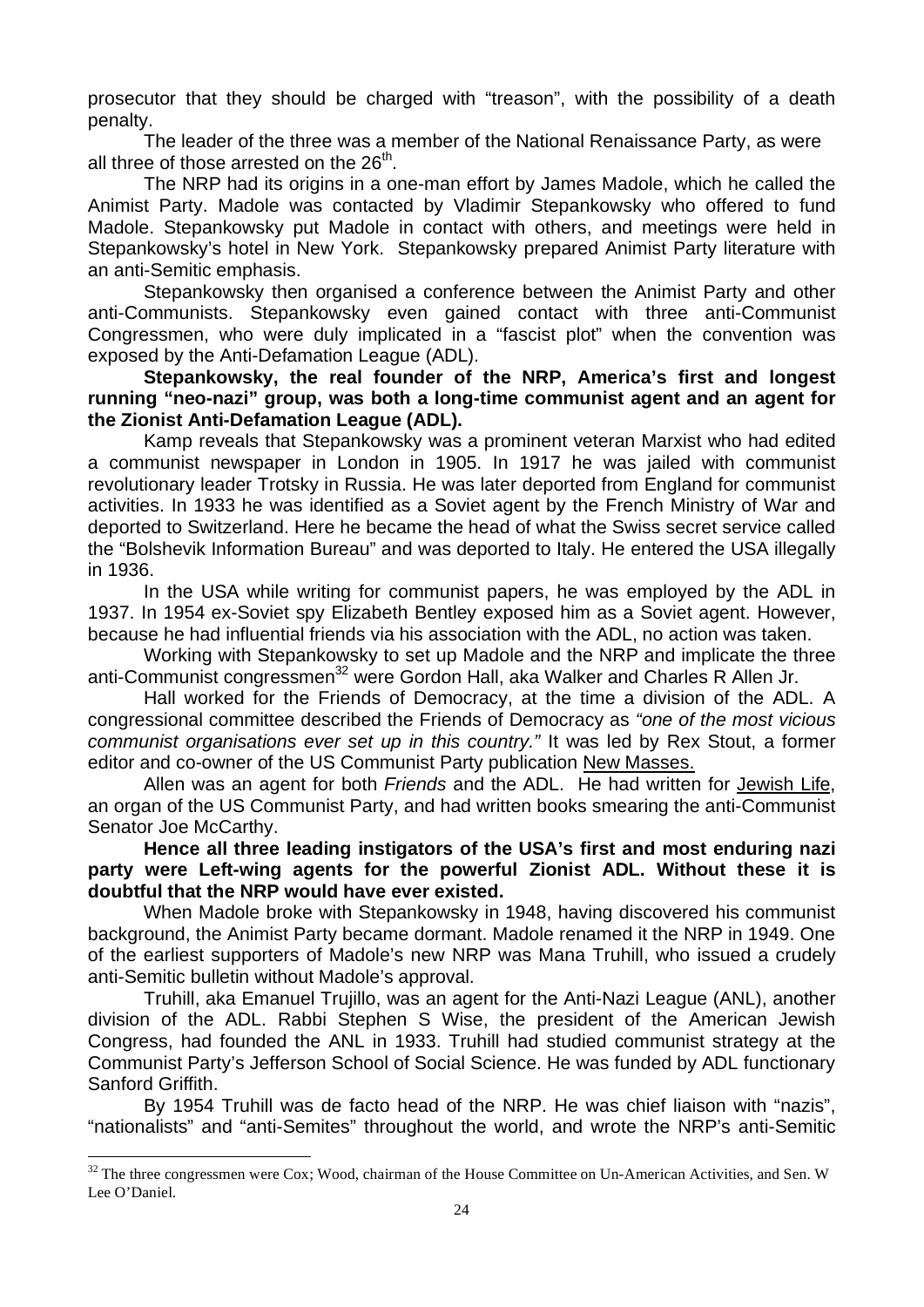literature, which was distributed via his world-wide contacts, and paid for by the ANL and ADL. He personally ensured that the NRP funds were replenished when short. Truhill became the first commander of the NRP's stormtroopers, which over the course of several decades were to become involved in frequent riots with Jews on the streets of New York City. It is interesting to note that the NRP never really extended beyond New York City, which has the USA's largest concentration of Jews. The NRP stormtroopers were equipped with nazi type brownshirts paid for via funds provided by the ADL and the ANL. They were thus the most provocative and visible of America's neo-nazis, in the midst of the USA's largest Jewish population centre, until the formation of Rockwell's American Nazi Party in 1959.

 It was under Truhill's direction that the NRP used the swastika, whilst Madole's own preference was for the lightning bolt.

 According to veteran nationalist H Keith Thomson, writing in an autobiographical series on his life as an *"American Fascist"* in Expose tabloid, it was Truhill as NRP international liaison officer, who would write to nationalist, right-wing and 'neo-nazi' organisations throughout the world attempting to draw extreme responses on questions relating to Jews. It was Truhill who would distribute anti-Semitic cartoons.

 Other stalwart "nazis" who swelled the ranks of the NRP included Ruth Ross, a member of the Labour Youth League, a registered communist front; and Lawrence Sestito and Louis Mostaccio, both members of the ANL. Sestito reported directly to Arnold Foster, director of the ADL, and to the ADL's spy chief Sandy Griffith.

 These were the fulltime workers for the NRP. There were other part-time helpers, including John Langord, who assisted at public meetings, an agent for the ADL and ANL. Langord had come from communist Poland on a diplomatic passport, being the son of a UN diplomat. Richard Hamel, an ADL agent, made anti-Semitic speeches for the NRP. Charley Smith, ADL agent, provided Madole with funds and advice. Even Sandy Griffith himself, aka Al Scheffer, the ADL spy chief, attended NRP strategy meetings to offer advice.

 Griffith in his persona as Scheffer, met regularly with Frederick Weiss, a German immigrant who had served on the Kaiser's Staff during World War I, and was a central figure in the American Right. Weiss knew that Scheffer was with the ADL but sought a symbiotic relationship with the prospect of getting publicity for the NRP via the ADL's influence with the news media.

H Keith Thompson wrote of this ADL symbiosis in Expose:

<u>.</u>

*"When my activities were quiet, Sandy (Griffith) would give me a pep talk and some ideas on how to get them moving again. For a time even I was puzzled. While I had anticipated that ADL agents would appear as investigators, I was not yet aware that the agents also acted as provocateurs and instigators – and are often the most dependable source of funds.*

*"On other occasions, Sandy Griffith who liked the role of a sort of 'campaign manager' urged me into provocative anti-Semitism, but I would not take the bait, even when accompanied by a few respectable bank notes*."33

Despite the help with personnel and funding from the ADL and associated groups, the NRP remained obscure and failed to make an impact. Madole decided to stop holding public meetings. However Truhill came up with the idea of creating an NRP front to hold a series of meetings under the name of *"Patriots for McCarthy Organisation."* These

<sup>&</sup>lt;sup>33</sup> H Keith Thompson, Expose, Sept. 1954. Thompson was a leading figure in the American Right. He subsequently became a literary agent of note, chief contact man for German veterans such as Gen. Remer and Adolf von Leers, a mercenary in Rhodesia, and was the principal American colleague for the philosopher Yockey. He was not impressed with Madole's personality or approach to politics. (Correspondence with the writer).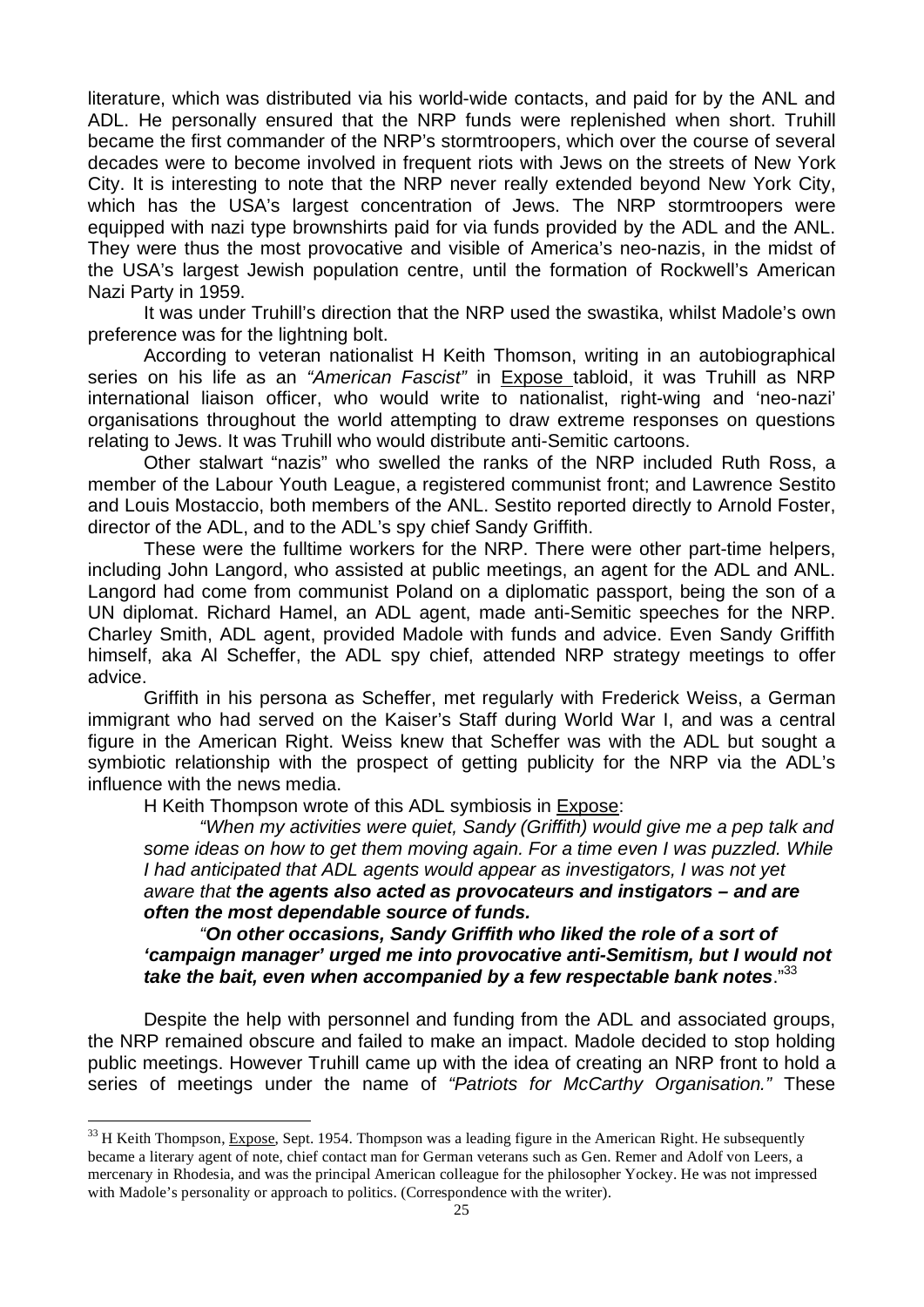meetings were not very successful either, but they gave the ADL the opportunity to smear Sen. Joseph McCarthy, who was exposing communist espionage and subversion in the USA.

 The NRP remained on the verge of obliteration however. This would mean there would be no highly dramatic neo-nazi group by which the ADL could continue to scare Jews into providing funds for their 'self defence' against the imminent rise of anti-Semitism and to ensure their subservience to Zionism.

 The ADL responded by prompting Sen. Velde of the House Committee on Un-American Activities (HCUA) into investigating supposed "hate groups". The focus was the NRP. Velde had not shown interest at first, but the power of the ADL and other Zionist organisations, acting through Edwin Lucas, chief counsel of the American Jewish Committee, was persuasive. The chief investigator for the HCUA and his staff dutifully showed up at the offices of the ADL where they were fed information on this supposed rise of neo-nazism and of 'hate groups.'

 HCUA Chief Investigator Owens then set up his staff at the offices of the American Jewish Committee where Lucas supplied the congressional staffers with further phoney evidence.

 This typical smear-mongering information supplied by the ADL and AJC formed the basis of the Velde committee's Preliminary Report on Neo-Fascist & Hate Groups.

 The principal target of the report was the insignificant NRP. Congressman Francis Walter, who was due to take over the chairmanship of the HCUA, *"denounced the whole procedure today. He charged that the committee had held no hearing relating to the report and had not discussed the subject in executive hearings."*

 The NRP had virtually ceased to exist, yet the ADL/AJC contrived congressional report farcically described the NRP as a *"menace"* whose *"activities would destroy the very foundation of the American Republic."*

 On the day after the report the NY Times stated that its reporters had failed to find any trace of the NRP, nor had the local police and FBI.

 The NRP was thereby brought back to life by a Zionist contrived publicity stunt using a congressional committee.

 However, what scared the ADL and AJC was that the report called for investigation and prosecution of the NRP. Such an in-depth investigation would reveal the manner by which the ADL had birthed the NRP and sustained it. The ADL now urged the HCUA to ignore the NRP.

But the notoriety resuscitated the NRP, and it endured until Madole's death in 1979.

 In 1959 the NRP was superseded by Lincoln Rockwell's openly American Nazi Party, Rockwell being more charismatic and adept at generating publicity.

#### CANADIAN NAZI PARTY

 The Canadian Nazi Party (CNP), while short-lived, followed the same pattern as the NRP, and would not have existed without the support provided by the Canadian Jewish Congress.

 The CNP, like the NRP, existed virtually as the one man band of John Beattie over the period 1965 to 1978.

 Beattie was a regular speaker at Allen Gardens, Toronto, accompanied by a handful of youthful bodyguards. None of these attracted any attention until May 30, 1965, when 5000 demonstrators, agitated by communist and Zionist organisations, converged on the park to hunt and beat any 'nazi' they could find. On this one crucial occasion when Beattie sorely needed his bodyguards he was alone. This is significant, as I'll explain.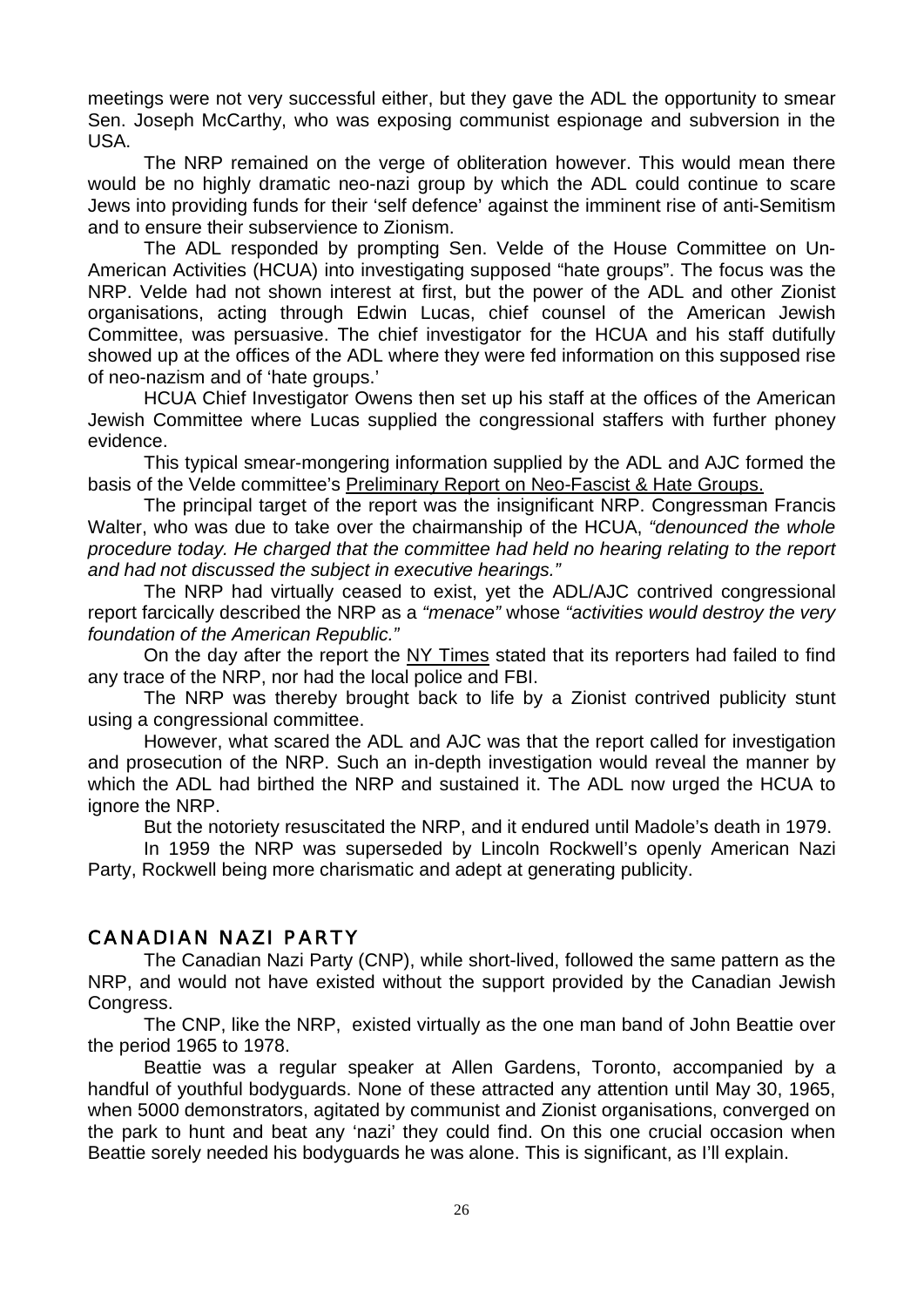The day before the expected "Nazi rally," the Toronto Globe and Mail reported [May 31] that *"more than 30 Zionist and other Jewish organisations had met to plan a protest at the announced Nazi rally."* The result was a mob numbering 5,000, which converged on Allan Gardens. They included a faction estimated by the press at 500 who arrived at the park wielding bats.

Beattie, decked out as usual in swastika armband and uniform, was the only nazi who was beaten, although a preacher and a few out of town visitors somehow got mistaken as 'nazis' by the mob and were also beaten. Ironically, it was Beattie who was jailed for 6 months for 'public mischief'.

 Beattie had been set up. There was nothing different about this regular speaking excursion to Allen Gardens other than that he was not accompanied by his usual handful of bodyguards. These bodyguards, the few who actually comprised the Canadian Nazi Party, had in fact been working for the Canadian Jewish Congress. Shortly after the riot, several of Beattie's former bodyguards informed the news media that they had infiltrated Beattie's "movement" as agents working for the Canadian Jewish Congress and for a Communist "anti-racist" front known as the "N-3" group. Three of Beattie's activists appeared as guests on the CBC Radio network's *"Don Simms Show"* on October 20.

Ronald Bottaro and John and Chris Dingle admitted to working for the Canadian Jewish Congress and the "N-3" group. The total membership of Beattie's "Nazi Party," they said, was ten; of whom perhaps three may have been genuine nazis.

The Rhodes Avenue home where the CNP's headquarters was located had been acquired with the help of the Canadian Jewish Congress and was chosen as the site because of its centrality where it could provoke maximum reaction<sup>34</sup>, just as the NRP was centred in New York City. **Henrick Van Der Windt, an agent for the Canadian Jewish Congress, had made the nominal down payment on the house**.

The Toronto Telegram (June 25, 1965) reported on Van Der Windt:

*"A man claiming to be an undercover agent for the Canadian Jewish* 

*Congress has penetrated the ranks of the Canadian Nazi Party.* 

*Henrick Van Der Windt… was followed from a nazi meeting…. by two Telegram reporters.* 

*Traced to his three story home…. Van Der Windt made no secret of his supposed connection with the Jewish Congress.* 

*'I was first involved with the Canadian Unity Party35 before the last war and worked for the Jewish Congress then too,' he said.* 

*'…I don't get paid, they just pay my expenses', he said.* 

*'…The Congress had got lots of good information for their money, but I don't care if it all stops right now', he said.* 

#### *A top level official of the Congress, Sydney Harris, asked to confirm or deny Van Der Windt's claim, would say only 'no comment', last night."36*

It was around this time, 1965, that the Canadian Government appointed a seven man committee to investigate 'hate literature' and recommend action. It is of interest to note that debate on a 'Hate Speech Bill' in New Zealand was also prompted by the desecration of Jewish graves in 2004. The bill was only scotched because the Labour

<u>.</u>

 $34$  Presumably this means that it had a high concentration of Jewish residents.

<sup>&</sup>lt;sup>35</sup> The National Unity Party, headed by a well-known Catholic journalist and editor Adrian Arcand, gained a considerable following in Quebec during the 1930s, which endured even after the war. The NUP program was based on

Catholic social doctrine and the Corporatist State, although it adopted nazi trappings including the swastika for part of its long history.

<sup>&</sup>lt;sup>36</sup> Emphasis added. Quoted in The Unholy Alliance, by Patrick Walsh, Canadian Intelligence Publications, 1986. Walsh was an undercover agent for the Royal Canadian Mounted Police who infiltrated Communist organisations. His publication, available from this publisher, exposes the communist and Zionist fomentation of anti-Semitism.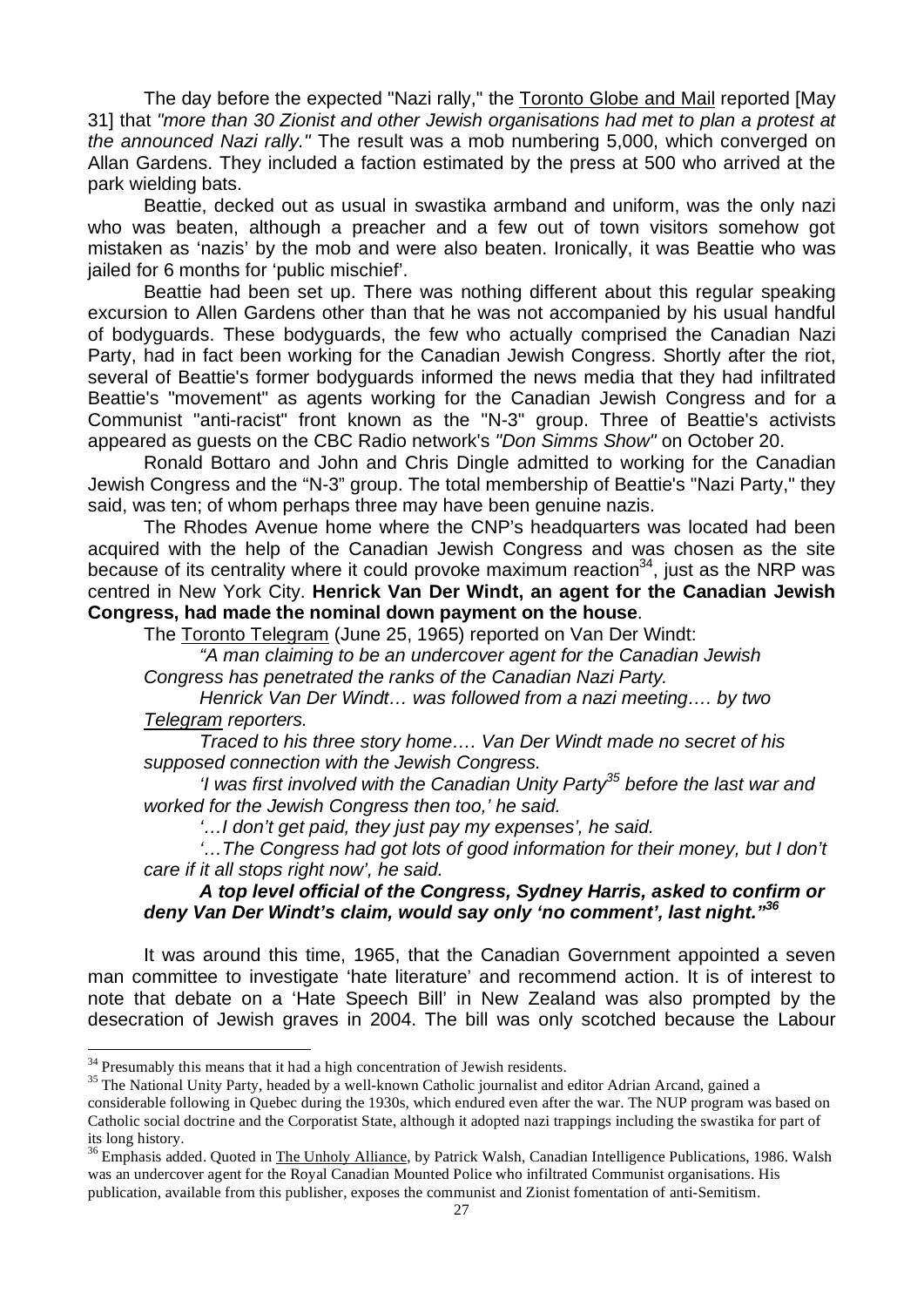Government needed the support of the United Future Party, which feared that such a law would outlaw Christian opposition to homosexuality, as it has overseas.

 In the year 2000 Beattie was lined up to appear as a witness at a 'human rights' (sic) hearing against German-Canadian activist Ernst Zundel<sup>37</sup>, who had spent many years questioning libel against the Germans and was (and is) pilloried by Zionists for this. The Canadian Association for Free Expression, whose organiser, Paul Fromm, has acted for Zundel in legal matters, wrote of Beattie's impending appearance:

#### *"John Beattie to Expose the Nazi Party That Never Was*

*Monday at 2:00 p.m. William John Beattie, the former leader of the Canadian Nazi Party, will present shocking testimony to a Canadian Human Rights Tribunal inquiring into "hate" charges against Toronto publisher Ernst Zundel for a site called the Zundelsite, located in California and owned and operated by a U.S. citizen.* 

*In the heady spring of 1965, a 23-year old Torontonian John Beattie was on the front page of most Toronto newspapers, his every comment headline news.* 

*Beattie will reveal that he was a dupe and a patsy, that everything from his group's name to its major activities was suggested or quarterbacked by persons acting as agents for or reporting to the Canadian Jewish Congress. Uncannily, at the very time that the Canadian Nazi Party was being built up and just as quickly destroyed a government committee was holding hearings to propose anti-hate legislation. The Cohen Committee made significant mention of the threat posed by John Beattie. The Canadian Jewish Congress, which largely created the short-lived Canadian Nazi Party, had, since the 1930s been lobbying for restrictions on freedom of speech.*

*Beattie will reveal how an agent for the Canadian Jewish Congress lured him into a technical breech of the law, which landed the now unemployed, penniless Nazi leader in prison for six months. Beattie will also expose the fact that the same agent proposed legal maneuvers that were calculated to frighten and cause distress among Jews, thus heightening the "Nazi" menace, which was used as the argument for the 1971 "hate law" (Section 319 of the Criminal Code) and the subsequent section 13.1 (telephonic communication of hate) of the Canadian Human Rights Act, where truth is no defence.* 

*Beattie is one of a number of witnesses being called by the Canadian Association for Free Expression, Canada's foremost free speech group, in its role as an intervenor in these proceedings."38*

## DESECRATION OF GRAVES – NEW ZEALAND 2004 JUSTIFICATION FOR A "HATE SPEECH BILL"

As we have seen, "anti-Semitism" has historically proved the impetus for so-called 'race relations' and 'hate speech' legislation aimed at repressing any signs of patriotic

1

 $37$  Ernst Zundel, after years of attempts at prosecution against him under various guises, physical attacks and the bombing of his house, moved to the USA and married a US citizen, who ran the Zundelsite, a website dedicated to questioning aspects of World War II allied propaganda. However, the long arm of Zionism was able to invent a bogus immigration charge, deport Zundel back to Canada and in turn have him deported to Germany where laws could finally be enacted against him. Zundel is currently on trial in Germany.

<sup>&</sup>lt;sup>38</sup> Canadian Assn. For Free Expression, Press Release, November 26, 2000. Unfortunately, Beattie failed to appear.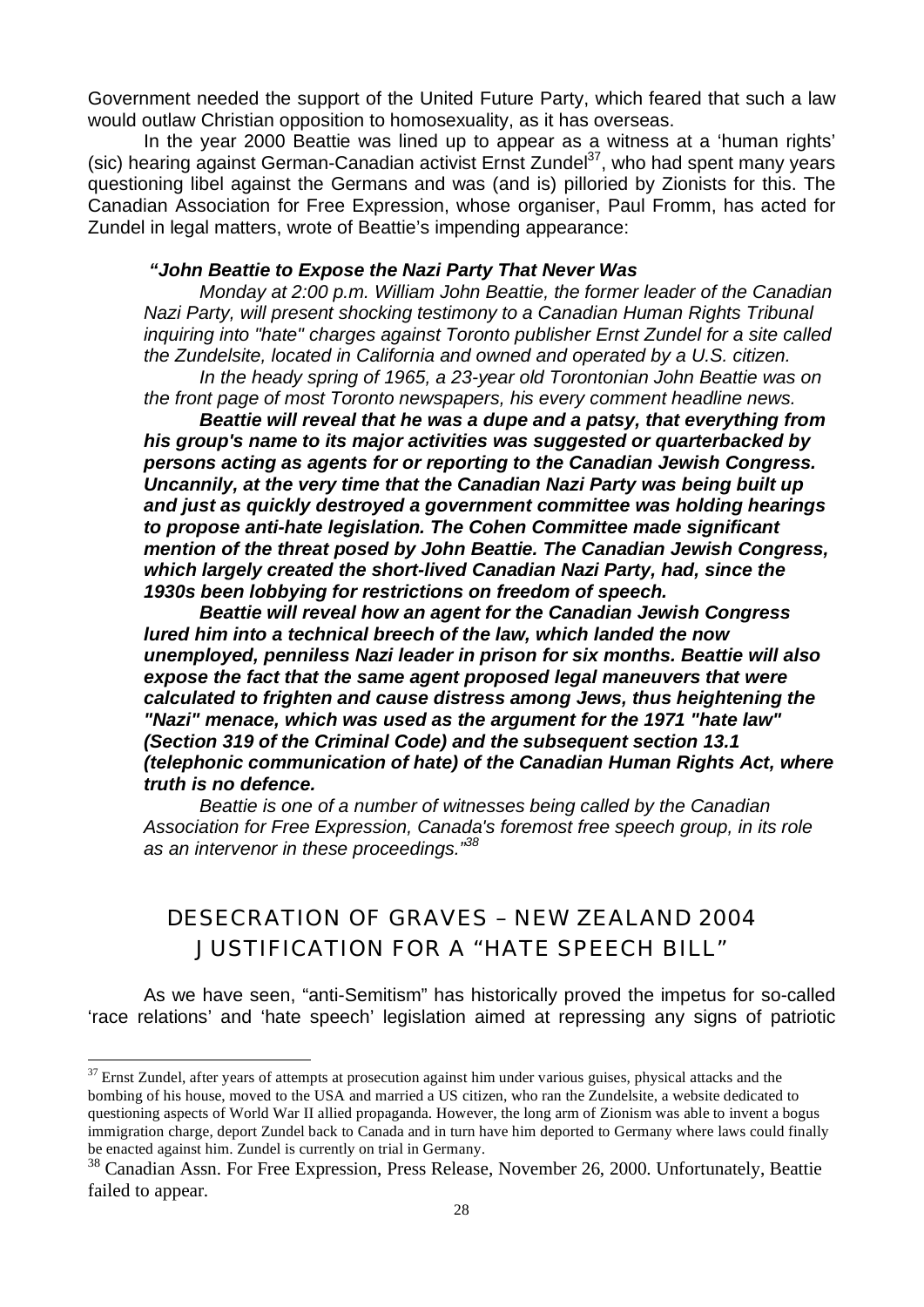resurgence among Western nations. In recent years these repressive measures have been extended to repress any reassertion of traditional Christianity. A so-called 'hate law' was enacted in Canada in 1971 on the pretext of a non-existent 'neo-nazi threat'. The Soviet- contrived swastika vandalism of 1959-60 had provided the single most significant impetus for such legislation in a number of countries at the time. A booklet published in 1965 by the British Section of the Zionist 'World Jewish Congress' confirmed the inspiration, stating:

*"In some cases – Austria, Germany, Norway – existing legislation has been supplemented as a direct result of the swastika-daubing outbreak of the winter of 1959-60".39*

The Soviet-contrived swastika daubings had also laid the foundation for the introduction of British Race Relations Act in 1965. The National Council for Civil Liberties had been campaigning for such laws. Barry Cox writing in Civil Liberties in Britain, states of this:

*"Just at the moment when the NCCL was providing this vital intellectual muscle in the race legislation debate, a sudden spate of swastika daubings over Christmas 1959 and the New Year reinforced the wider public consciousness of the incitement problems. These swung the Jewish lobbies behind the incitement bill campaign…"40*

New Zealand introduced a similar Act in 1971 without any necessity as to the local situation. The sections on 'incitement' have subsequently been watered down as too subjective. This, and the rise of the homosexual lobby, has resulted in calls for a 'hate speech bill' over the past few years which encompasses outlawing of criticism of homosexuality. Such legislation has resulted in prosecution of pastors overseas for criticising homosexual agendas, and was on this account blocked by the United Future Party. Again this push for laws against so-called 'hate speech' has in New Zealand, as overseas, been given impetus by a few anti-Semitic incidents of varying magnitude, with self-styled neo-nazis obliging the Zionist, multicultural and anti-nationalist agendas.

### 2004 DESECRATIONS

<u>.</u>

 The worst of the incidents involved widespread vandalism against Jewish graves in Wellington in July and August 2004. The two incidents provided justification for wideranging actions, statements and policies that are ongoing.

The first attacks involved 16 Jewish headstones in Wellington's Bolton Street Memorial Park. The second attack, at Makara cemetery, involved 92 Jewish headstones and a Jewish chapel. On both occasions swastikas were marked into the grounds. $41$ 

The attacks occurred precisely at time when:

- The NZ National Front was making headlines and causing Leftist frenzy as it attempted to assert itself as a political party rather than as a skinhead social club (or 'gang' as some would prefer to call it).<sup>42</sup>
- Two Israelis, accused of being Mossad agents, were tried and jailed in NZ for passport fraud. Two others had apparently escaped justice.

<sup>&</sup>lt;sup>39</sup> Dr F L Brassloff, Dr Natan Lerner, Legal Curbs on Racial Incitement, British Section, World Jewish Congress, London, 2<sup>nd</sup> ed., 1965.<br><sup>40</sup> Barry Cox, <u>Civil Liberties in Britain</u>, England, Penguin, 1975.<br><sup>41</sup> *Jewish grave vandalism linked to 'spy' jailings*, <u>Dominion Post</u>, July 17, 2004). *Shame – vandals wreak havoc in* 

*Jewish cemetery,* Dominion Post, Aug. 7-8, 2004.<br><sup>42</sup> The NZNF at that time led by Kyle Chapman was at least the fourth version of a 'National Front' in NZ since the late

<sup>1960</sup>s.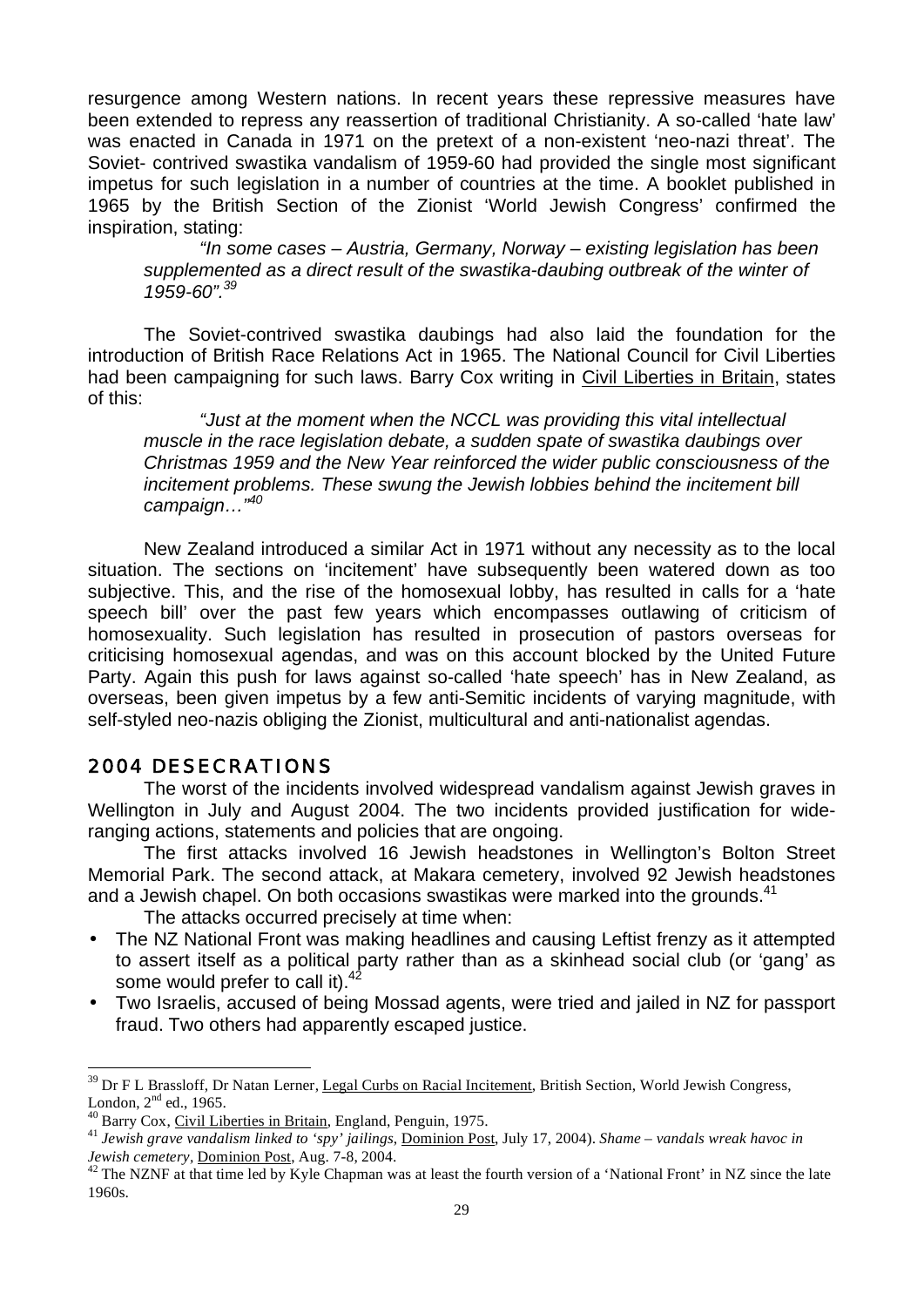The grave attacks provided further ammunition against the NZ National Front as the organisation was linked to the attacks by both the extreme Left and the Zionists.

 The graveyard vandalism was exploited by Leftists and Zionists to organise a meeting in Newtown ostensibly 'against racism' but in reality aimed at the NZNF. The meeting was organised by anarchists with the view of violently opposing an NF pro-flag rally that was planned for October. According to a report in the Dominion Post, *"four friends angered at the desecration of Jewish graves… have organised a public meeting to fight racism… urging people to stand up against racism and particularly against the National Front which they blamed for inciting hatred that led to yesterday's incident."43*

 Although there was no evidence linking the NF with the desecration, nor any statements or actions that show the NF had incited, encouraged or approved of any such mindless actions, the accusation was repeated by Israel's honorary consul, David Zwartz, who described the vandalism as "having the hallmarks of a National Front-style protest."<sup>44</sup>

 The resulting 'anti-racist meeting' was much more than a spontaneous action of 'four friends' outraged by the graveyard vandalism. It was a well-organised campaign instigated by a variety of communist and anarchist groups.

#### HELEN CLARK – ANTI-SEMITE?

However, the NZNF was not the only culprit responsible for the desecration according to the Zionists. Equally culpable was no less than Helen Clark, NZ Prime Minister, for her having been so anti-Semitic and insensitive as to having rebuked Israel for sending its Mossad agents here to set up a fraudulent passport operation.

*"The first' attack happened just hours after the jailing of Israeli spies Eli Cara and Uriel Kelman and was linked to their sentencing by NZ Jewish Council chairman David Zwartz…"45*

*"Mr Zwartz, a city councillor, said Prime Minister Helen Clark's strong criticism of Israel had encouraged the attack. 'It has given mindless people an excuse to express their views in a thoughtless way'.<sup>46</sup>*

*"Experience showed that, when governments made disproportionate threats against Israel, anti-Semitic attacks inevitable followed, he said."* 

The Zionists, headed in NZ by Mr Zwartz, viewed the condemnation of spy actions within NZ as 'a disproportionate threat against Israel...'

The NZ Jewish Chronicle, the Zionist organ, editorialised,

*"It is difficult to believe that Prime Minister Helen Clark's criticism of, and sanctions against, Israel are not related to the desecration of graves at the Historic Bolton Street cemetery which happened only a few hours after she made her announcement public… It is not surprising, then, that the anti-social racists in our society have taken encouragement form her words…."47*

As expected these very rare episodes of extreme anti-Semitism in New Zealand, possibly the second and third of their kind in our history, were played to the hilt by the

1

<sup>&</sup>lt;sup>43</sup> "Meeting to fight racism", Dominion Post, Aug. 7-8, 2004. The organisation that emerged from the meeting was Multicultural Aotearoa, an ad hoc organisation apparently formed for no other purpose than violently opposing the NF rally. As this writer tried to warn, those behind the organisation were violent anarchists and communists, and the outcome was indeed a riot instigated by the Left. The Dominion Post provided favourable publicity to the extreme Left

throughout. (See this writer's booklet <u>Red Alert</u>, for documentation on this).<br><sup>44</sup> *Grave desecration investigation stalls*, <u>Dominion Post</u>, July 21, 2004.<br><sup>45</sup> Dom. Post, July 17, op.cit.

 $\frac{47}{\text{Revealing}}$  the racists among us, <u>NZJC</u>, Aug. 2004.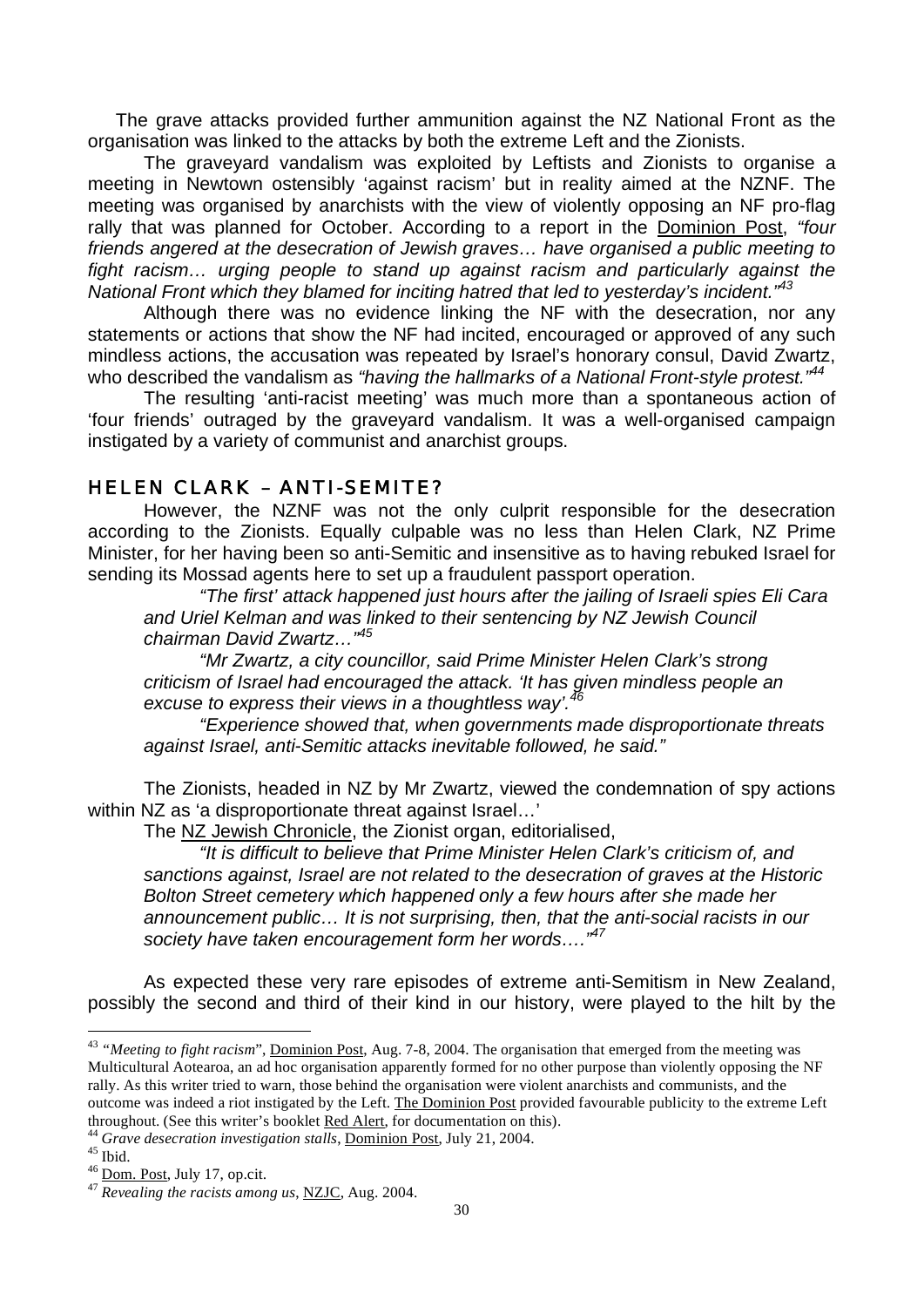Zionists in proving the basis of their ideology: that ant-Semitism, even in tolerant and liberal New Zealand, is pervasive and cannot be eradicated. The only option is for Jews to keep within the Zionist fold for their own safety, lest one day New Zealanders start pogroms. The NZJC editorial continued: *"Not much encouragement was required to expose the racists among us…"*

 The NZJC editorial writer then made comparisons with *Hamas*. The desecrations, it was stated, were the result of the NZ Government's supposedly pro-Palestine attitudes. An alleged wave of word-wide anti-Semitism had reached NZ:

*"…Many Jews around the world feel unsafe. New Zealand was an exception. That is, until the night of July 15, 2004. Now we must question that premise….* 

These two mindless acts had the effect of:

- Providing rationalisation for a violent riot against a peaceful pro-Flag NF rally.
- Distracting public attention from the criminal actions of Mossad in NZ.
- Justifying the key Zionist strategy of equating criticism of Israel with anti-Semitism, including the most sociopathic of actions.
- Giving superficial credence to the other key Zionist strategy: that of keeping Jewish communities in a state of constant paranoia regarding latent and pervasive anti-Semitism.
- Justifying the denial of entry to historian David Irving who had been invited to speak to the NZ Press Club.
- Instigating demands for a Hate Speech bill that would curb criticism of certain religious and minority groups, and provide legal sanctions against clergy condemning homosexuality on Biblical grounds. The bill was only scotched by opposition from the Christina-orientated United Future Party, whose support the Labour Government required.
- Providing the foundation for a large range of seminars, proposals and propaganda aimed at promoting multicultural immigration agendas.

While it is credible that the initial attack on 16 Jewish gravestones was the work of selfstyled anti-Semitic sociopaths, the second action involving a massive 92 headstones gives pause for further consideration. Such an undertaking in time and effort must have been no small feat in planning and execution, and I would suggest beyond the capabilities of a couple of half-wits. There had been dirty tricks initiated by the Left against the NZNF around this time, such as the production of a bogus poster claiming to have been issued by the NF, on the apparently vital issue of Asian food. It was a spoof designed to make the NF look ridiculous, just as the Left had made many other bogus claims.<sup>48</sup> The Zionists and the extreme Left had around this time converged, despite the misgivings of the pro-Palestinian faction about associating with David Zwartz.

### SOMETHING A BIT DODGY

1

 Just a few days before the NF rally on 23 Oct., the Dominion Post ran an article on a mysterious film crew allegedly making a documentary on the grave desecrations, who proceeded to approach council staff and 'give the impression' that they were involved with the National Front.

 The Post article stated that Wellington council staff contacted police after several men were seen filming the broken graves at the Bolton Street cemetery. Two of the park staff approached '3 or 4 men' filming the smashed graves.

 $48$  For e.g. one communist leaflet written by Grant Brooke distributed at the Newtown 'anti-racism meeting' against the NF, claimed that 'euthanasia' was an NF policy and that the NF was 'anti-union' a common theme of the Left against the Right. The leaflet (Never Again) called for violent action against the Right.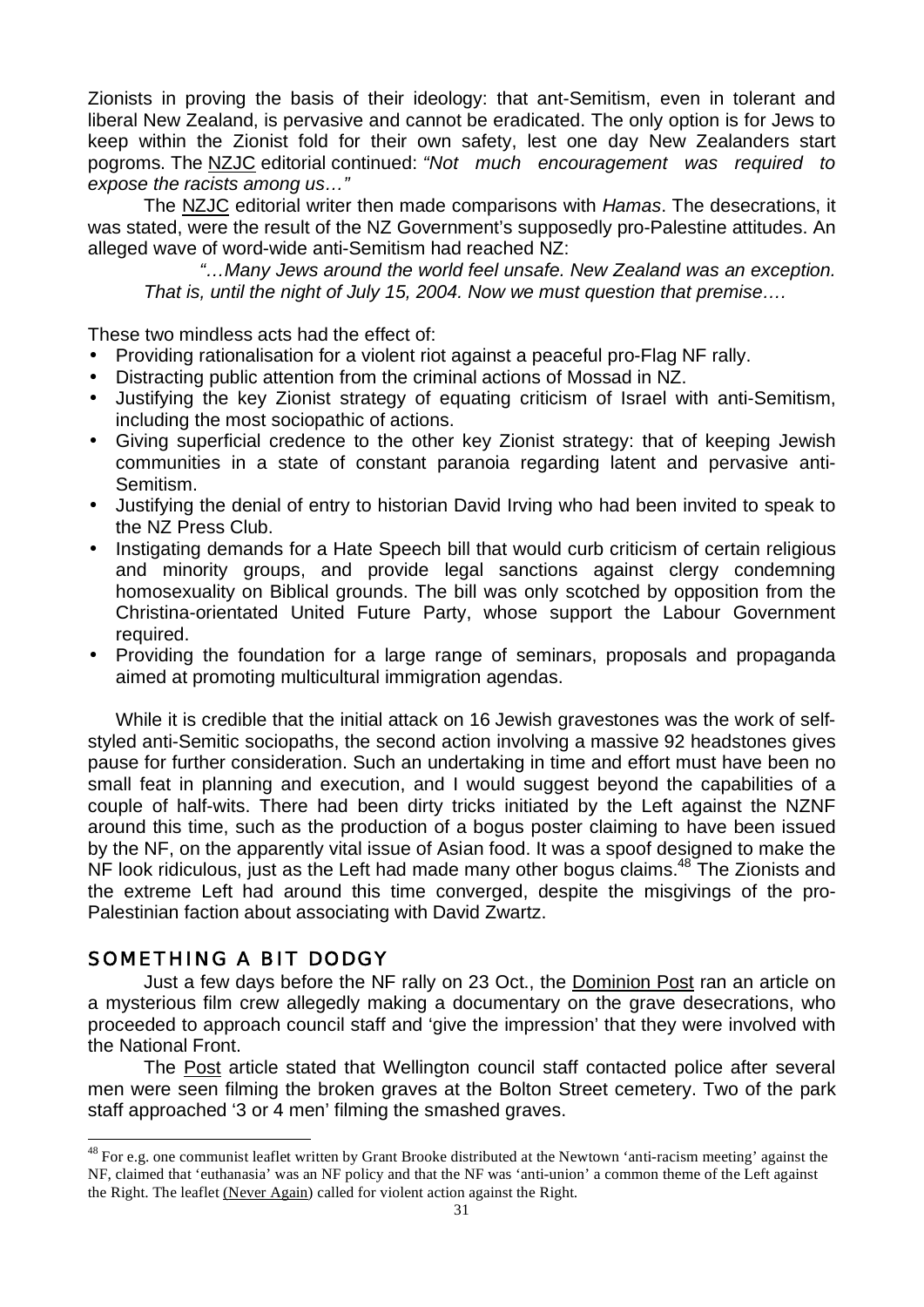*"The men tried to interview the staff and gave the impression they were involved with the right-wing group the National Front."* 

*"The staff who went over and asked these guys what was going on certainly came away with the impression that there was some kind of NF sympathies at least involved",* according to a council spokesman.

*"The men left without supplying a good reason for filming. 'They were being vague about what they were doing. They certainly weren't a legitimate film crew from a mainstream company or anything like that.'"49*

If police and journalists are too stupid or inept to consider that there might be something not quite right about this scenario, then it is little wonder the culprits haven't been caught. Didn't it strike any intrepid journalist (if any such species still exists) or sleuth that bringing attention to oneself and one's supposed organisation in connection with the desecrations is just a tad implausible? From what the report indicates, it seems apparent that the bogus documentary makers were at great pains to appear specifically as 'rightwingers' of some kind. As the NF's national secretary at the time, this writer would also have expected to have heard something in regard to a planned filming of the graves.

 The possibility of dirty tricks and wider agendas beyond the initial attack of 16 graves is surely more plausible than the wacky conspiracy theory peddled by the Israeli Ambassador Yaakov Morris, back around ca. 1980 when Jewish graves were vandalised in Karori cemetery. Mr Morris theorised in Truth tabloid that the vandalism (including the painted slogan "Six million was not *enought [sic]*" with appropriately wrong spelling just to emphasise the ignorance of 'anti-Semites'), was the work of a coterie of extreme Left anti-Zionists, elderly veterans from the British Palestine Police, British National Front immigrants direct from England and home-grown nazis. That desecration incidentally took at the time West Germany was debating the statute of limitations on nazi war criminals.

#### WANGANUI DESECRATIONS

 At the time a certain Nic Miller, a young self-styled neo-nazi and uncompromising anti-Semite, had made a name for himself for baiting the Left on internet forums, and for alleged involvement in the assault on several drunken Somalis who had accosted and assaulted him at Newtown while he was walking alone. The incident also became a cause celebre of the extreme Left, despite Miller being the victim<sup>50</sup>.

 Whilst awaiting trial he was put on curfew and was obliged to reside in Wanganui. By chance, at the time of Mr Millers' presence in the city, a headstone honouring fourteen Jews at the old cemetery was smashed and painted with red swastikas.

Again the timing was very convenient... again the "Right" was held responsible.<sup>51</sup>

 All these incidents also came at a time when David Irving, the so-called 'Holocaust denier' was causing a furore after being forbidden entry into New Zealand at the invitation of the NZ Press Club. Speaking at a service at the site of the Bolton Street vandalism, Zwartz addressed the crowd, and specifically Marion Hobbs, Minister of Biosecurity, challenging the Government to keep Irving out:

*"I would hope that NZ shows as much concern for live Jews as you have shown for dead ones."52*

1

<sup>&</sup>lt;sup>49</sup> *Men seen filming desecrated graves*, <u>Dominion Post</u>, Oct. 18, 2004.<br><sup>50</sup> Miller was acquitted after two trials.

 $^{50}$  Miller was acquitted after two trials.<br> $^{51}$  E.g. Oct. 2006 leaflet/poster called "Smash Fascism", issued by Wellington anarchists, holding the NF responsible for the desecration amongst sundry other allegations.

<sup>52</sup> *Irving access denied – compared to biosecurity hazard*. NZJC Aug. 2004.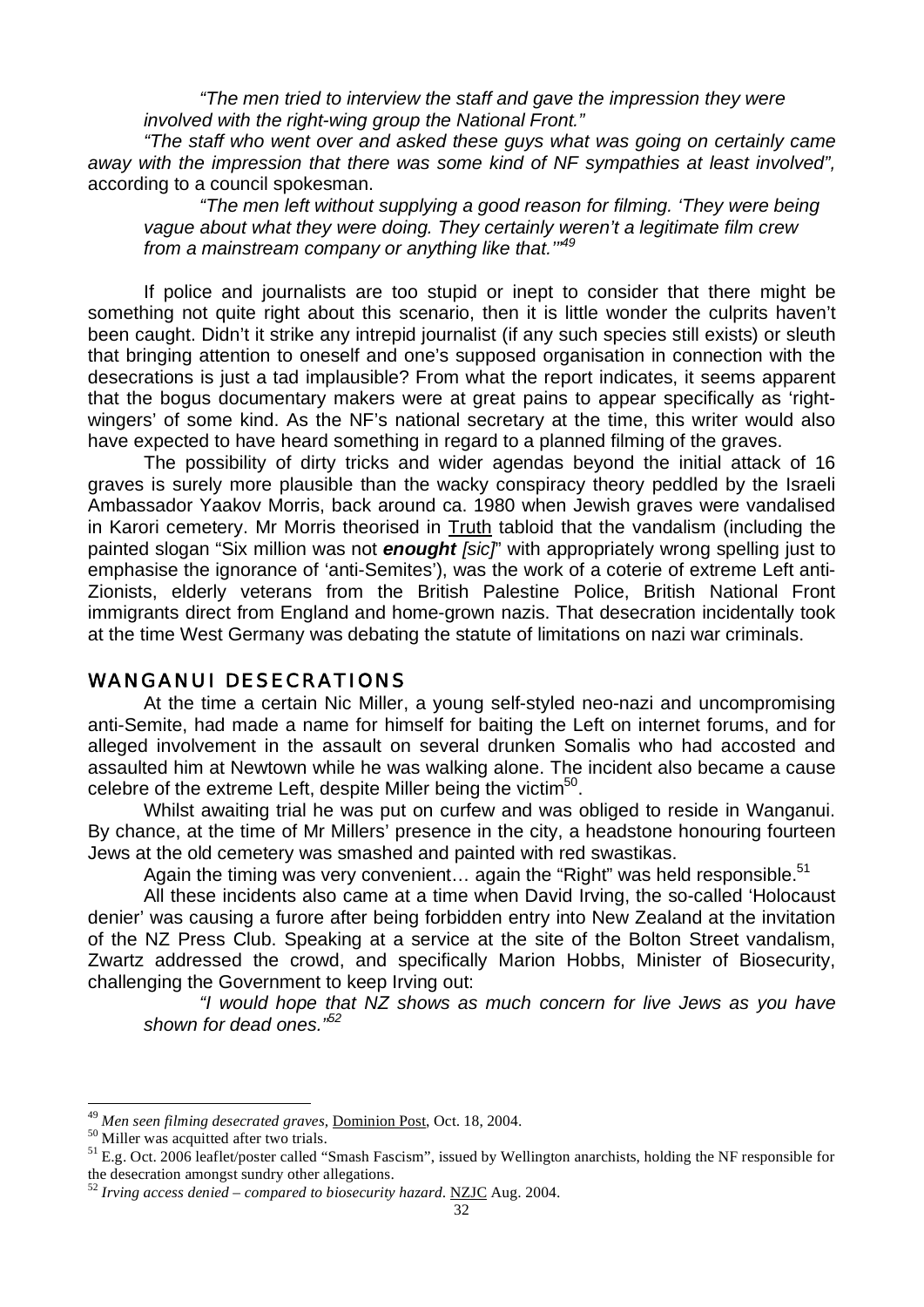The Zionists considered Irving, not surprisingly, as more of a risk to New Zealand security than Mossad spies.

## FAR REACHING RAMIFICATIONS

 The two incidents have been cynically exploited to maximum advantage by Zionists and by those with multicultural agendas. They have provided a major prop for social engineering. Among the programmes arising directly from the desecrations are the following:

• A Parliamentary motion against ''anti-Semitism' passed unanimously in October 2004. The Zionists, including the Israeli Government, acted self-righteously in congratulating New Zealand for making this move, in the very wake of the Israeli spy scandal. The NZ Jewish Chronicle reported that the Israeli Government said that NZ had made 'all the right moves.' Particularly encouraging was a dialogue opened up between the NZ Government and Zwartz, as honorary Israeli consul, following Prime Minster Clark's socalled *'blistering attack against Israel.'* The report states that *'Israeli officials and Zwartz have drawn a connection between [the NZ Government's] blistering attacks on Israel, and the fact that the first grave desecration took place less than 24 hours after the public upbraiding of Israel.'* An Israeli official was cited as stating that Clark had given *'legitimacy to act to those who are anti-Semitic…'*<sup>53</sup>

By making the parliamentary declaration, NZ had gone some way toward redeeming itself before Zionism for having insensitively objected to the presence of spies involved in passport fraud.

• The creation of the *NZ Diversity Forum* to push for multicultural indoctrination at all levels, by implementing a 10 point Diversity Programme. The facilitator of the Forum is Race Relations Commissioner Joris de Bres. A focus of the campaign is youth and the inculcation of 'diversity' indoctrination into school curricula. Further areas include the Treaty of Waitangi, central and local government funding for multicultural events, garnering support from businesses, and the creation of a 'national centre of diversity research, education and advocacy'.<sup>54</sup>

The 2005 conference of the Forum issued a proposal for the development of a 'national statement on religious diversity to encompass every faith in NZ'.<sup>55</sup> What the effect of this means is that traditional Christianity, i.e. any denomination not watered down to banality by liberalism, will be placed on the defensive, as per the intent of the Hate Speech bill. Will atheists or anyone else be condemned from criticising Christianity? Or will the effect be all one-way?

• Research projects.

1

"*The Human right commission states of the desecrations:* 

*Research - The Jewish Cemetery Desecrations, Reactions One Year On: CACR* 

*The desecration of Jewish graves in Wellington cemeteries in 2004 attracted worldwide media coverage.* 

*The New Zealand Parliament unanimously passed a resolution deploring these acts, expressing unequivocal condemnation of anti-semitism and all forms of racial and ethnic hatred, persecution and discrimination.* 

<sup>&</sup>lt;sup>53</sup> *NZ Condemnation welcomed by Knesset*, <u>NZJC</u>, Oct. 2004.<br><sup>54</sup> *PM asked to back Forum's programme*, <u>NZJC</u>, Oct. 2004.<br><sup>55</sup> *Pot simmers but fails to melt*, <u>Dominion Post</u>, Aug. 26, 20056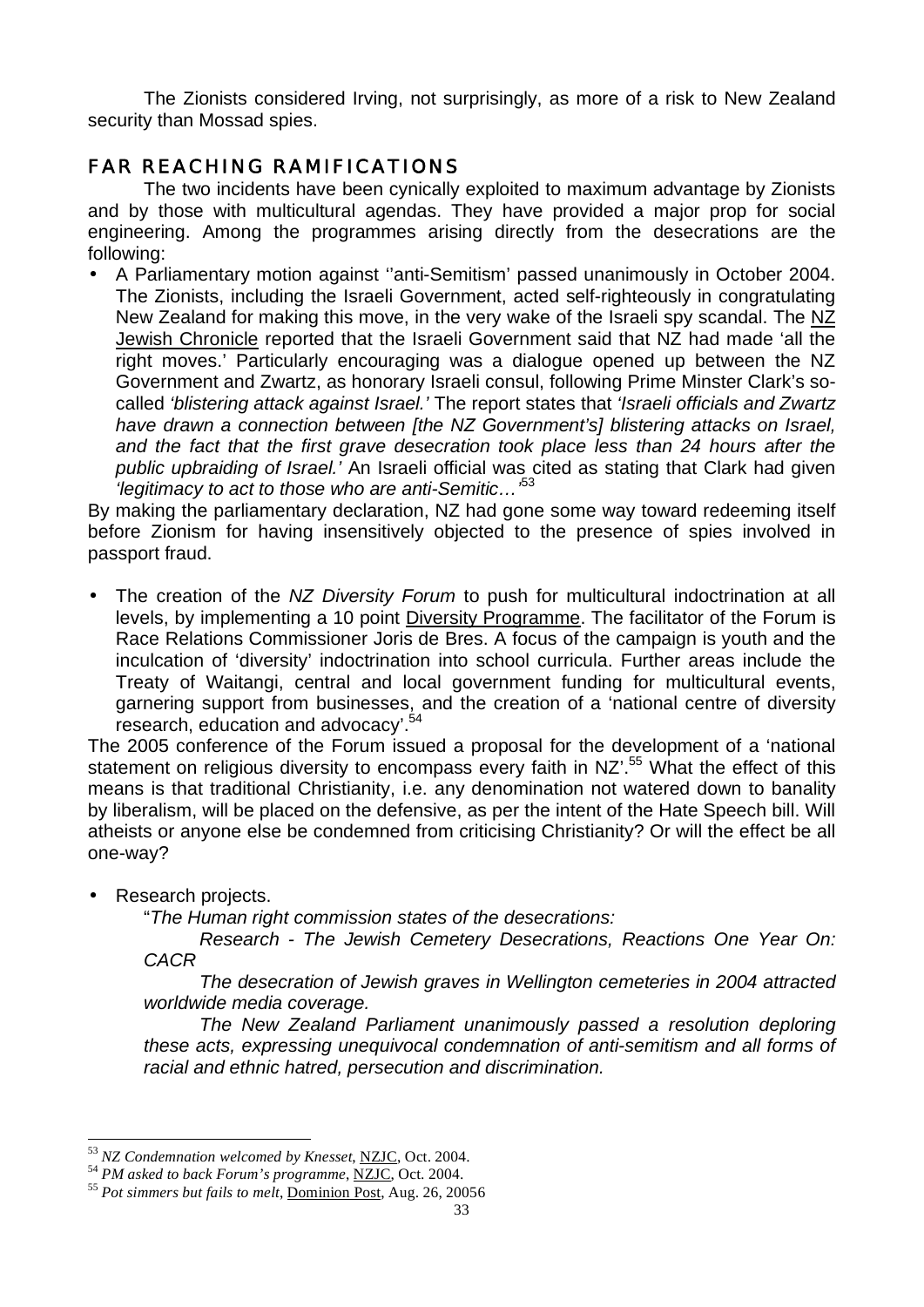*Research is underway to study reactions to the Jewish cemetery desecrations one year on from these events.* "56

A Jewish academic from Victoria University is using the desecrations as the basis for a research project into anti-Semitism in New Zealand. Please note in the following how one of the questions being put to New Zealand Jews suggests such actions, which are a rarity here, as a defining point in Jewish identity:

*Research: The Jewish Cemetery Desecrations, Reactions One Year On Investigators:* 

 *Principal Investigator : Dr Hal B Levine: Senior Lecturer (Anthropology), Victoria University of Wellington; Associate, Centre for Applied Cross-cultural Research: e-mail ; hal.levine@vuw.ac.nzl ; (04) 463 6132. Researcher: Michelle Gezentsvey* 

#### *Objectives of the project*

- o *To document an important event for New Zealand and its Jewish community.*
- o *To interview members of the Jewish Community in Wellington, and others involved in reacting to the desecration of the local Jewish cemeteries in 2004.*

#### *Topics covered:*

*Interviewees are invited to take part in a study of reactions to the Jewish cemetery desecrations one year after the events. In addition to the personal views of the interviewees, researchers are interested in responses to the following questions:* 

- *To what extent has your sense of being Jewish in New Zealand been influenced by the desecrations? <sup>57</sup>*
- *Did the first attack in the Botanical gardens have a different meaning to you than the second one at Makara?*
- *What are your thoughts about the actions taken by the New Zealand government, local Jewish organisations and individuals, NGOs, the wider New Zealand community and Israel in regard to the attacks?*
- *Has the recent rapprochement between New Zealand and Israel defused the situation?*

*Recording and Storage of Interview Transcripts* 

- *Interviews will be taped and transcribed at the Victoria University of Wellington.*
- **All data will be stored at Victoria University of Wellington until the** *material has been transcribed.*
- *No material that could personally identify interviewees will be used in any reports on this study without the expressed permission of the interviewee.*

*With the permission of the interviewees, the tapes and transcripts will be deposited in the Jewish Archives, Webb Street Wellington.58*

The research project seems to be one of Zionist orientation, as indicated by the depositing of the material at the Jewish Archives at Webb Street, and one intended to equate a mythic "anti-Semitism in NZ" with the identity of NZ Jews; i.e. a Zionist identity.

1

<sup>56</sup> Human Rights Commission.

<sup>57</sup> Emphasis added.

<sup>58</sup> Centre for Applied Cross Cultural Research.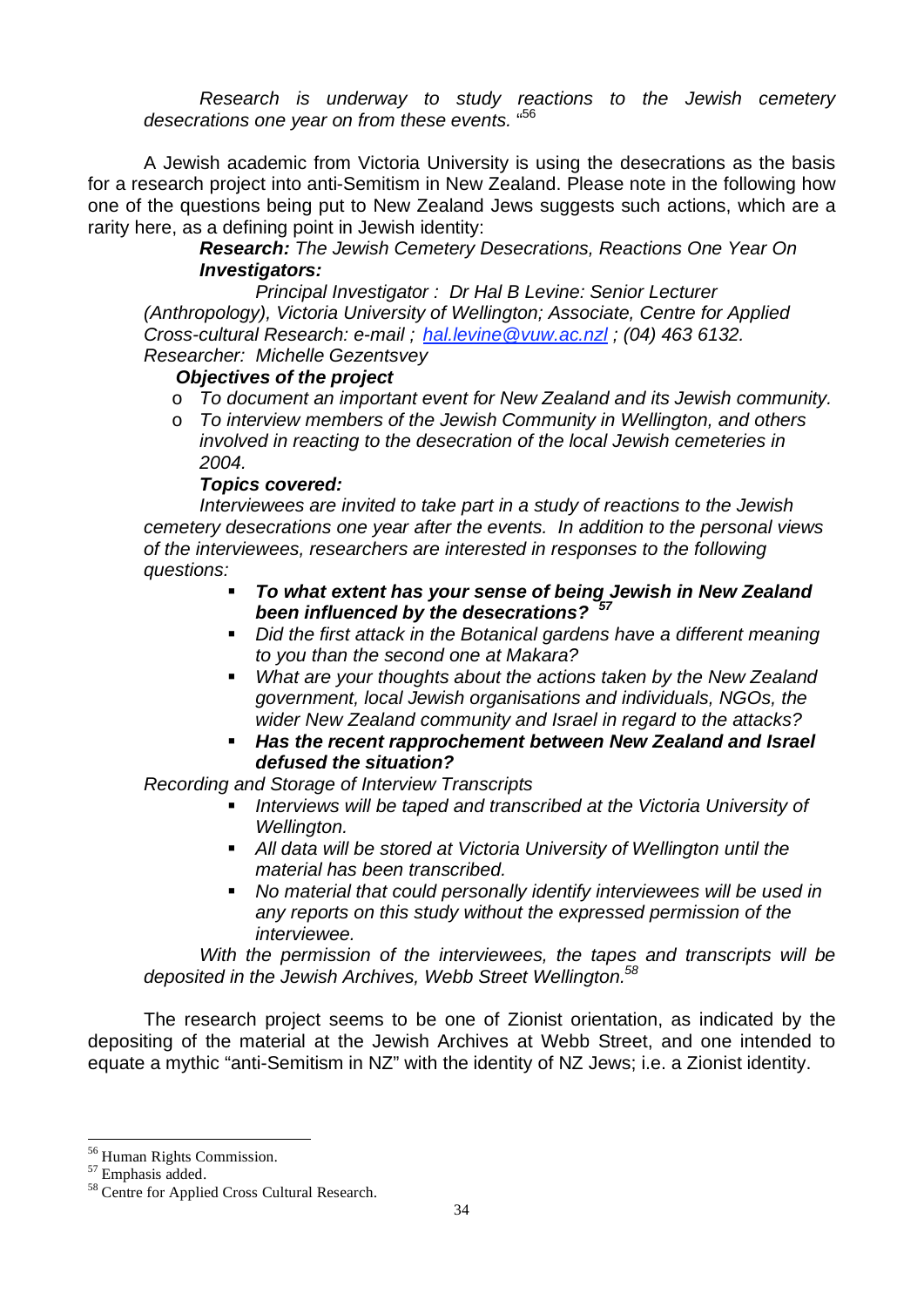#### KEEPING NZ JEWRY IN THE ZIONIST FOLD

 As has been noted, Zionism is based on the premise that Jews cannot and should not owe allegiance to the nations in which they are resident. Their first commitment is to Zionism and to Israel. Anti-Semites play into Zionist hands, as we have seen; hence the historical alliance between Zionists and anti-Semites including the Nazis. The Nazis conveniently confirmed the Zionist premise that even a Jewish community as patriotic and as assimilated as German Jewry would eventually fall victim to the supposedly untreatable disease of Gentile anti-Semitism.

 Therefore Jews who are nationalistic towards their countries of residence other than Israel are pilloried, excommunicated, smeared, threatened and assaulted by Zionists. For e.g. when rabbi Nachum Shifren broke ranks with the Zionists of the American Jewish Congress and the supposedly 'conservative' American Jewish Committee and supported the conservative commentator Pat Buchanan for the 2000 presidential, race, he was vilified by Zionists and 'excommunicated' by a self-appointed Supreme Rabbinical Court of America.<sup>59</sup> The rabid Jewish Defense League founded by the extremist rabbi Meir Kahane, labelled Shifren a "Jewish traitor" in a statement of June 17-18, 2000.

Anti-Semites who condemn these Jews simply because of their descent assist Zionists in this assault. Hence, even anti-Zionist Jews are hated by the anti-Semites, the ever–willing tools of Zionism. For e.g. if Jews are permitted to join the ranks of nationalist groups anti-Semites immediately exclaim that those groups are sell-outs or working for the Jews, and are labelled "kosher conservatives". The Jewish supporters are considered to be spies or provocateurs secretly working for Zionist interests, and 'infiltrating' patriotic movements' for nefarious motives.

 An e.g. of this in New Zealand is the so-called anti-Jewish 'black list' published by self-styled neo-nazi Nic Miller, whose list of Jewish targets included Prof. Munz, an outspoken opponent of Israel and Zionism.<sup>60</sup>

 On the other side of the coin came Israeli Hagai Segal to NZ, advising that Jews should eschew any nationalist sentiments, other than those towards Israel. He told Wellington Jews that anti-Semitism motivates campaigns such as those in favour of a national flag or of limiting immigration:

*"So persuasive are these parties and their messages so obscure, that when Jean-Marie Le Pen61 ran for president of France (and came second) many Jews*  voted for him, and a Jewish woman from a UK far right party<sup>62</sup> has been elected as *a local councillor."63*

## ZIONIST DUAL STRATEGY

1

<sup>&</sup>lt;sup>59</sup> Writ of Excommunication: Rabbi N Shifren, Supreme Rabbinical Council of America. See this writer's *Israel* Reconsidered: should conservatives support Zionism? . An historical precedent was the joint Zionist statement by all the major Zionist organisations in the USA in 1954, against Rabbi Benjamin Schultz, head of the American Jewish League Against Communism, who supported the courageous anti-Communist Senator Joe McCarthy. The rabbi was condemned as having 'repeatedly embarrassed and offended most American Jews.' (The Jewish Post, Dec. 31, 1954). See Israel Reconsider.<br><sup>60</sup> Mr Miller's website "Red Watch" is itself a reaction to the gutter level smear-mongering by the extreme Left against

Miller and others, and the antics of a local Zionist-anarchist lie-monger and wannabe JDL-type thug. Unfortunately, Miller has fallen for the bait all too readily and expressed his hatred of all Jews, including exemplary individuals such as Prof. Munz.

<sup>&</sup>lt;sup>61</sup> Head of the French National Front.

 $62$  British National Party. In the British National Front, the orthodox Jew Albert Alder had long been honoured as a political adviser. An American rabbi is one of the leaders of the British based "Third Way" movement.

<sup>63</sup> *Powerful lectures of anti-Semitism and Israel*, NZJC, Jan. 2004/05.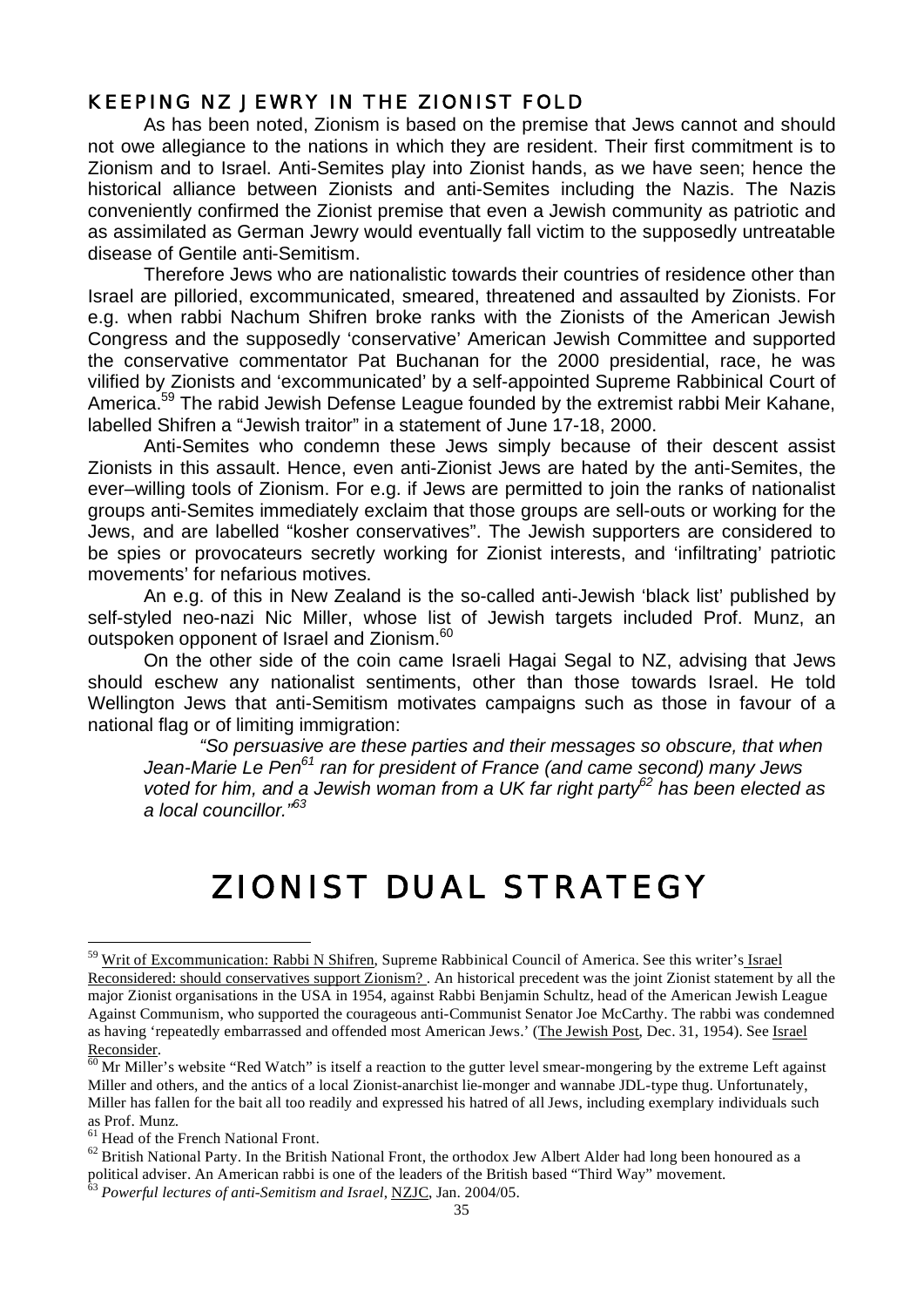While Zionists wage an incessant war against any manifestation of nationalism and religious or cultural tradition among Gentiles, their doctrine is based around the concepts of ethnic superiority, and the maintenance of Israel as an expansionist, theological and separatist State.

 Zionists, as we have seen, promote multiculturalism and pluralism among Gentile nations, while maintaining the opposite policy within Jewry and within Israel.

Thus in 2004 when mainly Somali Muslims in Wellington began receiving pieces of pork along with abusive letters through the mail, the Zionists were first on the scene proclaiming their friendship with local Muslims. The duped Somalis, the Zionists and the lunatic Left clamoured in tandem that it was yet another Right-wing conspiracy, this time made to look as though the abusive mail had come from Jews, in an effort to sow discord among Somalis and Jews. What transpired was not a Right-wing conspiracy, but a lone religious fanatic with a hatred of Islam and a staunchly 'Christian-Zionist, pro-Israel viewpoint. It was then a matter of 'nuff said…' Perhaps the Right could have responded that the perpetrator was influenced by Zionist hate propaganda?

#### ZIONISTS PROMOTE PLURALIST AND MELTING POT DOCTRINES

 The academic Horace Killen, regarded as the *'father of cultural pluralism'* was also the head of a Zionist secret society called *Parushim*, Hebrew for 'separatist', who said that his society would quietly 'infect' (sic) rather than use noise and force. His seminal works on *cultural pluralism* shaped the USA and the entire West in regard to ethnic relations.

 Playwright Israel Zangwill's influential 1908 play The Melting Pot provided a major propaganda arsenal for the concept of ethnic amalgamation, whilst Zangwill himself was an avid Zionist promoting colonisation of Palestine.

 Another major propaganda tool was the poem of Emma Lazarus, whose words from her New Colossus, *"Give me your tired, your poor, your huddled masses…"* adorn the *Statue of Liberty* as the virtual ethos of America. Lazarus was also an early proponent of Zionist colonisation of Palestine.

#### **DO AS I SAY, NOT AS I DO**

<u>.</u>

 But the example of the dual Zionist strategy has perhaps been best illustrated by Isi Leibler, onetime president of the Executive Council of Australian Jewry, who is now a resident of Israel and is a co-chairman of the World Jewish Congress.

 In Australia Mr Leibler was an avid proponent of multiculturalism – for Australia – and an opponent of any manifestation of Australian patriotism, particularly that of the then growing One Nation Party of Pauline Hanson.

 Of Israel Mr Leibler stated that: *"This is a country which was set up and created as a Jewish country for the Jews."* 

 Of multiculturalism he states: *"Multiculturalism has no place in Israel. Israel was created as a Jewish state for the Jews."*

 In an essay written for the WJC, published on its website, he decries intermarriage between Jews and non-Jews as a kind of racial suicide, and likens assimilation (i.e. the 'melting pot' popularised by Zangwill and Lazarus and perpetrated still by major Zionist organisations) with Gentiles as a slow bleeding to death of the Jewish people. He states that the focus of Israeli policy should be to sharpen and intensify Jewish identity and that even giving up occupied territory is acceptable if it means getting rid of non-Jews and making Israel a more nearly all-Jewish state.<sup>64</sup>

 On the other hand, Leibler when head of the Australian Zionists had a very different message for Australia:

 $64$  Isi Leibler, Is the dream ending? Post-Zionism and its discontents – a threat to the Jewish future. Institute of the World Jewish Congress, Israel.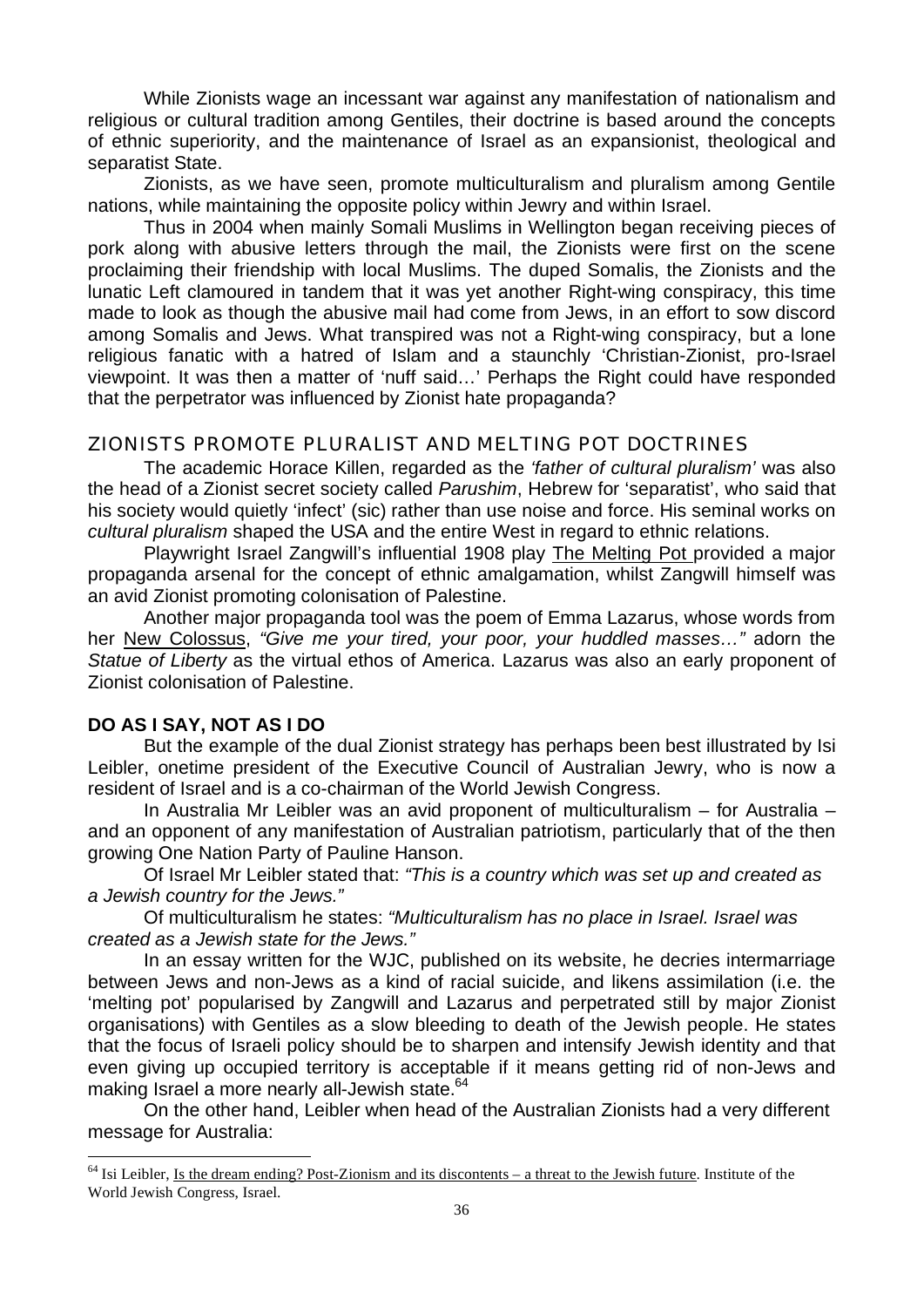*"There is a need to sit together and establish a way in which Australians can recapture the spirit of multiculturalism which I think we are all proud of being part and parcel of, and which is really under threat."<sup>65</sup>*

No, this is not simple hypocrisy: it is the calculated Zionist strategy.

It was Isi's brother Mark, as editor of the Australia-Israel Review, who in July 1992 posted 2000 names of One Nation's 8000 members under the banner headline: "*Gotcha*" in an attempt to intimidate Australian patriots, at least 99.9% of whom would never have hitherto given any thought to Australian Jews as being anything other than Australians belonging to a different religious denomination.

## BOGUS ANTI-SEMITIC INCIDENTS

I don't think it would be an exaggeration to say that it seems every issue of the NZ Jewish Chronicle, the major organ of NZ Zionists, is generally full of reports on alleged 'anti-Semitism' throughout the world. What it all amounts to in reality is damn all, but the Zionists have to keep the Jewish Diaspora in a state of constant tension to maintain the Zionist stranglehold. It would not do if it was perceived that Diaspora Jewry is fitting in quite well, thanks, in most nations, and that the antics of a few obsessive individuals do not constitute an impending pogrom or holocaust.

 Following are some incidents that have been contrived to serve some Zionist or Leftist agenda, or in some cases have been perpetrated by individual Jews due to mental instability or some personal grievance. Regardless of the motives and origins, such incidents are sensationalised by Zionists as proof of pervasive Gentile anti-Semitism and the need for Diaspora Jewry to maintain loyalty to Zionism and to Israel.

 In one instance, that of vandalism in France, this was written up in the NZ Jewish Chronicle as an example of resurgent French anti-Semitism. When this writer informed the Chronicle of the facts, thinking the staff would welcome the good news that the act was simply that of a deranged Jewish individual rather than that of French anti-Semites, I was met with a non-response, and the Chronicle editor did not have the honesty to make any correction.

## ANTI-SEMITISM IN FRANCE? BUT WHICH SEMITES?

by Rannie Amiri

(Studies in Islam & the Middle East website) $66$ http://www.majalla.org/news/2004/08/amiri-08.htm

> *"Paradoxically, it seems that, after complaining of centuries of persecution, Israelis are now tempted to see a lack of anti-Semitism as an obstacle to encouraging immigration to Israel"* (Eric Marsden, Sunday Times, 16 November 1975).

A diplomatic row has erupted between France and Israel over recent remarks made by Prime Minister Ariel Sharon during a meeting of the American Jewish Association in Jerusalem. In his comments, Sharon called on Jews to leave France for Israel, saying, "I

<u>.</u>

 $65 \text{ Australia Herald-Sun}$ , Sept. 27, 2000.<br> $66 \text{ Subheadings and emphasis added.}$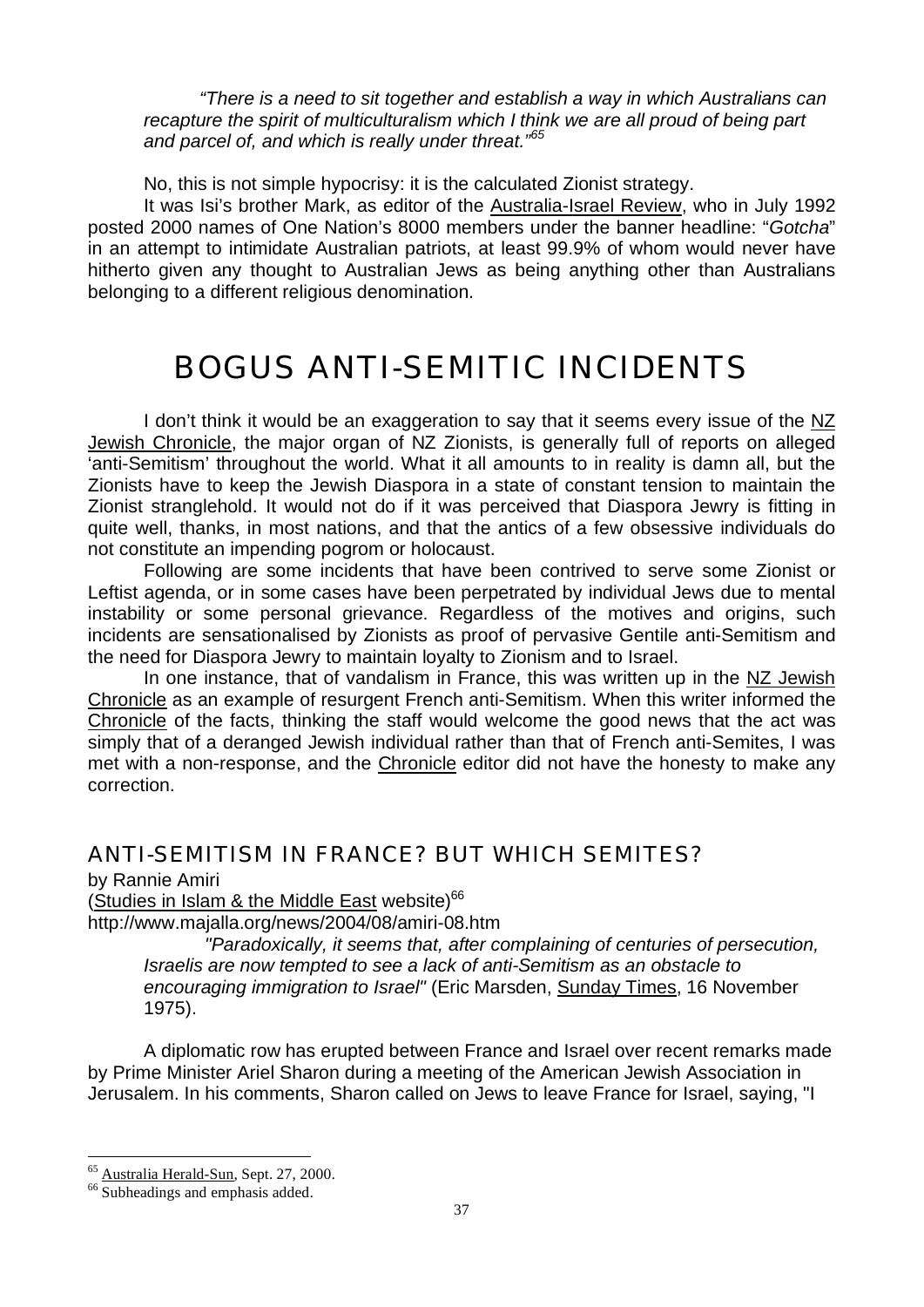think it's a must and they have to move immediately" in order to escape "the spread of the wildest anti-Semitism."

For those well-acquainted with Zionist doctrine, immigration to Israel is yet another example of an offensive measure deceptively disguised as a defensive one. More familiar actions following the same pretense have included pre-emptive strikes against neighboring Arab countries, assassinations, further expansion and annexation of territory, and the building of the Middle East's Berlin Wall.

The single area, though, where Israel finds itself at a decided disadvantage against the Palestinians has been, and continues to be, demographics. A low birth-rate versus a significantly higher one. Numbers, plain and simple. The founding Zionist terror groups, Irgun and Stern, recognized this very early. They were instrumental in terrorizing Jewish citizens of other nations (especially Arab) thus coaxing them into fleeing for Israel and bolstering the population of the newly manufactured state. Most famously in the 1940s, for example, synagogues in Baghdad were routinely attacked and bombed by the Zionists to make the immediacy of the situation more readily apparent.

As should be obvious, it was never over concern for the welfare or safety of the Jews.

*"The last thing on earth that interested Zionist leaders was humanitarian work, saving victims and refugees"* (Moshe Menuhin, The Decadence of Judaism in Our Time, 1965).

Over the last 50 years, the motives cited and tactics employed have changed little. A brief look at a few recent incidents in France should help one decide whether the charge levied by Sharon of the "wildest anti-Semitism," holds true.

On July 11, 23-year old French citizen **Marie-Leonie** claimed she and her 13-month old baby were savagely attacked on a train north of Paris by a gang of six "North African appearing" men who accused her of being Jewish. They allegedly used a knife to cut her hair and rip her clothes, and then proceeded to draw swastikas on her stomach as other passengers stood by passively. The attack was widely condemned throughout France. President Jacque Chirac himself reacted with "horror" as all accusatory fingers pointed toward France's large North African Arab community as the repository of such anti-social, violent behavior.

After the most preliminary investigation, questions immediately arose when no evidence or witnesses to the purported attack could be uncovered.

#### **It did not take long for Marie-Leonie to admit she fabricated the entire affair.**

Although the tale itself may have been factitious, let us make no mistake in saying that it WAS anti-Semitic. But it was the far more numerous, overlooked Semites who were the real victims of this racist yarn: the Arabs. Indeed, scapegoating Arabs and Muslims is what has become the all-too-common occurrence in France and the rest of Europe.

### **LEADING FRENCH ZIONIST FAKES ANTI-SEMITISM**

We can also glean additional insight into the claimed rampant anti-Semitism in France from **Alex Moise**. As head of the organization **"French Friends of Israel's Likud**  Party," he filed a complaint in January<sup>67</sup> after receiving numerous intimidating anti-Semitic calls and threats. **In May, the Jewish Telegraph Agency reported Moise was fined and received a suspended jail sentence after confessing to staging the threats himself**.

Another valid example of anti-Semitism? Of course, but only if we ask which Semites were the real victims.

Earlier this year, France instituted a policy of prohibiting religious symbols from being worn in public schools, a measure overwhelmingly supported by the French people.

<sup>1</sup>  $67,2004$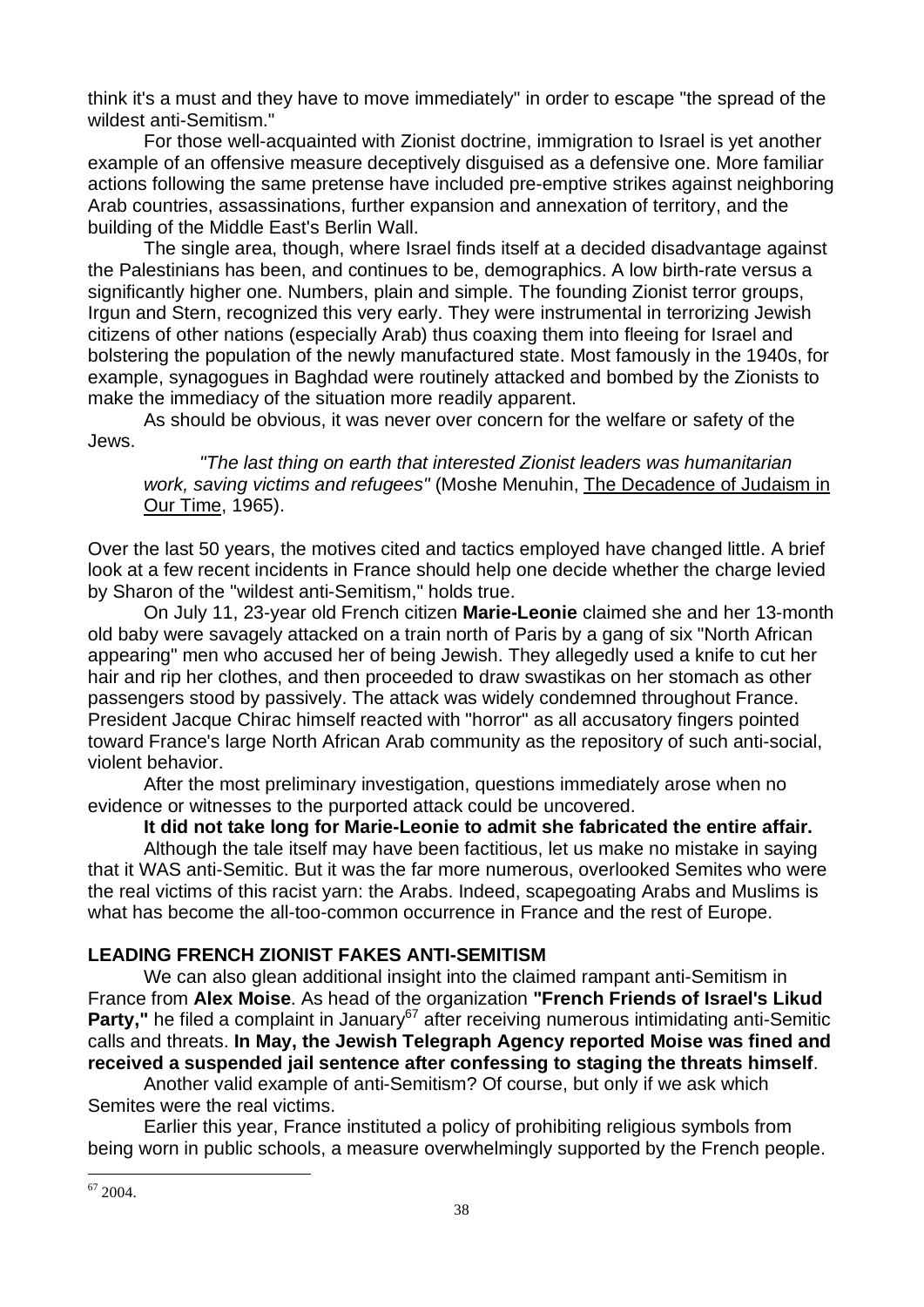Ostensibly applying equally to all conspicuous religious symbols such as the crosses and skull-caps worn by Christians and Jews, it is well understood that the law's primary purpose was to limit the wearing of the hijab or head-scarf, by Muslim girls. Without going in-depth into this debate, suffice it to say it was in France that legislation targeting one specific religious group largely composed of (Arab) Semites, was passed.

I do not deny there are anti-Semitic incidents in France, committed against both Jews and Arabs. Ariel Sharon's call must, however, be placed in the proper context, both historically and politically. His disingenuous motive, **to unduly scare French Jews so as to increase the number who immigrate to Israel**, only does injustice to those who are the real victims of anti-Semitism. **Zionists now, as they have in the past, are only manipulating, twisting, and exploiting such behavior to further their own racist agenda**.

Such a strategy was outlined in 1952 by Sharun, Editor of the Israeli newspaper, **Davar**:

*"I shall not be ashamed to confess that if I had the power, as I have the will, I would select a score of efficient young men - intelligent, decent, devoted to our ideal and burning with the desire to help redeem Jews - and I would send them to the countries where Jews are absorbed in sinful self-satisfaction. The task of these young men would be to disguise themselves as non-Jews, and plague Jews with anti-Semitic slogans such as 'Blood Jew', 'Jews go to Palestine' and similar intimacies. I can vouch that the results in terms of a considerable immigration to Israel from these countries would be ten thousand times larger than the results brought by thousands of emissaries who have been preaching for decades to deaf ears"* (Alfred Lilienthal, What Price Israel ?).

More than 50 years later, I am afraid his vision may be coming to pass.

#### **Comment by Studies in Islam & the Middle East**

One thing many media organs around the world overlook is the fact that more than a month ago the Jewish Agency announced its intentions to recruit "tens of thousands" of Jewish French (wo)men to emigrate to Israel. Sharon even declared recently (according to Le Monde 20.07.04) that he **would like to see 1 million Jews immigrate to Israel within the next 10 years, and he is particularly counting on the French community.**

#### WEST HARTFORD, CONN. SYNAGOGUE ARSON 12/14/83 **ARREST IN WEST HARTFORD FIRES ENDS TENSION FOR JEWISH NEIGHBORS**  By RICHARD L. MADDEN

NY Times

WEST HARTFORD SINCE August the large Jewish community of this affluent suburban town had been badly shaken. Early in the morning of Aug. 11, an arson fire burned out the sanctuary of the Young Israel Synagogue on Albany Avenue. Four nights later a chapel in the Emanuel Synagogue a few blocks away was damaged by another fire. The next night the home of Rabbi Solomon Krupka, spiritual leader of the Young Israel Synagogue, was burned.

### JEWISH YOUTH IS CHARGED IN BLAZES AT SYNAGOGUES 12/18/83

New York Times By RICHARD L. MADDEN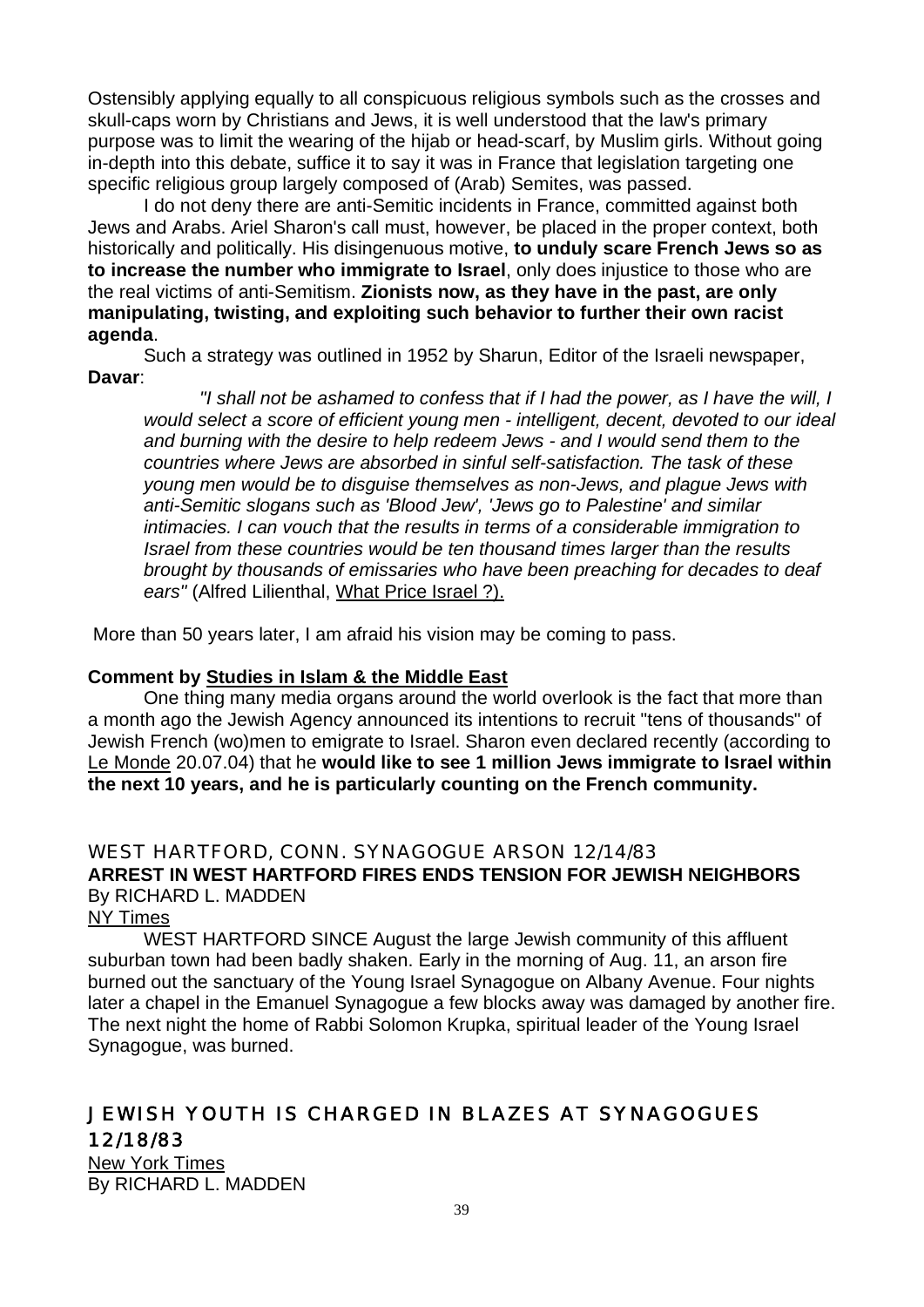**A 17-year-old Jewish youth, a member of a synagogue that was damaged by arson last summer, was arrested here today and charged with that fire and three others**. In addition to the synagogue **to which the youth belonged**, the fires damaged another synagogue and two homes belonging to members of West Hartford's Jewish community. The suspect, **Barry Dov Schuss**, surrendered voluntarily to authorities in West Hartford this morning and was charged with four counts of second-degree arson. The police said his arrest closed the cases.

#### JEWISH STUDENT UNION BUILDING, NY STATE UNIVERSITY 9/10/89

In Binghamton, NY, swastikas and slogans (including "Kill Kikes" and "Zionazi Racist") are found inside the door leading to the Jewish Student Union of the State University. The New York Times, November 15, 1989, reports that the perpetrator is the former president of the Jewish Student Union, James Oppenheimer, who lead protests in condemning the vandalism.

#### 10 YEARS FOR ORTHODOX JEW 6/25/97

JACKSONVILLE, Fla. (AP) - An Orthodox Jew was sentenced to 10 years in prison Tuesday for planting a pipe bomb at a Jewish center to try to prevent former Israeli Prime Minister Shimon Peres from speaking.

Harry Shapiro, 31, planted the pipe bomb at the Jacksonville Jewish Center in February and pleaded guilty a month later. The device, found nine days later, was a dud.

"To Mr. Peres, I apologize, for I was wrong in thinking I should be part of your punishment," Shapiro said in court. "Your punishment will come from heaven and no man should or will be a part of it."

U.S. District Judge Ralph W. Nimmons Jr. sentenced Shapiro for using an explosive to threaten a foreign official, internationally protected person and official guest of the U.S. government.

By pleading guilty, Shapiro avoided an additional federal charge of using an explosive in the commission of a crime, which could have sent him to prison for another 30 years if convicted.

Police believe the device was planted February 13, the day of Peres' visit, and missed by security teams. Children found the dud pipe bomb February 22.

### TEACHER WHO FAKED RACIST ATTACK FLEES 10/23/2000

Rory Carroll in Rome

The Guardian

**Italy's anti-racism campaigners have been left reeling by a teacher who faked an assault by neo-Nazis.** 

Luis Marsiglia, a Jewish convert to Catholicism, fled to South America yesterday after **admitting he fabricated an attack which shocked the country and fuelled fears of swelling anti-semitism**.

**The centre-right opposition demanded an apology from those who accused it of fostering racism with xenophobic rhetoric.** 

Mr Marsiglia, who taught theology at Verona's elite Maffei secondary school, **dominated the headlines** last month after reporting that he had been ambushed by three youths wielding iron bars.

Cut and bruised, the Uruguay-born teacher had suggested that his assailants were pupils unleashed by colleagues.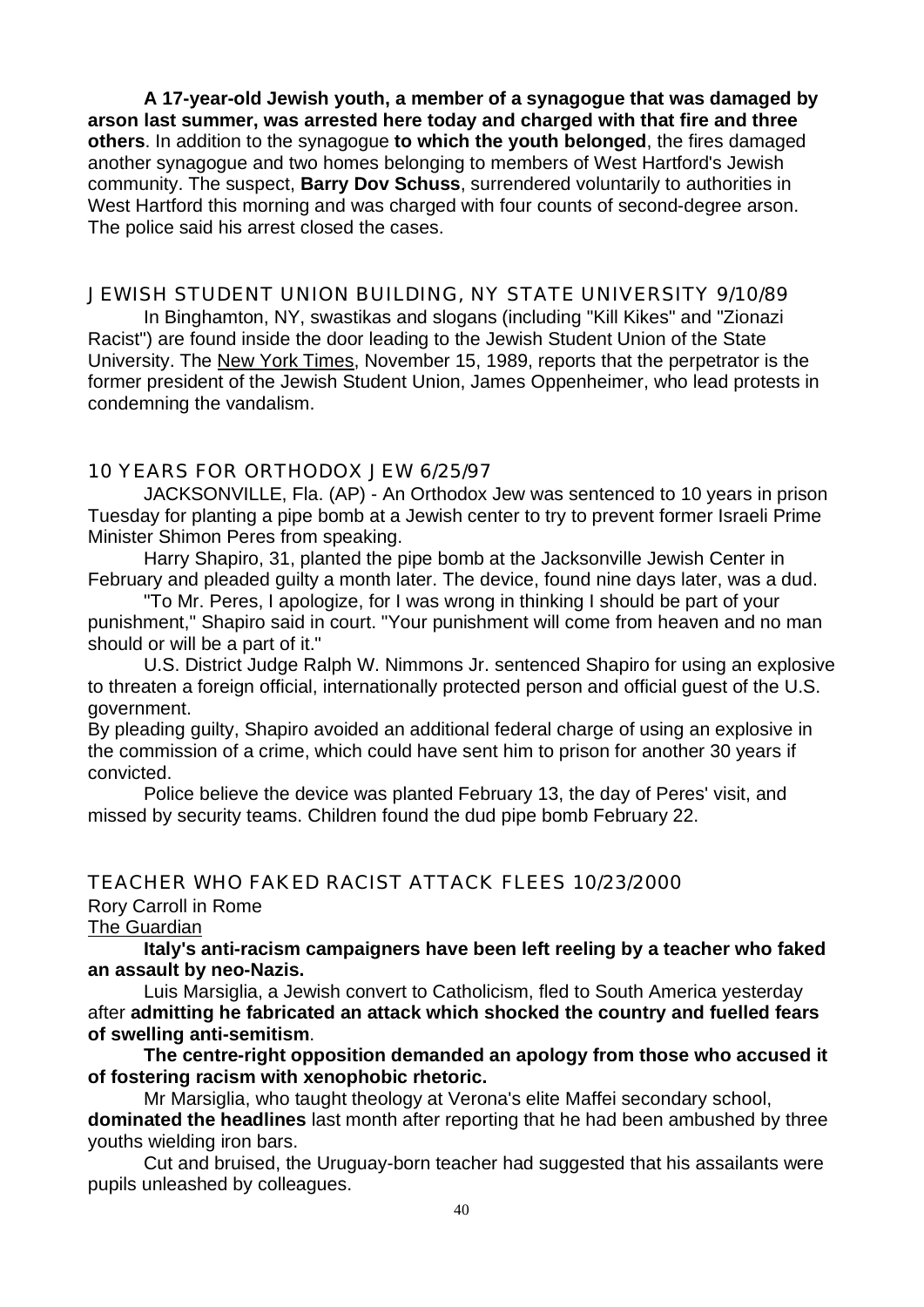**He said: "The gang were shouting things in support of Jörg Haider. They screamed: 'You're a dirty Jew, get out of Verona'."** 

**He added that a swastika had been painted on his door and showed investigators anti-semitic icons allegedly sent to him as part of a hate campaign.** 

**The ruling centre-left coalition blamed the opposition leader Silvio Berlusconi for rising racism by making an issue of race and immigration.** 

"The centre right should examine its conscience," said Pierluigi Castagnetti, leader of the Italian Popular party.

Investigators exposed the deception at the weekend. Mr Marsiglia, 43, admitted beating his legs with a piece of wood and scratching his arms with an iron bar.

His lawyer, Guariente Guarienti, said the teacher was distraught at the prospect of losing his job after failing to provide evidence of his qualifications.

#### WOMAN CHARGED IN SWASTIKA GRAFFITI SPREE 10/18/04 **Police: Suspect Was Angry At Jewish Ex, New Wife**

NEW YORK (AP) A woman admitted shortly after her arrest late Monday that she spray-painted swastikas in Jewish neighborhoods in Brooklyn and Queens because she was angry about her Jewish ex-husband's new wife, police said.

The woman, Olga Abramovich, 49, of Brooklyn, was charged with criminal mischief and related crimes, police said.

Police said Abramovich admitted targeting about 20 sites, including several synagogues, because she was angry at her former husband for marrying a younger woman. They said she also marred two police cars because she was upset about receiving a summons.

The vandalism was first reported early Monday [October 18, 2004] at a medical facility in Brooklyn, where white spray-painted swastikas marked a door and a window.

During a search of the surrounding area, police found the same symbol on synagogues, Jewish schools, cars and a funeral home in southern sections of Brooklyn and Queens. One of the cars belonged to Abramovich's former husband.

Abramovich was in police custody Monday night and was unavailable for comment. She was being cooperative, police said

The spray paint, which she bought at a Long Island mall flea market, was found in the trunk of her vehicle, police said.

## FRENCH INVESTIGATORS SKEPTICAL ABOUT UNKNOWN GROUP THAT CLAIMED RESPONSIBILITY FOR ATTACK ON PARIS JEWISH CENTER

#### 8/23/04

By Verena Von Derschau ASSOCIATED PRESS

PARIS – French investigators said Monday they were **skeptical about claims of responsibility for an arson attack on a Jewish community center by a previously unknown Islamic group.**

Still, investigators said they are not ruling out any suspects in the fire early Sunday at a Jewish meeting place and soup kitchen in eastern Paris. No one was hurt.

When the smoke cleared, police found anti-Semitic graffiti and swastikas scrawled in red marker. One message read, "Without the Jews, the world is happy," while another said, "Jews get out."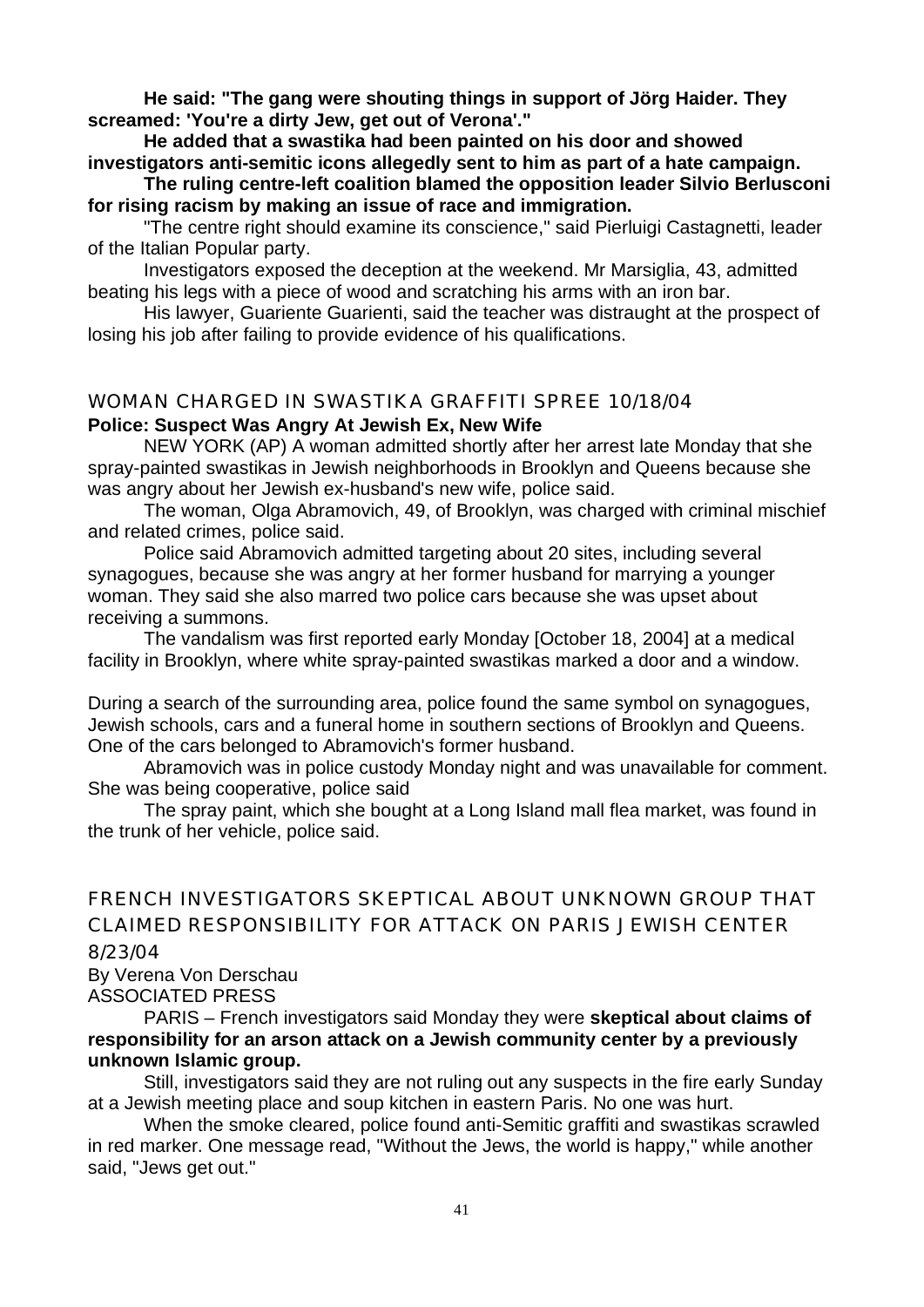Investigators are studying a claim of responsibility by Jamaat Ansar Al-Jihad, officials close to the inquiry said on condition of anonymity. The group issued a claim of responsibility Sunday night on a Web site known for militant Islamic comment.

The message said "a group of Mujahedeen youth set fire at 4 a.m. Paris time to the Jewish synagogue in Paris in retaliation for the racist acts carried out by the Jews in France against Islam and Muslims, and acts of defiling Muslims' cemeteries."

The posting referred incorrectly to the community center as a synagogue. It said the blaze marked the 35th anniversary of a fire at al-Aqsa Mosque in Jerusalem, which gutted the southeastern wing of the holy shrine.

But investigators said they doubted the claim because they did not believe a small neighborhood community center would have drawn attention from international militant groups.

France has suffered a series of anti-Semitic attacks since 2000, coinciding with worsening tensions in the Middle East.

Some of the violence has been blamed on young French Muslims, although the large Muslim community itself is also a frequent target of racist attacks. Both Jewish and Muslim cemeteries have been desecrated in France recently, with swastikas painted across headstones.

#### Jewish man held over Paris fire

Crude slogans at the scene suggested an anti-Semitic motive.

POLICE in Paris have arrested a man in connection with a fire at a Jewish community centre that was initially assumed to be an anti-Semitic attack.

#### **French media report that the suspect is a Jewish man who worked there.**

#### **Condemnation**

Police sources have told the French news agency AFP that the person detained is a 50 year-old Jewish man who sometimes worked as a guard at the centre, but who management wanted to sack.

He was "more or less homeless" and "mentally unstable", they said.

**Police are said to no longer be treating the arson as an anti-Semitic attack.**  Swastikas and anti-Jewish slogans were scrawled on the walls of the community centre in east Paris before it was set ablaze on the night of 21 August.

**The assumption that the fire had been an anti-Semitic attack led French leaders to speak out strongly and declare war on racism.** 

**The visiting Israeli Foreign Minister, Silvan Shalom, toured the site a couple of days after the fire, condemning the attack but praising French efforts to curb a rise in anti-Semitism in the country.** 

#### **Lied**

Anti-Semitic acts have more than doubled in France in the first seven months of this year compared with 2003.

From January to July, there were 160 incidents - the corresponding period the year before saw 75 such acts.

**Sensitivity over the issue was heightened last month when a 23-year-old woman said she had been attacked by a gang of Arab and African men who mistook her for a Jew. News of the alleged attack caused a national outcry.** 

#### **She subsequently admitted she had made the story up and was given a fourmonth suspended sentence.**

France is home to Europe's largest Jewish and Muslim communities, put at 600,000 and five million respectively.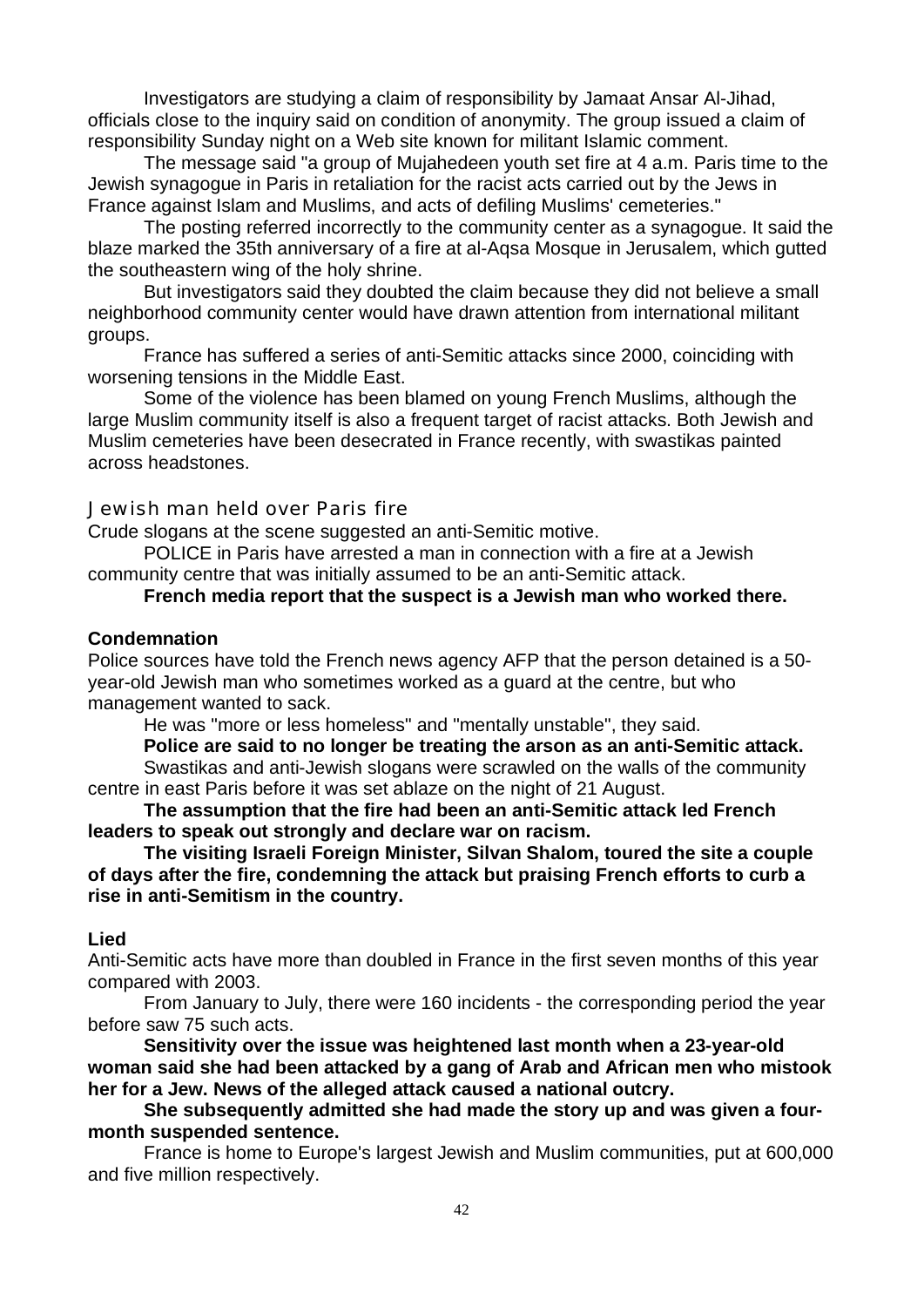#### WOMAN'S SWASTIKA ORDEAL EXPOSED AS FANTASY 7/14/04

Charles Bremner –

#### The Times

A tale of anti-Semitic violence that **horrified France** unravelled yesterday when a 23-year-old woman who had claimed that a band of youths assaulted her on a train and **scrawled swastikas on her body confessed that she had lied**.

The woman, identified only as Marie-Leonie, had been suspected of inventing her supposed ordeal at the hands of **six youths, of Arab and African origin**, on the outskirts of northern Paris. She confessed after being taken in to custody for questioning last night.

**The collapse of the "affair of the RER railway" embarrassed President Chirac as he prepared to give his annual Bastille Day pep talk to the nation today, with racism and hate crimes among the top subjects.** 

M Chirac will give his hour-long television interview from the Elysée Palace after reviewing a military parade led this year by guest contingents from Britain, the Grenadier Guards and the Household Cavalry.

**The President no doubt regrets the way in which he seized on the reported attack last weekend as ministers and the media poured out a torrent of condemnation of mindless, anti-Semitic violence on suburban housing estates. M Chirac voiced horror at the reported actions of the youths who were said to have attacked the woman and her 13-month-old child as they travelled on the RER Express Métro in the Sarcelles area.** 

**They were said to have cut off hair and sliced the clothes of the woman and daubed swastikas on her stomach with markers**. The woman had told police that they had attacked her **after wrongly identifying her as Jewish.** They were also said to have **thrown her child to the ground**. Depite an investigation involving more than 100 officers, police had said earlier yesterday that they had been unable to confirm any details of the woman's account. "We have found elements in the case which cast a very strong shadow over her statements," Jean-Paul Proust, chief of the Paris police, had said.

She and the baby had suffered light injuries, but there was a mystery over their origin, police said.

Train personnel had also denied her claims that she had reported the incident to them and her mobile phone records also contradicted her story. One account suggested that she had boarded the train with her clothes already cut.

Newspapers had also reported that Marie-Leonie, the daughter of a Paris school janitor, had a record of making complaints to the police over the past five years about attacks that were never confirmed. Her friends and family said that she was known as a fantasist and had been under psychiatric care.

Jean-François Coppé, junior Interior Minister and government spokesman, said that the train affair, true or not, made no difference to France's need to fight growing intolerance toward minorities.

According to official figures last week, hate crimes doubled in the first half of the year, with 510 anti-Jewish acts or threats reported to police. M Chirac warned France last week to stop turning a blind eye to rising anti-Semitism and racial intolerance.

#### CAMPUS SHOCKED BY ALLEGATION PROFESSOR STAGED VANDALISM 3/19/04 Gillian Flaccus –

Associated Press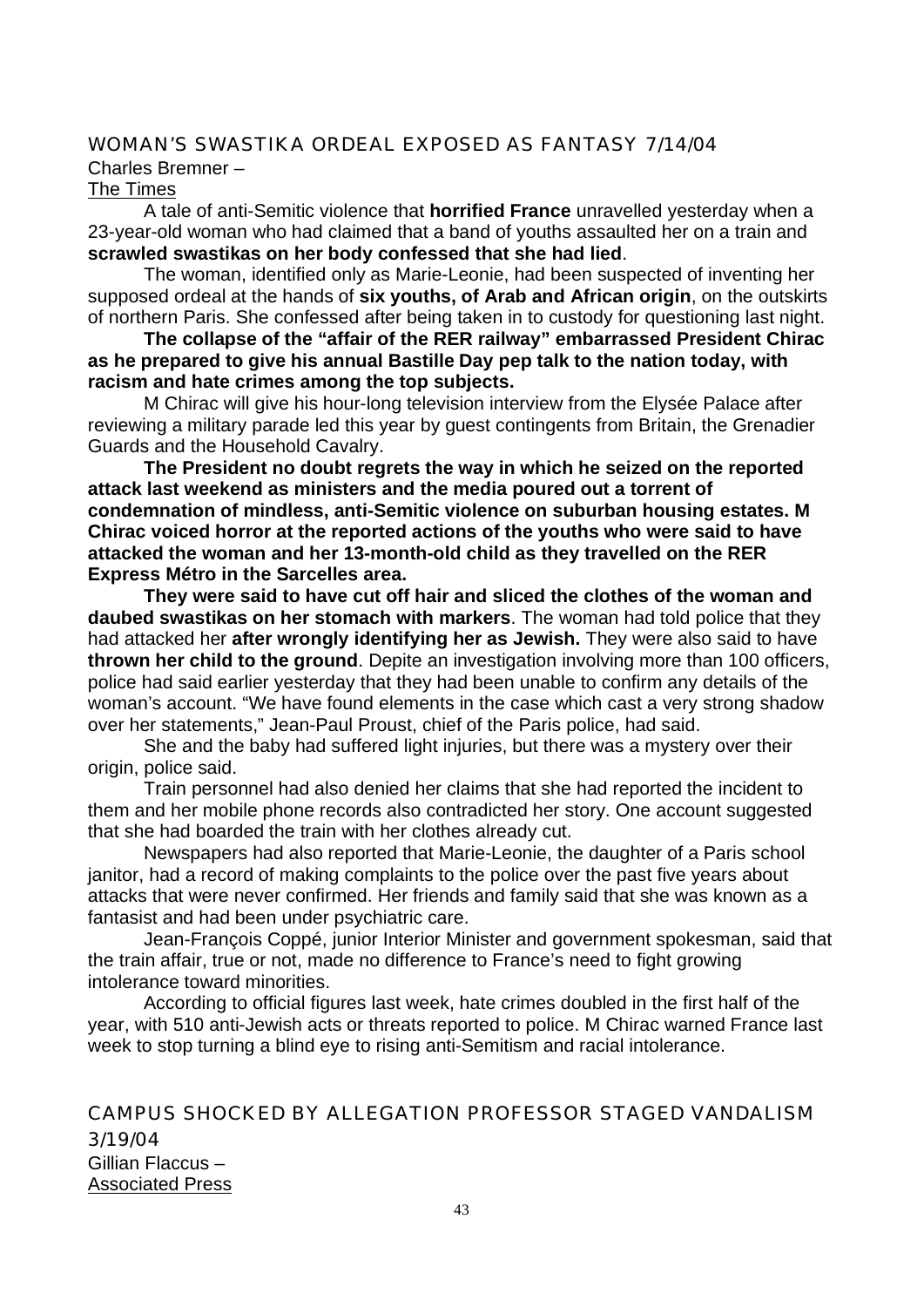#### CLAREMONT – Allegations that **a professor vandalized her own car and reported it as a hate crime stunned and angered Claremont colleges' students and faculty who rallied to her side.**

"When something like this happens, it really hurts the whole atmosphere of the college community," said Glen Kim, 21, an economics student at Claremont McKenna College. "She basically insulted this whole school and embarrassed us all."

Others said they were relieved at the possibility that students didn't commit a hate crime.

**"People made it out to be like a trend on campus," said Tyler Jank, a 20-yearold engineering major from Harvey Mudd College.** 

**Kerri Dunn, a visiting professor of psychology, told police her car was spraypainted with racist and sexist epithets and vandalized with broken windows and slashed tires on March 9 as she spoke at a forum on racism.** 

**The incident angered students, who staged sit-ins and anti-hate rallies at the prestigious group** of liberal arts colleges**. Classes were canceled for a day and the administration offered a \$10,000 reward**.

But police now say two witnesses saw Dunn drive into the college parking lot with her car already spray-painted. She then popped the tires, they said.

Dunn allegedly approached the witnesses, who were sitting in their car, and asked if they saw anyone damage her vehicle.

#### **"I was thinking to myself, 'Yeah, we just saw you pop your tires,'" one of the witnesses told police.**

Dunn gave conflicting statements in two interviews with police and the FBI, said Lt. Stan Van Horn.

Her attorney, Gary Lincenberg, issued a statement claiming it was inappropriate for police to accuse her. "The police statement is irresponsible and has irreparably damaged her reputation and emotional health," he said.

Dunn, 39, has not been charged with a crime. She told the Los Angeles Times **the current investigation was overshadowing the larger issue of racism on campus**.

Police will forward their investigation to the Los Angeles County district attorney by late Friday, said Van Horn. Dunn could face a misdemeanor charge for filing a false police report.

#### **At a rally March 10, one day after the alleged vandalism, Dunn told about 2,500 students the incident was "a well-planned out act of terrorism."**

Faculty members who attended a private meeting about the developments said they had mixed feelings about Dunn. Some were supportive, while others felt betrayed.

"I don't think a lot of people got to know her, but the ones who did held her in high regard," said Ron Teepels, an economics professor. "We want to get to the bottom of this."

Some said their classmates had overreacted last week while other said they will be furious if the allegations against Dunn prove to be true.

**"What she's doing is pushing the action onto students,"** said Brittany Lovejoy, 18, a freshman majoring in literature and government. "It makes our school look bad that students could do that."

## CALIF. PROFESSOR CHARGED WITH HATE CRIME HOAX 4/26/04

#### **Reuters**

LOS ANGELES - A Southern California college professor who **received wide media attention** when she claimed that racists had vandalized and defaced her car with ethnic slurs was charged on Monday with filing a false police report and insurance fraud.

Kerri Dunn, a professor of psychology at Claremont McKenna College, east of Los Angeles, **portrayed herself as a victim of racists angered by her message of**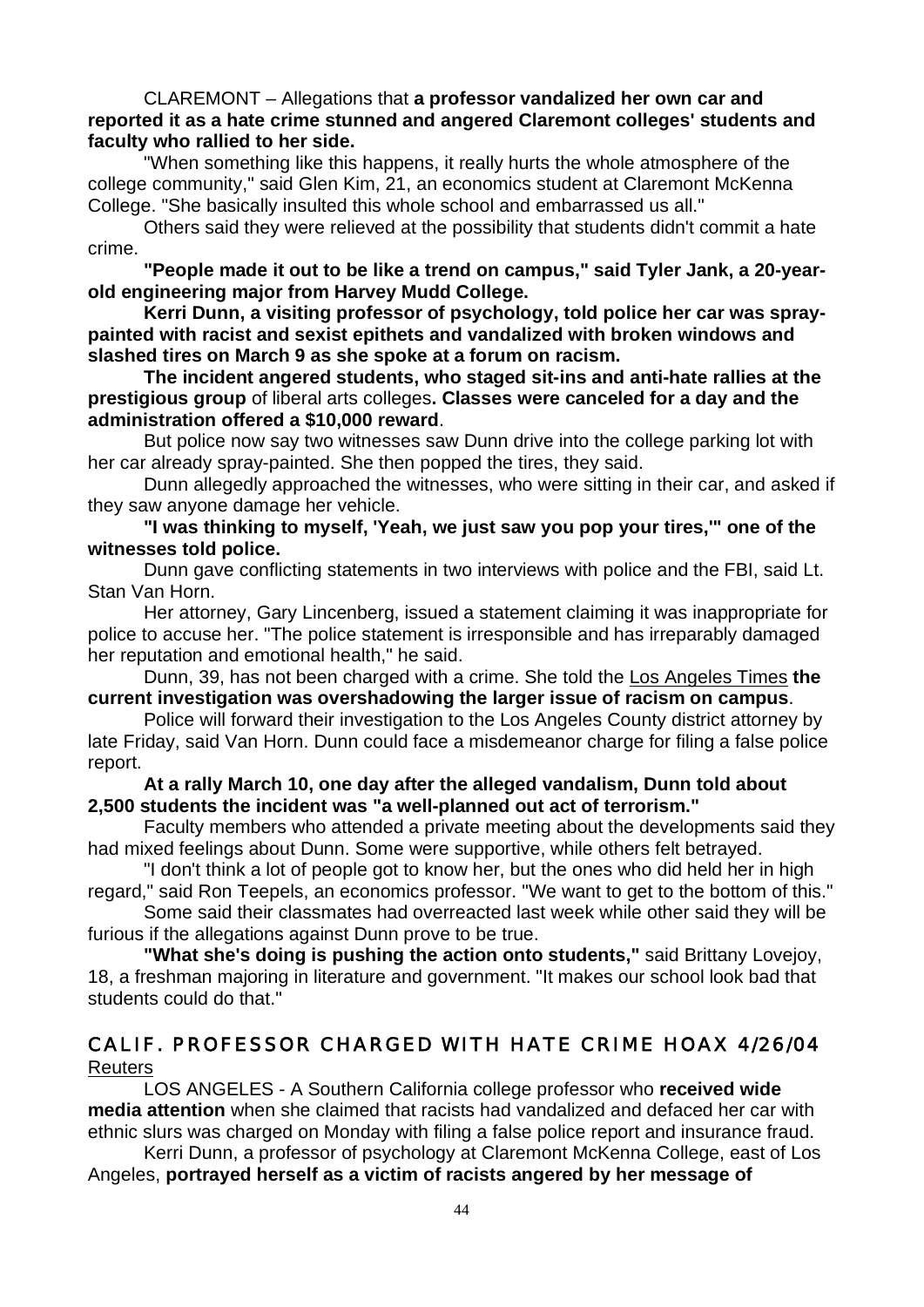**tolerance at a campus forum** when she reported the vandalism on March 9. She then put in a claim with her auto insurer for damages to her car.

**Her story drew media attention and prompted hundreds of students to rally in her name, joined by civil rights activists**. But police and FBI agents who investigated the incident began suspecting Dunn of a hoax after witnesses came forward to say they had spotted the 39-year-old professor vandalizing her own car.

She was charged with one misdemeanor count of filing a false police report and two felony counts of insurance fraud. She faces three years in prison if convicted at trial. "False accusations that imply hate crimes prey on the legitimate concerns of the public who truly abhor violence based on race, ethnicity or sexual orientation," Los Angeles County District Attorney Steve Cooley said in a statement. "And those who make false claims should realize there is a penalty for doing so."

After Dunn's car was found covered in racial slurs, its tires slashed and windshield shattered, college officials offered a \$10,000 reward for information leading to an arrest. Claremont President Pamela Gann has said the college would conduct its own investigation before deciding whether to retain Dunn, whose contract expires later this year.

•

Note that even after such incidents have been shown to be fraudulent, those with Zionist and other agendas have not retracted an iota. The contention is again made of the hundreds of supposed 'hate crimes', without regard as to the nature of these, whether they involved no more than some graffiti, or whether the real culprits have been identified. Every kid who paints a swastika on a wall presumably adds to the statistics of supposedly hundreds of 'hate crimes' allegedly endemic in Gentile society. Many of the cases have involved mass mobilisation of the usual Leftists and political opportunists and massive amounts of moralising news media publicity. Zionists such as Sharon have appeared on the scene to offer Israel as the best protection for Jews who should pack up and leave for Israel on the flimsiest of pretexts.

## FURTHE READING

Please make cheques payable to Renaissance Press, P. O. Box 1627 Paraparaumu Beach, Kapiti 5252, New Zealand

**German Govt. White Paper** 1960 on the spate of swastika incidents. Shows communist involvement. \$15.

**Bigots Behind the Swastika Spree**. Joseph Kamp, 1960. How Zionists use neo-nazis for their own agenda. \$7.

**Nazism? – an answer to the smear-mongers**. K Bolton. Documents the differences between the traditionalist Right and Hitlerism, including race, anti-Semitism, nationalism, European solidarity, anti-Slavism. \$7

**Israel reconsidered – should conservatives support Zionism?** K Bolton. Shows pro-Soviet, anti-Western origins of Israel, arms running and espionage, association with Red China, backing of Red Brigade in Italy, how Zionism smears patriots such as McCarthy, Buchanan and Pauline Hanson. \$10.